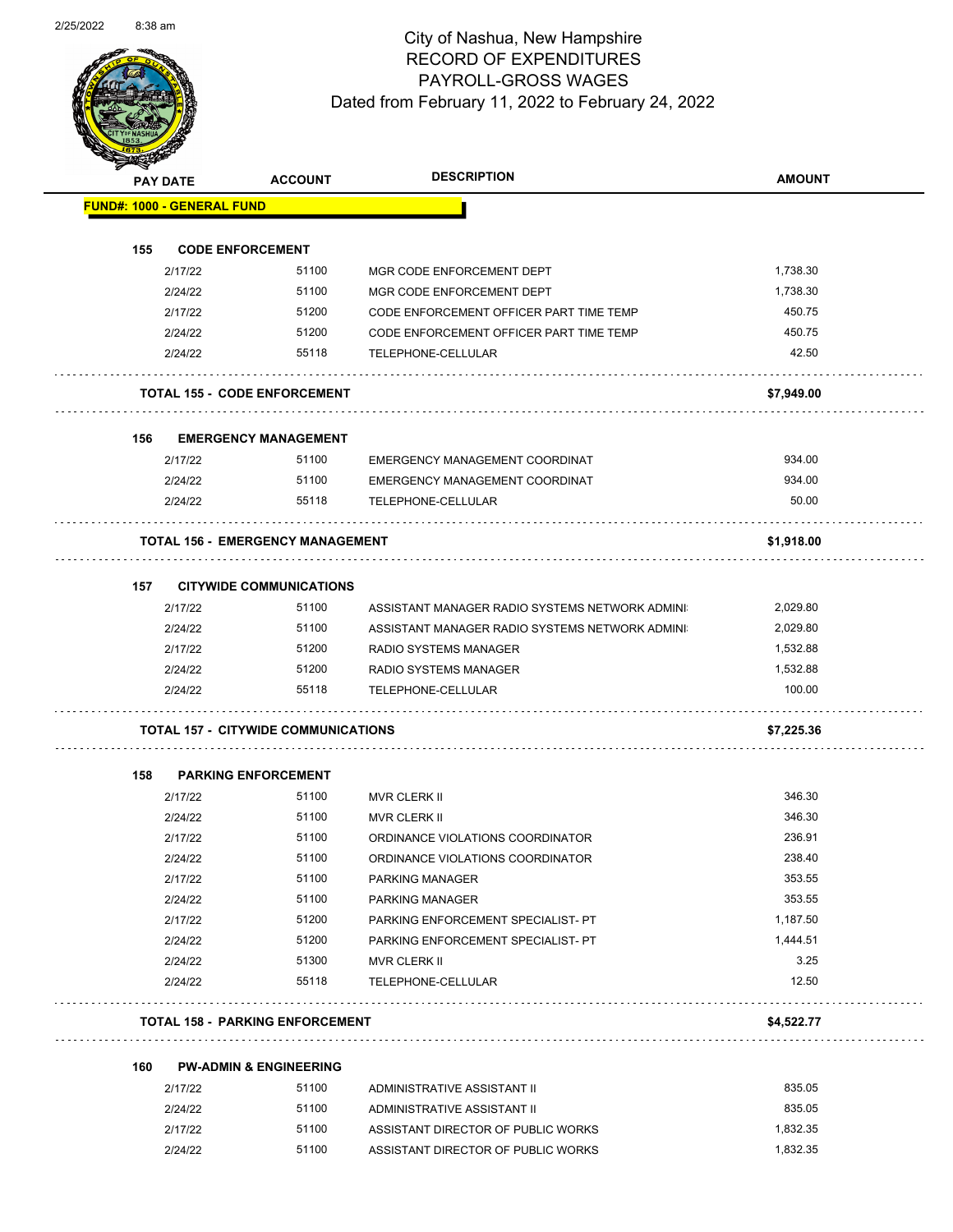

| <b>PAY DATE</b>                   | <b>ACCOUNT</b>                     | <b>DESCRIPTION</b>             | <b>AMOUNT</b> |
|-----------------------------------|------------------------------------|--------------------------------|---------------|
| <b>FUND#: 1000 - GENERAL FUND</b> |                                    |                                |               |
| 160                               | <b>PW-ADMIN &amp; ENGINEERING</b>  |                                |               |
| 2/17/22                           | 51100                              | <b>CITY ENGINEER</b>           | 1,308.85      |
| 2/24/22                           | 51100                              | <b>CITY ENGINEER</b>           | 1,308.85      |
| 2/17/22                           | 51100                              | <b>CITY SURVEYOR</b>           | 1,321.05      |
| 2/24/22                           | 51100                              | <b>CITY SURVEYOR</b>           | 1,321.06      |
| 2/17/22                           | 51100                              | DEPUTY CITY ENGINEER           | 828.25        |
| 2/24/22                           | 51100                              | DEPUTY CITY ENGINEER           | 828.25        |
| 2/17/22                           | 51100                              | DIRECTOR PUBLIC WORKS          | 2,004.15      |
| 2/24/22                           | 51100                              | DIRECTOR PUBLIC WORKS          | 2,004.15      |
| 2/17/22                           | 51100                              | DIVISION OPERATIONS MANAGER    | 1,596.96      |
| 2/24/22                           | 51100                              | DIVISION OPERATIONS MANAGER    | 1,607.00      |
| 2/17/22                           | 51100                              | DPW CONTRACT ADMINISTRATOR     | 391.80        |
| 2/24/22                           | 51100                              | DPW CONTRACT ADMINISTRATOR     | 391.80        |
| 2/17/22                           | 51100                              | <b>ENGINEERING INSPECTOR</b>   | 2,199.65      |
| 2/24/22                           | 51100                              | <b>ENGINEERING INSPECTOR</b>   | 2,199.65      |
| 2/17/22                           | 51100                              | <b>EXECUTIVE ASSISTANT</b>     | 858.95        |
| 2/24/22                           | 51100                              | <b>EXECUTIVE ASSISTANT</b>     | 858.95        |
| 2/17/22                           | 51100                              | <b>GIS SPECIALIST</b>          | 537.80        |
| 2/24/22                           | 51100                              | <b>GIS SPECIALIST</b>          | 537.80        |
| 2/17/22                           | 51100                              | PUBLIC RELATIONS ADMINISTRATOR | 797.59        |
| 2/24/22                           | 51100                              | PUBLIC RELATIONS ADMINISTRATOR | 797.60        |
| 2/17/22                           | 51100                              | SENIOR STAFF ENGINEER          | 1,989.45      |
| 2/24/22                           | 51100                              | SENIOR STAFF ENGINEER          | 1,989.45      |
| 2/17/22                           | 51100                              | SENIOR TRAFFIC ENGINEER        | 1,840.55      |
| 2/24/22                           | 51100                              | SENIOR TRAFFIC ENGINEER        | 1,840.55      |
| 2/17/22                           | 51100                              | <b>STAFF ENGINEER</b>          | 1,258.90      |
| 2/24/22                           | 51100                              | <b>STAFF ENGINEER</b>          | 1,258.90      |
| 2/17/22                           | 51100                              | STREET CONSTRUCTION ENGINEER   | 1,533.80      |
| 2/24/22                           | 51100                              | STREET CONSTRUCTION ENGINEER   | 1,533.80      |
| 2/24/22                           | 51300                              | AUTO MECH 2ND CLASS            | 98.33         |
| 2/24/22                           | 55118                              | TELEPHONE-CELLULAR             | 408.30        |
|                                   | TOTAL 160 - PW-ADMIN & ENGINEERING |                                | \$42,786.99   |
| 161<br><b>STREETS</b>             |                                    |                                |               |
| 2/17/22                           | 51100                              | ADMINISTRATIVE ASSISTANT II    | 864.70        |
| 2/24/22                           | 51100                              | ADMINISTRATIVE ASSISTANT II    | 864.70        |
| 2/17/22                           | 51100                              | AUTO MECH 1ST CLASS NIGHTS     | 3,488.32      |
| 2/24/22                           | 51100                              | AUTO MECH 1ST CLASS NIGHTS     | 3,488.32      |
| 2/17/22                           | 51100                              | AUTO MECH 2ND CLASS            | 2,120.80      |
| 2/24/22                           | 51100                              | AUTO MECH 2ND CLASS            | 2,120.80      |
| 2/17/22                           | 51100                              | AUTO MECHANIC 1ST CLASS        | 3,495.61      |
|                                   |                                    |                                |               |

2/24/22 51100 AUTO MECHANIC 1ST CLASS 3,495.60 2/17/22 51100 EQUIP OPR STREET REPAIR 2/24/22 51100 EQUIP OPR STREET REPAIR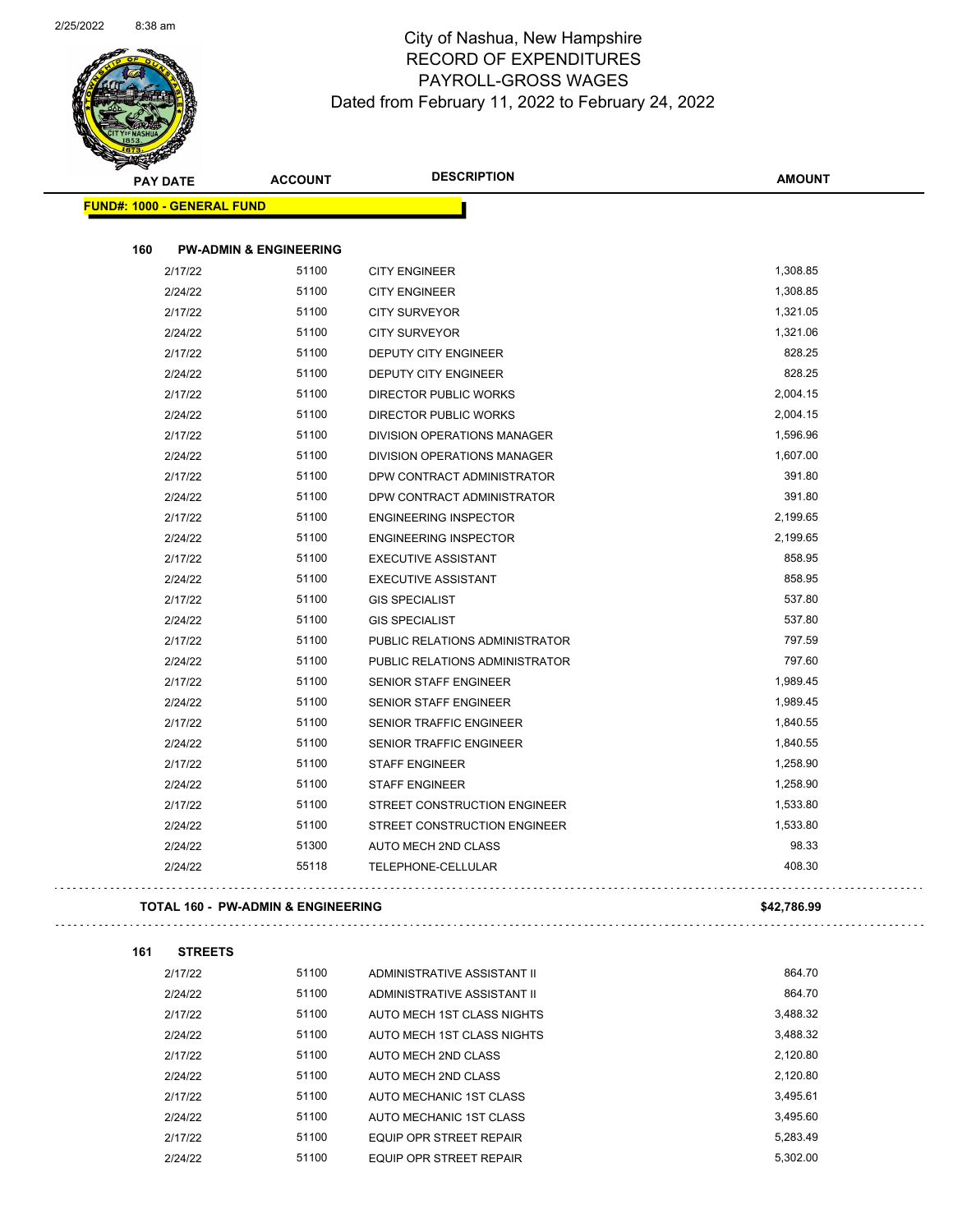

|     | <b>PAY DATE</b>                    | <b>ACCOUNT</b> | <b>DESCRIPTION</b>                 | <b>AMOUNT</b> |
|-----|------------------------------------|----------------|------------------------------------|---------------|
|     | <u> FUND#: 1000 - GENERAL FUND</u> |                |                                    |               |
|     |                                    |                |                                    |               |
| 161 | <b>STREETS</b>                     |                |                                    |               |
|     | 2/17/22                            | 51100          | FLEET MAINTENANCE FOREMAN          | 1,391.90      |
|     | 2/24/22                            | 51100          | FLEET MAINTENANCE FOREMAN          | 1,391.90      |
|     | 2/17/22                            | 51100          | FLEET MANAGER STREET DEPT          | 1,251.60      |
|     | 2/24/22                            | 51100          | FLEET MANAGER STREET DEPT          | 1,251.60      |
|     | 2/17/22                            | 51100          | <b>FOREMAN LABOR STREET</b>        | 2,783.79      |
|     | 2/24/22                            | 51100          | FOREMAN LABOR STREET               | 2,783.80      |
|     | 2/17/22                            | 51100          | <b>MASON PIPELAYER</b>             | 2,675.48      |
|     | 2/24/22                            | 51100          | <b>MASON PIPELAYER</b>             | 2,028.80      |
|     | 2/17/22                            | 51100          | OPERATIONS SUPERVISOR              | 1,173.10      |
|     | 2/24/22                            | 51100          | OPERATIONS SUPERVISOR              | 1,173.10      |
|     | 2/17/22                            | 51100          | <b>SIGN MAINTENANCE</b>            | 2,019.20      |
|     | 2/24/22                            | 51100          | <b>SIGN MAINTENANCE</b>            | 2,019.20      |
|     | 2/17/22                            | 51100          | STOREKEEPER PWD                    | 1,080.20      |
|     | 2/24/22                            | 51100          | STOREKEEPER PWD                    | 1,080.20      |
|     | 2/17/22                            | 51100          | <b>STREET FOREMAN</b>              | 2,783.80      |
|     | 2/24/22                            | 51100          | <b>STREET FOREMAN</b>              | 2,783.80      |
|     | 2/17/22                            | 51100          | SUPERINTENDENT OF STREETS          | 2,045.05      |
|     | 2/24/22                            | 51100          | SUPERINTENDENT OF STREETS          | 2,045.05      |
|     | 2/17/22                            | 51100          | <b>TRAFFIC FOREMAN</b>             | 1,419.75      |
|     | 2/24/22                            | 51100          | <b>TRAFFIC FOREMAN</b>             | 1,419.75      |
|     | 2/10/22                            | 51100          | <b>TRAFFIC TECHNICIAN I</b>        | (151.00)      |
|     | 2/17/22                            | 51100          | <b>TRAFFIC TECHNICIAN I</b>        | 2,598.00      |
|     | 2/24/22                            | 51100          | <b>TRAFFIC TECHNICIAN I</b>        | 2,567.00      |
|     | 2/17/22                            | 51100          | TRUCK DRIVER STREET REPAIR         | 17,501.46     |
|     | 2/24/22                            | 51100          | TRUCK DRIVER STREET REPAIR         | 17,602.87     |
|     | 2/17/22                            | 51100          | <b>WELDER FIRST CLASS</b>          | 1,152.80      |
|     | 2/24/22                            | 51100          | <b>WELDER FIRST CLASS</b>          | 1,152.80      |
|     | 2/17/22                            | 51300          | ADMINISTRATIVE ASSISTANT II        | 8.10          |
|     | 2/24/22                            | 51300          | ADMINISTRATIVE ASSISTANT II        | 16.21         |
|     | 2/17/22                            | 51300          | AUTO MECH 1ST CLASS NIGHTS         | 1,452.86      |
|     | 2/24/22                            | 51300          | AUTO MECH 1ST CLASS NIGHTS         | 638.99        |
|     | 2/17/22                            | 51300          | AUTO MECH 2ND CLASS                | 1,481.37      |
|     | 2/24/22                            | 51300          | AUTO MECH 2ND CLASS                | 563.34        |
|     | 2/17/22                            | 51300          | AUTO MECHANIC 1ST CLASS            | 197.91        |
|     | 2/24/22                            | 51300          | AUTO MECHANIC 1ST CLASS            | 120.87        |
|     | 2/17/22                            | 51300          | AUTOMATED TRASH COLLECTION OPR     | 911.62        |
|     | 2/24/22                            | 51300          | AUTOMATED TRASH COLLECTION OPR     | 911.62        |
|     | 2/17/22                            | 51300          | <b>COLLECTION EQUIP OPR</b>        | 854.23        |
|     | 2/24/22                            | 51300          | <b>COLLECTION EQUIP OPR</b>        | 854.23        |
|     | 2/17/22                            | 51300          | COLLECTION EQUIP OPR LANDFILL      | 361.13        |
|     | 2/24/22                            | 51300          | COLLECTION EQUIP OPR LANDFILL      | 361.13        |
|     | 2/17/22                            | 51300          | <b>COLLECTION SYSTEMS OPERATOR</b> | 500.64        |
|     | 2/17/22                            | 51300          | EQUIP OPR STREET REPAIR            | 1,061.15      |
|     | 2/24/22                            | 51300          | EQUIP OPR STREET REPAIR            | 1,420.75      |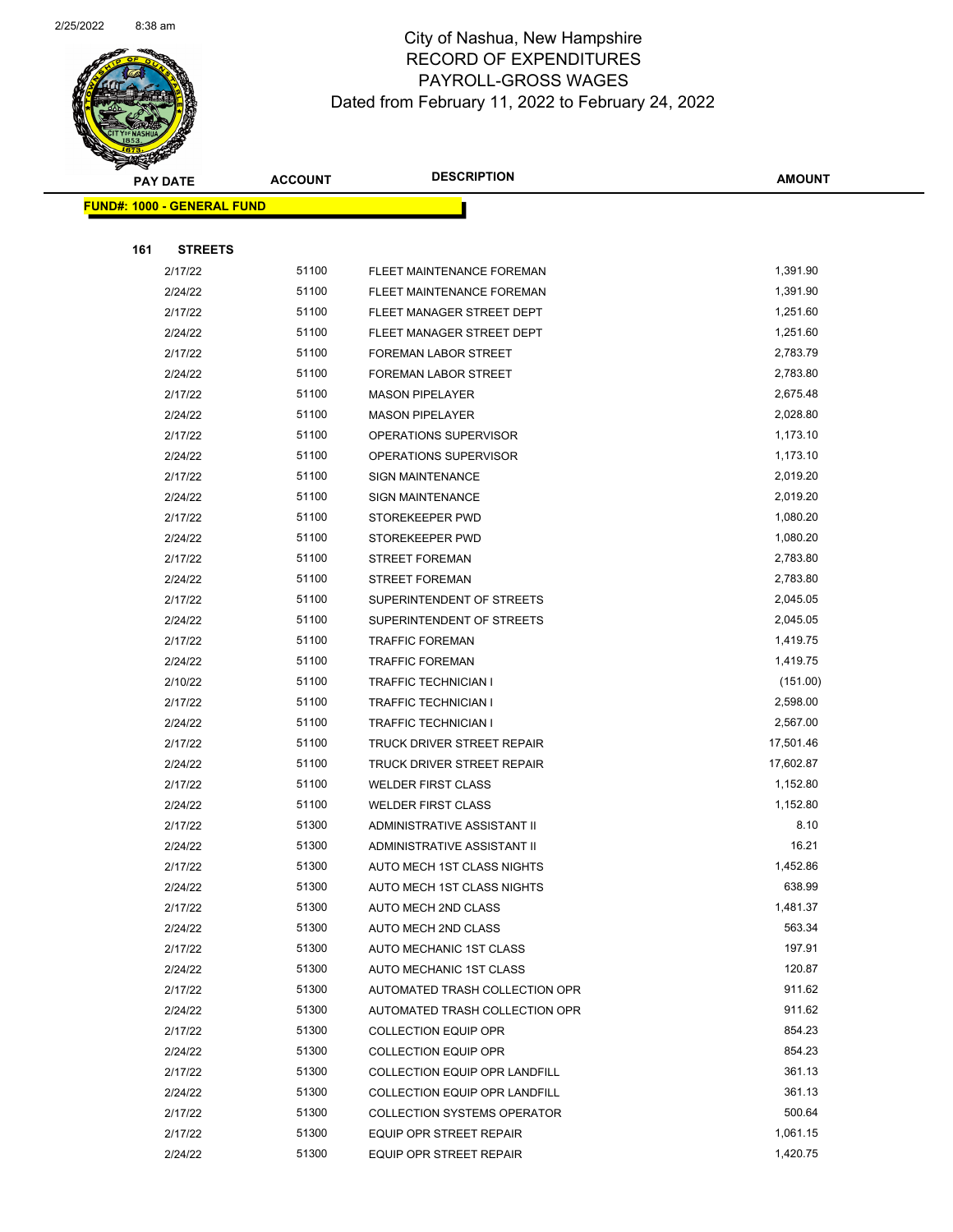

|     | <b>PAY DATE</b>                   | <b>ACCOUNT</b> | <b>DESCRIPTION</b>               | <b>AMOUNT</b> |
|-----|-----------------------------------|----------------|----------------------------------|---------------|
|     | <b>FUND#: 1000 - GENERAL FUND</b> |                |                                  |               |
|     |                                   |                |                                  |               |
| 161 | <b>STREETS</b>                    |                |                                  |               |
|     | 2/17/22                           | 51300          | EQUIPMENT OPERATOR, PARKS        | 182.86        |
|     | 2/24/22                           | 51300          | EQUIPMENT OPERATOR, PARKS        | 182.86        |
|     | 2/17/22                           | 51300          | <b>EQUIPMENT OPR LANDFILL</b>    | 363.09        |
|     | 2/24/22                           | 51300          | EQUIPMENT OPR LANDFILL           | 363.09        |
|     | 2/17/22                           | 51300          | FLEET MAINTENANCE FOREMAN        | 1,396.25      |
|     | 2/24/22                           | 51300          | FLEET MAINTENANCE FOREMAN        | 548.07        |
|     | 2/17/22                           | 51300          | <b>FOREMAN LABOR PARK</b>        | 965.66        |
|     | 2/24/22                           | 51300          | FOREMAN LABOR PARK               | 613.33        |
|     | 2/17/22                           | 51300          | FOREMAN LABOR STREET             | 1,526.73      |
|     | 2/24/22                           | 51300          | FOREMAN LABOR STREET             | 835.13        |
|     | 2/17/22                           | 51300          | <b>GROUNDSKEEPER MAINTENANCE</b> | 1,466.94      |
|     | 2/24/22                           | 51300          | <b>GROUNDSKEEPER MAINTENANCE</b> | 1,320.00      |
|     | 2/17/22                           | 51300          | <b>GROUNDSMAN I</b>              | 1,315.23      |
|     | 2/24/22                           | 51300          | <b>GROUNDSMAN I</b>              | 769.71        |
|     | 2/17/22                           | 51300          | <b>LEAD GROUNDSMAN</b>           | 184.21        |
|     | 2/24/22                           | 51300          | <b>LEAD GROUNDSMAN</b>           | 184.21        |
|     | 2/17/22                           | 51300          | <b>MASON PIPELAYER</b>           | 749.03        |
|     | 2/24/22                           | 51300          | <b>MASON PIPELAYER</b>           | 622.58        |
|     | 2/17/22                           | 51300          | OPERATIONS SUPERVISOR            | 329.93        |
|     | 2/24/22                           | 51300          | OPERATIONS SUPERVISOR            | 274.94        |
|     | 2/17/22                           | 51300          | <b>SIGN MAINTENANCE</b>          | 344.66        |
|     | 2/24/22                           | 51300          | <b>SIGN MAINTENANCE</b>          | 430.83        |
|     | 2/17/22                           | 51300          | SOLID WASTE FOREMAN              | 887.33        |
|     | 2/24/22                           | 51300          | SOLID WASTE FOREMAN              | 952.57        |
|     | 2/17/22                           | 51300          | STELLOS STADIUM ATTENDANT        | 182.19        |
|     | 2/24/22                           | 51300          | STELLOS STADIUM ATTENDANT        | 182.19        |
|     | 2/17/22                           | 51300          | STOREKEEPER PWD                  | 10.13         |
|     | 2/17/22                           | 51300          | <b>STREET FOREMAN</b>            | 1,161.36      |
|     | 2/24/22                           | 51300          | <b>STREET FOREMAN</b>            | 1,213.56      |
|     | 2/17/22                           | 51300          | TRAFFIC TECHNICIAN I             | 1,814.61      |
|     | 2/24/22                           | 51300          | TRAFFIC TECHNICIAN I             | 365.00        |
|     | 2/17/22                           | 51300          | TRUCK DRIVER STREET REPAIR       | 3,457.99      |
|     | 2/24/22                           | 51300          | TRUCK DRIVER STREET REPAIR       | 3,734.10      |
|     | 2/17/22                           | 51300          | <b>WASTEWATER ASSISTANT</b>      | 82.21         |
|     | 2/17/22                           | 51300          | <b>WELDER FIRST CLASS</b>        | 198.45        |
|     | 2/24/22                           | 51300          | <b>WELDER FIRST CLASS</b>        | 209.48        |
|     | 2/24/22                           | 55118          | TELEPHONE-CELLULAR               | 135.00        |
|     | <b>TOTAL 161 - STREETS</b>        |                |                                  | \$150,821.00  |

| 166 | <b>PARKING OPERATIONS</b> |  |
|-----|---------------------------|--|
|     |                           |  |

 $\Box$  .

| 2/17/22 | 51100 | PARKING MAINTENANCE | 720.51   |
|---------|-------|---------------------|----------|
| 2/24/22 | 51100 | PARKING MAINTENANCE | 720.51   |
| 2/17/22 | 51100 | PARKING MANAGER     | 1.060.65 |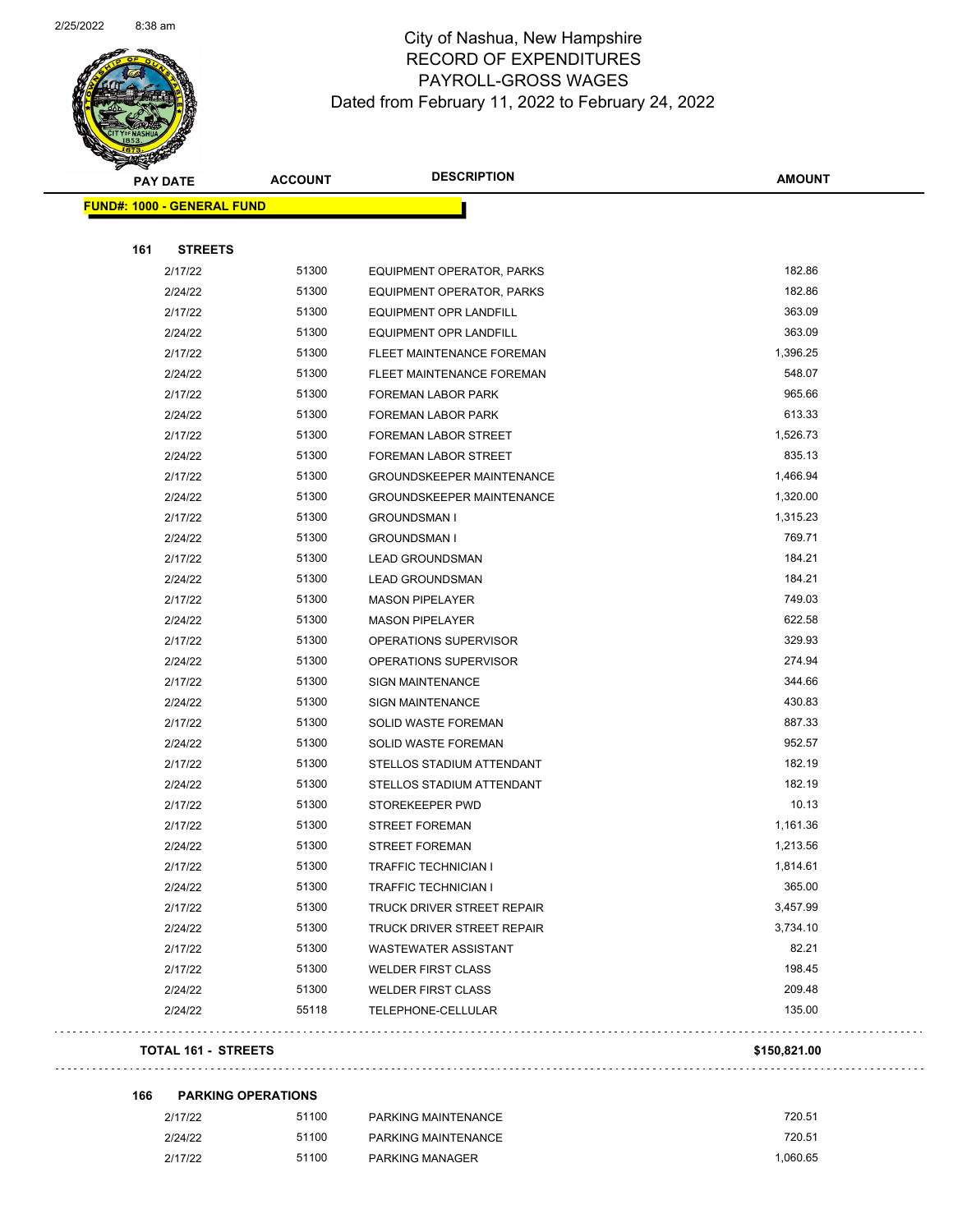

Page 58 of 104

| <b>PAY DATE</b>                   | <b>ACCOUNT</b>                              | <b>DESCRIPTION</b>                                     | <b>AMOUNT</b> |
|-----------------------------------|---------------------------------------------|--------------------------------------------------------|---------------|
| <b>FUND#: 1000 - GENERAL FUND</b> |                                             |                                                        |               |
|                                   |                                             |                                                        |               |
| 166                               | <b>PARKING OPERATIONS</b>                   |                                                        |               |
| 2/24/22                           | 51100                                       | <b>PARKING MANAGER</b>                                 | 1,060.65      |
| 2/17/22                           | 51200                                       | PARKING MAINTENANCE                                    | 423.84        |
| 2/24/22                           | 51200                                       | PARKING MAINTENANCE                                    | 357.62        |
| 2/17/22                           | 51300                                       | PARKING MAINTENANCE                                    | 20.25         |
| 2/24/22                           | 51300                                       | PARKING MAINTENANCE                                    | 27.01         |
| 2/24/22                           | 55118                                       | TELEPHONE-CELLULAR                                     | 104.50        |
|                                   | <b>TOTAL 166 - PARKING OPERATIONS</b>       |                                                        | \$4,495.54    |
| 170                               | <b>HYDROELECTRIC OPERATIONS</b>             |                                                        |               |
| 2/24/22                           | 55118                                       | TELEPHONE-CELLULAR                                     | 50.00         |
|                                   | <b>TOTAL 170 - HYDROELECTRIC OPERATIONS</b> |                                                        | \$50.00       |
| 171                               | <b>COMMUNITY SERVICES</b>                   |                                                        |               |
| 2/17/22                           | 51100                                       | DIRECTOR HEALTH AND COMM SVS                           | 2,325.45      |
| 2/24/22                           | 51100                                       | DIRECTOR HEALTH AND COMM SVS                           | 2,325.45      |
| 2/17/22                           | 51100                                       | <b>EPIDEMIOLOGIST</b>                                  | 1,087.55      |
| 2/24/22                           | 51100                                       | <b>EPIDEMIOLOGIST</b>                                  | 1,087.55      |
| 2/17/22                           | 51100                                       | <b>HEALTH PROMOTION &amp; COMMUNICATION SPECIALIST</b> | 1,327.11      |
| 2/24/22                           | 51100                                       | <b>HEALTH PROMOTION &amp; COMMUNICATION SPECIALIST</b> | 818.02        |
| 2/24/22                           | 55118                                       | TELEPHONE-CELLULAR                                     | 50.00         |
|                                   | <b>TOTAL 171 - COMMUNITY SERVICES</b>       |                                                        | \$9,021.13    |
|                                   |                                             |                                                        |               |
| 172                               | <b>COMMUNITY HEALTH</b>                     |                                                        |               |
| 2/17/22                           | 51100                                       | ADMINISTRATIVE ASSISTANT III                           | 945.30        |
| 2/24/22                           | 51100                                       | ADMINISTRATIVE ASSISTANT III                           | 945.29        |
| 2/17/22                           | 51100                                       | <b>BILINGUAL OUTREACH WORKER</b>                       | 1,034.95      |
| 2/24/22                           | 51100                                       | <b>BILINGUAL OUTREACH WORKER</b>                       | 1,034.94      |
| 2/17/22                           | 51100                                       | CHIEF PUBLIC HEALTH NURSE                              | 1,840.55      |
| 2/24/22                           | 51100                                       | CHIEF PUBLIC HEALTH NURSE                              | 1,840.55      |
| 2/17/22                           | 51100                                       | PUB HEALTH NURSE                                       | 4,092.20      |
| 2/24/22                           | 51100                                       | PUB HEALTH NURSE                                       | 4,092.20      |
| 2/17/22                           | 51300                                       | ADMINISTRATIVE ASSISTANT III                           | 35.45         |
| 2/24/22                           | 51300                                       | ADMINISTRATIVE ASSISTANT III                           | 26.58         |
| 2/17/22                           | 51300                                       | <b>BILINGUAL OUTREACH WORKER</b>                       | 48.51         |
| 2/24/22                           | 51300                                       | <b>BILINGUAL OUTREACH WORKER</b>                       | 19.41         |
| 2/24/22                           | 55118                                       | TELEPHONE-CELLULAR                                     | 50.00         |
|                                   | TOTAL 172 - COMMUNITY HEALTH                |                                                        | \$16,005.93   |

 $\alpha$  ,  $\alpha$  ,  $\alpha$  ,  $\alpha$  ,  $\alpha$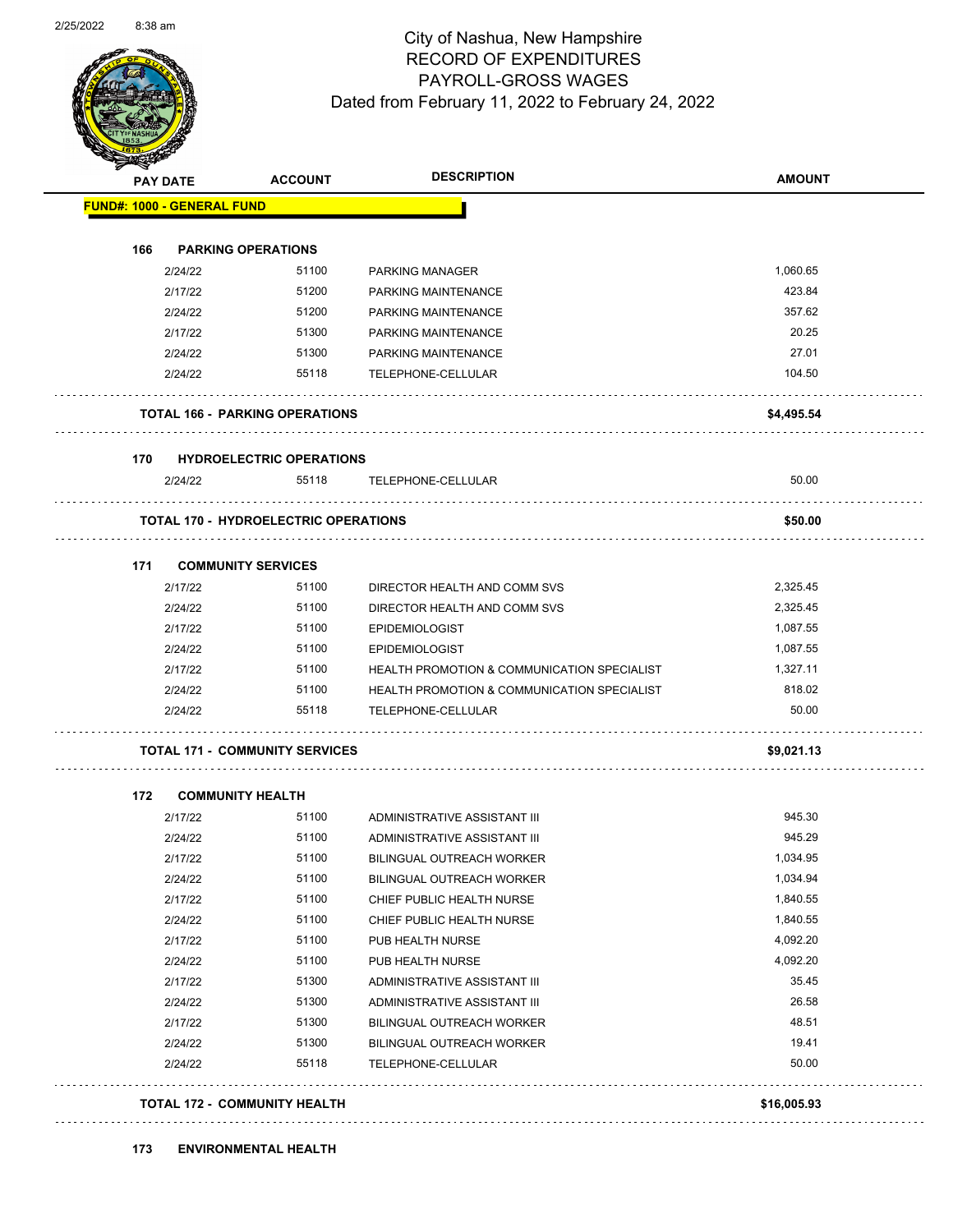

| <b>PAY DATE</b>                   | <b>ACCOUNT</b>                            | <b>DESCRIPTION</b>              | <b>AMOUNT</b> |
|-----------------------------------|-------------------------------------------|---------------------------------|---------------|
| <b>FUND#: 1000 - GENERAL FUND</b> |                                           |                                 |               |
| 173                               | <b>ENVIRONMENTAL HEALTH</b>               |                                 |               |
| 2/17/22                           | 51100                                     | DEP HEALTH OFFICER/LAB DIRECTOR | 1,386.90      |
| 2/24/22                           | 51100                                     | DEP HEALTH OFFICER/LAB DIRECTOR | 1,386.90      |
| 2/17/22                           | 51100                                     | ENVIRONMENTAL HEALTH SPEC       | 2,937.78      |
| 2/24/22                           | 51100                                     | ENVIRONMENTAL HEALTH SPEC       | 2,937.78      |
| 2/17/22                           | 51100                                     | ENVIRONMENTAL TECH OFFICE MGR   | 1,124.80      |
| 2/24/22                           | 51100                                     | ENVIRONMENTAL TECH OFFICE MGR   | 1,124.80      |
| 2/17/22                           | 51100                                     | MANAGER ENVIRONMENTAL HEALTH    | 1,738.30      |
| 2/24/22                           | 51100                                     | MANAGER ENVIRONMENTAL HEALTH    | 1,738.30      |
| 2/17/22                           | 51300                                     | ENVIRONMENTAL HEALTH SPEC       | 8.33          |
| 2/24/22                           | 51300                                     | ENVIRONMENTAL HEALTH SPEC       | 34.66         |
| 2/24/22                           | 55118                                     | TELEPHONE-CELLULAR              | 50.00         |
|                                   | <b>TOTAL 173 - ENVIRONMENTAL HEALTH</b>   |                                 | \$14,468.55   |
| 174                               | <b>WELFARE ADMINISTRATION</b>             |                                 |               |
| 2/17/22                           | 51100                                     | CASE TECHNICIAN WELFARE         | 2,878.45      |
| 2/24/22                           | 51100                                     | <b>CASE TECHNICIAN WELFARE</b>  | 2,878.45      |
| 2/17/22                           | 51100                                     | <b>INTAKE WORKER</b>            | 950.75        |
| 2/24/22                           | 51100                                     | <b>INTAKE WORKER</b>            | 950.75        |
| 2/17/22                           | 51100                                     | SENIOR CASE TECHNICIAN          | 1,134.36      |
| 2/24/22                           | 51100                                     | <b>SENIOR CASE TECHNICIAN</b>   | 1,134.36      |
| 2/17/22                           | 51100                                     | <b>WELFARE OFFICER</b>          | 1,840.55      |
| 2/24/22                           | 51100                                     | <b>WELFARE OFFICER</b>          | 1,840.55      |
| 2/24/22                           | 55118                                     | TELEPHONE-CELLULAR              | 100.00        |
|                                   | <b>TOTAL 174 - WELFARE ADMINISTRATION</b> |                                 | \$13,708.22   |

| 2/17/22 | 51100 | ADMINISTRATIVE ASSISTANT II      | 903.85   |
|---------|-------|----------------------------------|----------|
| 2/24/22 | 51100 | ADMINISTRATIVE ASSISTANT II      | 903.84   |
| 2/17/22 | 51100 | EQUIPMENT OPERATOR, PARKS        | 1,060.40 |
| 2/24/22 | 51100 | EQUIPMENT OPERATOR, PARKS        | 1,060.40 |
| 2/17/22 | 51100 | <b>FOREMAN LABOR PARK</b>        | 4,132.19 |
| 2/24/22 | 51100 | FOREMAN LABOR PARK               | 4,219.20 |
| 2/17/22 | 51100 | <b>GROUNDSKEEPER MAINTENANCE</b> | 7,761.11 |
| 2/24/22 | 51100 | <b>GROUNDSKEEPER MAINTENANCE</b> | 7,753.81 |
| 2/17/22 | 51100 | <b>GROUNDSMAN I</b>              | 4,580.67 |
| 2/24/22 | 51100 | <b>GROUNDSMAN I</b>              | 4,140.37 |
| 2/17/22 | 51100 | <b>GROUNDSMAN II</b>             | 954.81   |
| 2/24/22 | 51100 | <b>GROUNDSMAN II</b>             | 954.80   |
| 2/17/22 | 51100 | <b>LEAD GROUNDSMAN</b>           | 2,144.80 |
| 2/24/22 | 51100 | <b>LEAD GROUNDSMAN</b>           | 2,144.80 |
| 2/17/22 | 51100 | PROGRAM COORDINATOR              | 410.78   |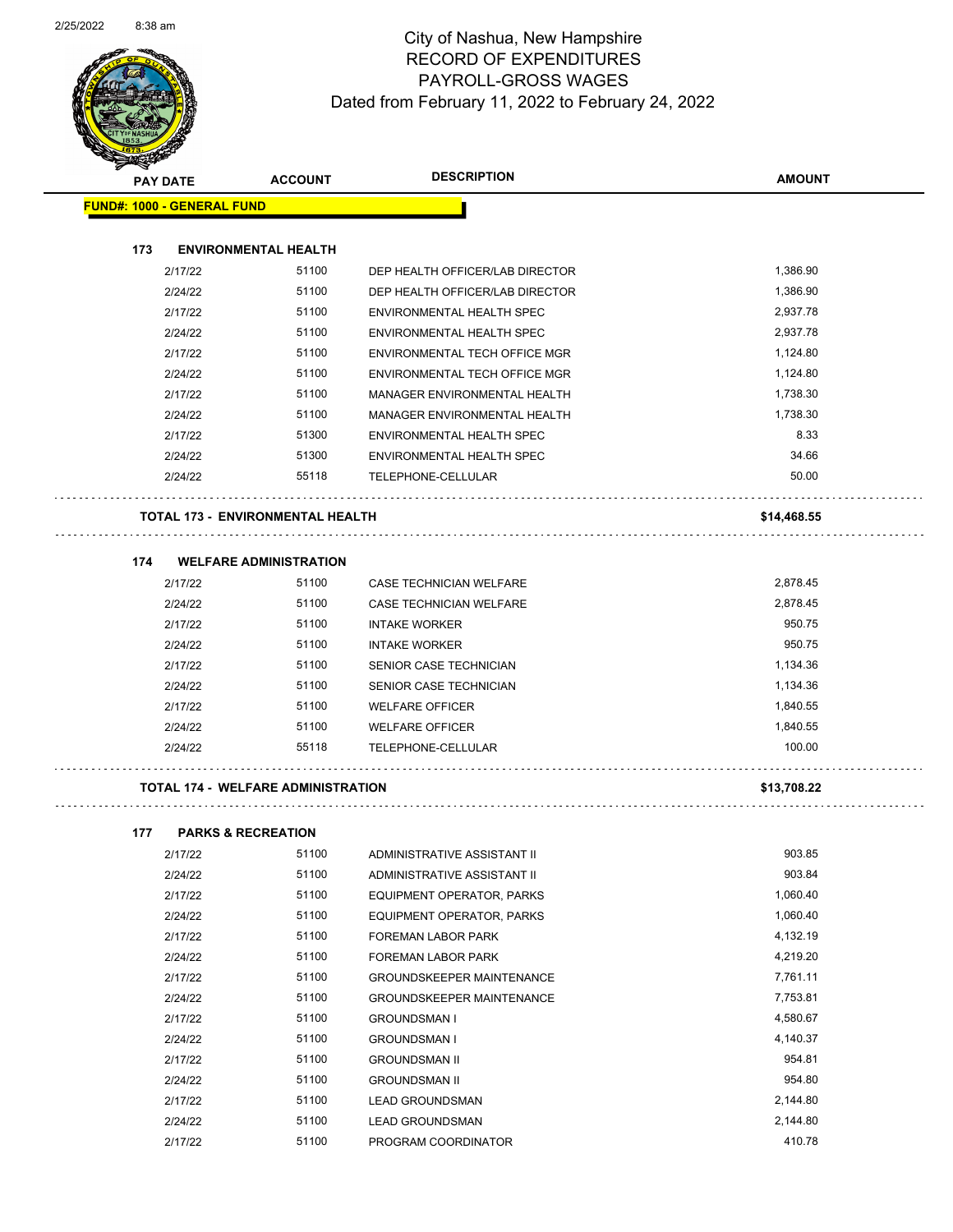

| ᅐ<br><b>PAY DATE</b>                      | <b>ACCOUNT</b> | <b>DESCRIPTION</b>                | <b>AMOUNT</b> |
|-------------------------------------------|----------------|-----------------------------------|---------------|
| <b>FUND#: 1000 - GENERAL FUND</b>         |                |                                   |               |
|                                           |                |                                   |               |
| 177<br><b>PARKS &amp; RECREATION</b>      |                |                                   |               |
| 2/24/22                                   | 51100          | PROGRAM COORDINATOR               | 410.79        |
| 2/17/22                                   | 51100          | <b>RECREATION PROGRAM MANAGER</b> | 1,223.20      |
| 2/24/22                                   | 51100          | RECREATION PROGRAM MANAGER        | 1,223.20      |
| 2/17/22                                   | 51100          | STELLOS STADIUM ATTENDANT         | 1,060.40      |
| 2/24/22                                   | 51100          | STELLOS STADIUM ATTENDANT         | 1,060.40      |
| 2/24/22                                   | 51100          | SUPERINTENDENT OF PARKS RECR      | 2,035.95      |
| 2/17/22                                   | 51300          | EQUIPMENT OPERATOR, PARKS         | 243.82        |
| 2/24/22                                   | 51300          | EQUIPMENT OPERATOR, PARKS         | 121.91        |
| 2/17/22                                   | 51300          | <b>FOREMAN LABOR PARK</b>         | 443.70        |
| 2/24/22                                   | 51300          | <b>FOREMAN LABOR PARK</b>         | 482.85        |
| 2/17/22                                   | 51300          | <b>GROUNDSKEEPER MAINTENANCE</b>  | 125.10        |
| 2/24/22                                   | 51300          | <b>GROUNDSKEEPER MAINTENANCE</b>  | 124.65        |
| 2/17/22                                   | 51300          | <b>GROUNDSMAN I</b>               | 103.14        |
| 2/24/22                                   | 51300          | <b>GROUNDSMAN I</b>               | 205.43        |
| 2/17/22                                   | 51300          | <b>LEAD GROUNDSMAN</b>            | 122.81        |
| 2/24/22                                   | 51300          | PROGRAM COORDINATOR               | 269.55        |
| 2/24/22                                   | 51420          | <b>GAME OFFICIALS</b>             | 3,891.00      |
| 2/24/22                                   | 51420          | SENIOR TRAFFIC ENGINEER           | 50.00         |
| 2/24/22                                   | 51420          | <b>SUB TEACHER</b>                | 251.00        |
| 2/24/22                                   | 51420          | <b>TICKETSELLER</b>               | 604.00        |
| 2/24/22                                   | 55118          | TELEPHONE-CELLULAR                | 118.00        |
| 2/17/22                                   | 61110          | PROTECTIVE CLOTHING               | 110.00        |
| <b>TOTAL 177 - PARKS &amp; RECREATION</b> |                |                                   | \$57,406.73   |

 $\bar{z}$  ,  $\bar{z}$ 

| 179 | <b>LIBRARY</b> |       |                                             |          |
|-----|----------------|-------|---------------------------------------------|----------|
|     | 2/17/22        | 51100 | ASSISTANT DIRECTOR LIBRARY                  | 1,738.30 |
|     | 2/24/22        | 51100 | ASSISTANT DIRECTOR LIBRARY                  | 1.738.30 |
|     | 2/17/22        | 51100 | ASSISTANT LIBRARIAN CIRCULATIO              | 1,144.95 |
|     | 2/24/22        | 51100 | ASSISTANT LIBRARIAN CIRCULATIO              | 1.144.95 |
|     | 2/17/22        | 51100 | ASSISTANT LIBRARIAN PROGRAMMING & MARKETING | 998.10   |
|     | 2/24/22        | 51100 | ASSISTANT LIBRARIAN PROGRAMMING & MARKETING | 923.10   |
|     | 2/17/22        | 51100 | <b>DIRECTOR LIBRARY</b>                     | 2,290.46 |
|     | 2/24/22        | 51100 | <b>DIRECTOR LIBRARY</b>                     | 2.290.45 |
|     | 2/17/22        | 51100 | EXECUTIVE ASST OFFICE MANAGER               | 1,039.84 |
|     | 2/24/22        | 51100 | EXECUTIVE ASST OFFICE MANAGER               | 1,039.85 |
|     | 2/17/22        | 51100 | <b>IT COORDINATOR</b>                       | 1,128.10 |
|     | 2/24/22        | 51100 | <b>IT COORDINATOR</b>                       | 1,128.10 |
|     | 2/17/22        | 51100 | <b>JANITOR</b>                              | 630.70   |
|     | 2/24/22        | 51100 | <b>JANITOR</b>                              | 634.66   |
|     | 2/17/22        | 51100 | <b>LIBRARIAN ADULT SERVICES</b>             | 1,115.65 |
|     | 2/24/22        | 51100 | <b>LIBRARIAN ADULT SERVICES</b>             | 1,115.65 |
|     | 2/17/22        | 51100 | <b>LIBRARIAN CIRCULATION</b>                | 1,281.50 |
|     | 2/24/22        | 51100 | <b>LIBRARIAN CIRCULATION</b>                | 1,281.50 |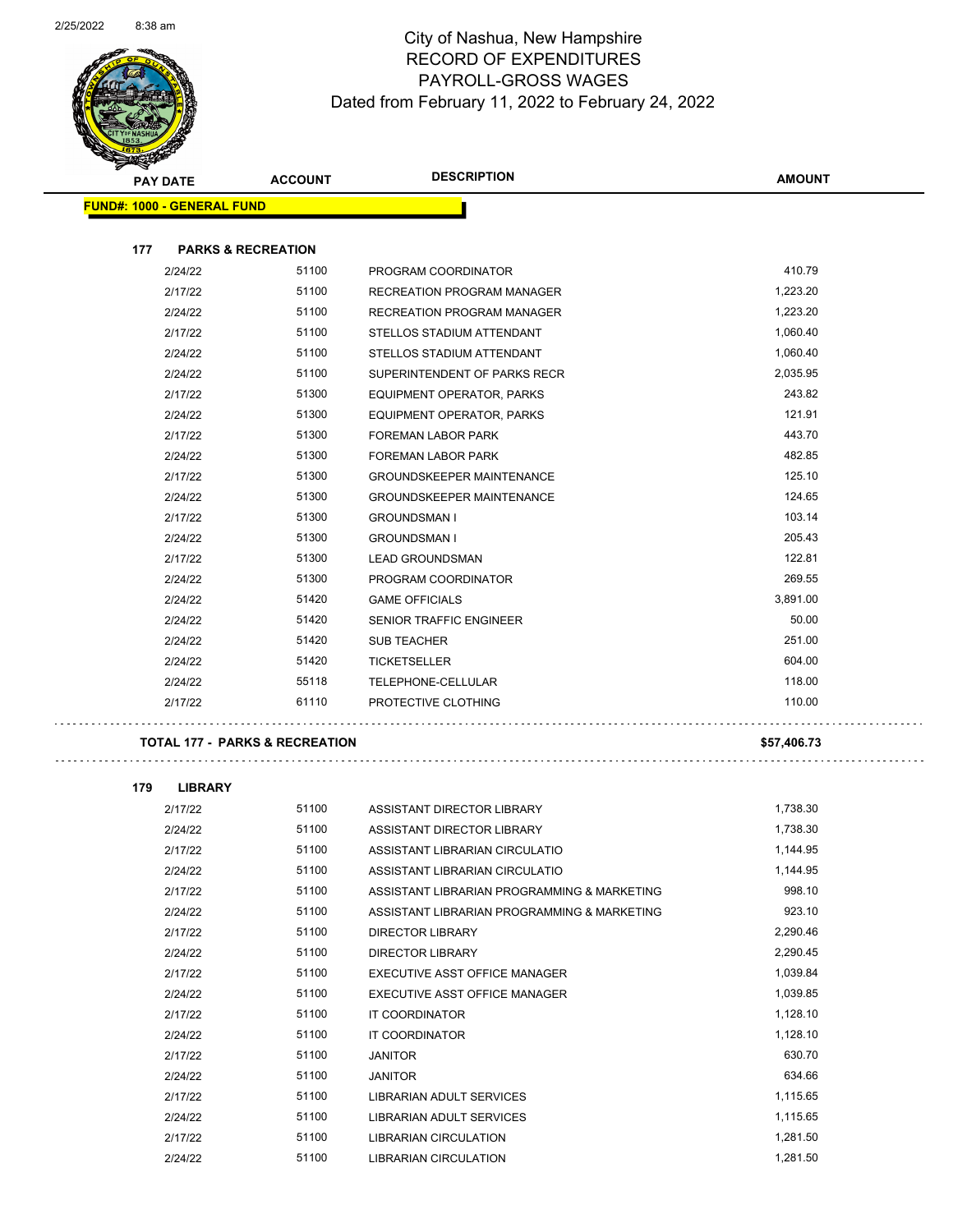

|     | <b>PAY DATE</b>                    | <b>ACCOUNT</b> | <b>DESCRIPTION</b>                | <b>AMOUNT</b>    |
|-----|------------------------------------|----------------|-----------------------------------|------------------|
|     | <u> FUND#: 1000 - GENERAL FUND</u> |                |                                   |                  |
|     |                                    |                |                                   |                  |
| 179 | <b>LIBRARY</b>                     |                |                                   |                  |
|     | 2/17/22                            | 51100          | LIBRARIAN PROGRAMMING & MARKETING | 1,377.62         |
|     | 2/24/22                            | 51100          | LIBRARIAN PROGRAMMING & MARKETING | 1,281.50         |
|     | 2/17/22                            | 51100          | <b>LIBRARIAN TECH SERVICES</b>    | 1,281.50         |
|     | 2/24/22                            | 51100          | <b>LIBRARIAN TECH SERVICES</b>    | 1,281.51         |
|     | 2/17/22                            | 51100          | <b>LIBRARIAN YOUTH SERVICES</b>   | 1,883.81         |
|     | 2/24/22                            | 51100          | LIBRARIAN YOUTH SERVICES          | 1,883.80         |
|     | 2/17/22                            | 51100          | LIBRARY ASSISTANT CIRCULATION     | 7,409.74         |
|     | 2/24/22                            | 51100          | LIBRARY ASSISTANT CIRCULATION     | 7,216.80         |
|     | 2/17/22                            | 51100          | LIBRARY ASSISTANT TECH SVS        | 943.00           |
|     | 2/24/22                            | 51100          | LIBRARY ASSISTANT TECH SVS        | 943.00           |
|     | 2/17/22                            | 51100          | LIBRARY ASSISTANT YOUTH SERVIC    | 1,738.38         |
|     | 2/24/22                            | 51100          | LIBRARY ASSISTANT YOUTH SERVIC    | 2,351.74         |
|     | 2/17/22                            | 51100          | <b>MAINTENANCE SUPV</b>           | 1,062.25         |
|     | 2/24/22                            | 51100          | <b>MAINTENANCE SUPV</b>           | 1,062.25         |
|     | 2/17/22                            | 51100          | PAGE & COLLECTION COORDINATOR     | 976.90           |
|     | 2/24/22                            | 51100          | PAGE & COLLECTION COORDINATOR     | 976.90           |
|     | 2/17/22                            | 51100          | REFERENCE LIBRARIAN ADULT SERV    | 5,055.32         |
|     | 2/24/22                            | 51100          | REFERENCE LIBRARIAN ADULT SERV    | 4,888.89         |
|     | 2/17/22                            | 51100          | REFERENCE LIBRARIAN TECH SVS      | 2,019.80         |
|     | 2/24/22                            | 51100          | REFERENCE LIBRARIAN TECH SVS      | 2,019.80         |
|     | 2/17/22                            | 51100          | <b>SECURITY LIBRARY</b>           | 802.28           |
|     | 2/24/22                            | 51100          | <b>SECURITY LIBRARY</b>           | 720.23           |
|     | 2/17/22                            | 51100          | SUPERVISOR YOUTH SERVICES         | 1,051.30         |
|     | 2/24/22                            | 51100          | SUPERVISOR YOUTH SERVICES         | 1,051.29         |
|     | 2/17/22                            | 51200          | <b>GRAPHIC DESIGNER LIBRARY</b>   | 327.82           |
|     | 2/24/22                            | 51200          | <b>GRAPHIC DESIGNER LIBRARY</b>   | 327.82           |
|     | 2/17/22                            | 51200          | <b>JANITOR</b>                    | 335.85           |
|     | 2/24/22                            | 51200          | <b>JANITOR</b>                    | 331.80           |
|     | 2/17/22                            | 51200          | LIBRARY ASSISTANT YOUTH SERVIC    | 539.81           |
|     | 2/24/22                            | 51200          | LIBRARY ASSISTANT YOUTH SERVIC    | 539.80           |
|     | 2/17/22                            | 51200          | <b>SECURITY LIBRARY</b>           | 399.67           |
|     | 2/24/22                            | 51200          | <b>SECURITY LIBRARY</b>           | 394.75           |
|     | 2/17/22                            | 51300          | JANITOR                           | 41.65            |
|     | 2/24/22                            | 51300          | <b>JANITOR</b>                    | 41.65            |
|     | 2/24/22                            | 51300          | <b>LIBRARIAN ADULT SERVICES</b>   | 135.97           |
|     | 2/24/22                            | 51300          | LIBRARIAN PROGRAMMING & MARKETING | 12.01            |
|     | 2/24/22                            | 51300          | LIBRARY ASSISTANT CIRCULATION     | 290.71           |
|     | 2/17/22                            | 51300          | REFERENCE LIBRARIAN ADULT SERV    | 9.03             |
|     | 2/24/22                            | 51300          | REFERENCE LIBRARIAN ADULT SERV    | 117.39           |
|     | 2/24/22                            | 51300<br>51300 | REFERENCE LIBRARIAN TECH SVS      | 113.93<br>109.40 |
|     | 2/17/22                            | 51300          | <b>SECURITY LIBRARY</b>           | 109.40           |
|     | 2/24/22                            | 51300          | <b>SECURITY LIBRARY</b>           | 128.13           |
|     | 2/24/22                            |                | SUPERVISOR YOUTH SERVICES         |                  |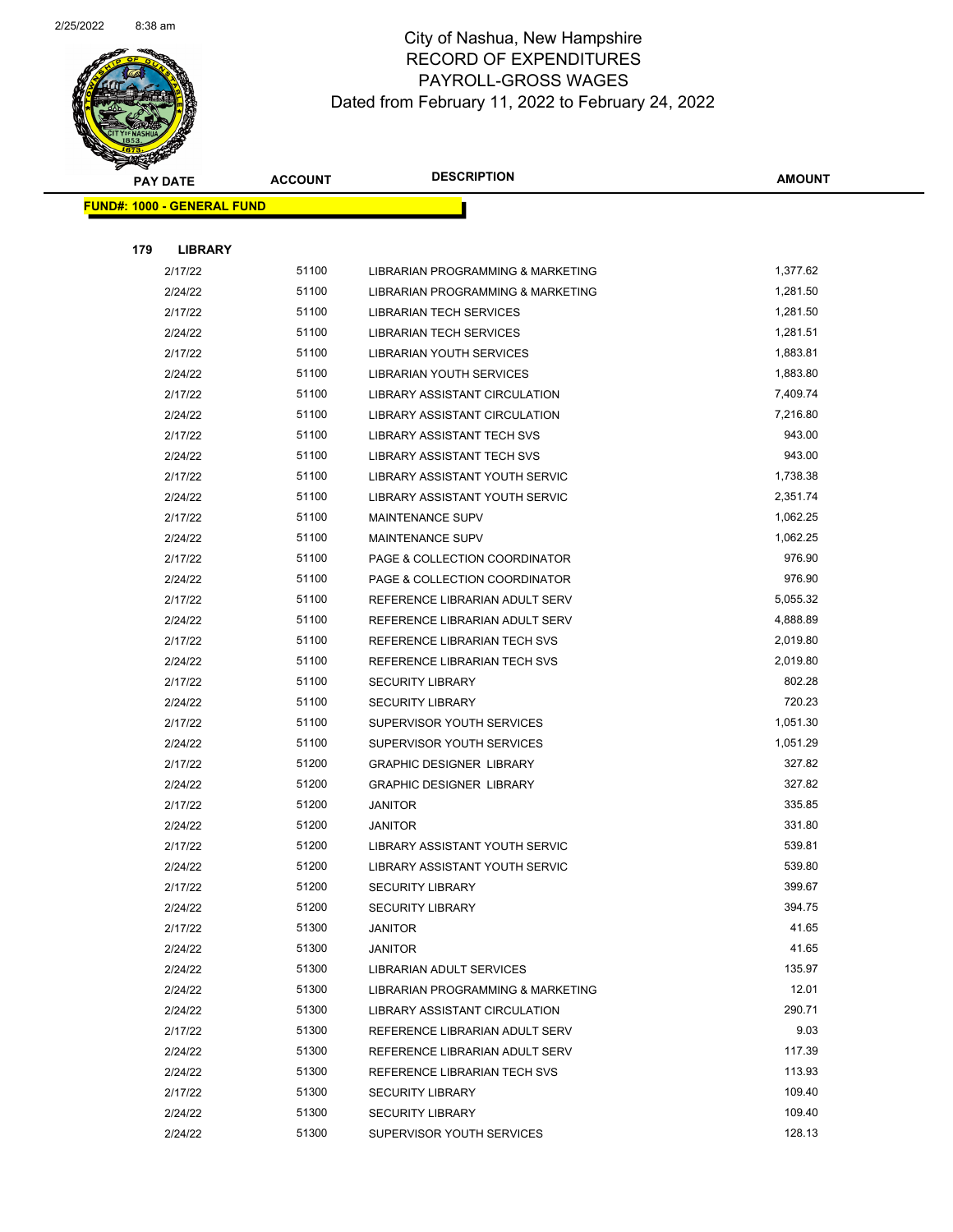

Page 62 of 104

|     | <b>PAY DATE</b> | <b>ACCOUNT</b>                           | <b>DESCRIPTION</b>             | <b>AMOUNT</b> |
|-----|-----------------|------------------------------------------|--------------------------------|---------------|
|     |                 | <b>FUND#: 1000 - GENERAL FUND</b>        |                                |               |
|     |                 | <b>TOTAL 179 - LIBRARY</b>               |                                | \$78,250.36   |
| 181 |                 | <b>COMMUNITY DEVELOPMENT</b>             |                                |               |
|     | 2/17/22         | 51100                                    | ADMINISTRATIVE ASSISTANT II    | 835.05        |
|     | 2/24/22         | 51100                                    | ADMINISTRATIVE ASSISTANT II    | 835.05        |
|     | 2/17/22         | 51100                                    | DIRECTOR COMMUNITY DEVELOPMENT | 2,149.85      |
|     | 2/24/22         | 51100                                    | DIRECTOR COMMUNITY DEVELOPMENT | 2,149.85      |
|     | 2/17/22         | 51100                                    | <b>TRANSPORTATION ANALYST</b>  | 1,354.30      |
|     | 2/24/22         | 51100                                    | <b>TRANSPORTATION ANALYST</b>  | 1,354.30      |
|     | 2/17/22         | 51100                                    | <b>WATERWAYS MANAGER</b>       | 1,738.30      |
|     | 2/24/22         | 51100                                    | <b>WATERWAYS MANAGER</b>       | 1,738.30      |
|     | 2/17/22         | 51200                                    | ADMINISTRATIVE ASSISTANT I     | 418.11        |
|     | 2/24/22         | 51200                                    | ADMINISTRATIVE ASSISTANT I     | 412.68        |
|     | 2/17/22         | 51400                                    | <b>INTERN</b>                  | 100.00        |
|     | 2/24/22         | 51400                                    | <b>INTERN</b>                  | 100.00        |
|     | 2/24/22         | 55118                                    | TELEPHONE-CELLULAR             | 50.00         |
|     |                 | <b>TOTAL 181 - COMMUNITY DEVELOPMENT</b> |                                | \$13,235.79   |
| 182 | 2/17/22         | <b>PLANNING AND ZONING</b><br>51100      | DEPARTMENT COORDINATOR         | 1,101.80      |
|     | 2/24/22         | 51100                                    | DEPARTMENT COORDINATOR         | 1,101.80      |
|     | 2/17/22         | 51100                                    | DEPUTY PLANNING MANAGER        | 3,006.50      |
|     | 2/24/22         | 51100                                    | DEPUTY PLANNING MANAGER        | 3,006.50      |
|     | 2/17/22         | 51100                                    | <b>PLANNER I</b>               | 2,015.60      |
|     | 2/24/22         | 51100                                    | PLANNER I                      | 2,015.60      |
|     | 2/17/22         | 51100                                    | ZONING COORDINATOR             | 882.00        |
|     | 2/24/22         | 51100                                    | ZONING COORDINATOR             | 882.00        |
|     | 2/17/22         | 53428                                    | STENOGRAPHIC SERVICES          | 250.00        |
|     |                 | <b>TOTAL 182 - PLANNING AND ZONING</b>   |                                | \$14,261.80   |
|     |                 |                                          |                                |               |
| 183 |                 | <b>ECONOMIC DEVELOPMENT</b>              |                                |               |
|     | 2/17/22         | 51100                                    | ECONOMIC DEV DIRECTOR          | 2,465.75      |
|     | 2/24/22         | 51100                                    | <b>ECONOMIC DEV DIRECTOR</b>   | 2,465.76      |
|     | 2/17/22         | 51100                                    | OED COORDINATOR                | 605.95        |
|     | 2/24/22         | 51100                                    | OED COORDINATOR                | 605.95        |
|     | 2/24/22         | 55118                                    | TELEPHONE-CELLULAR             | 67.00         |
|     |                 | <b>TOTAL 183 - ECONOMIC DEVELOPMENT</b>  |                                | \$6,210.41    |
| 191 | <b>SCHOOL</b>   |                                          |                                |               |
|     | 2/24/22         | 51100                                    | 21 CENTURY COORDINATOR         | 2,497.80      |
|     |                 |                                          |                                |               |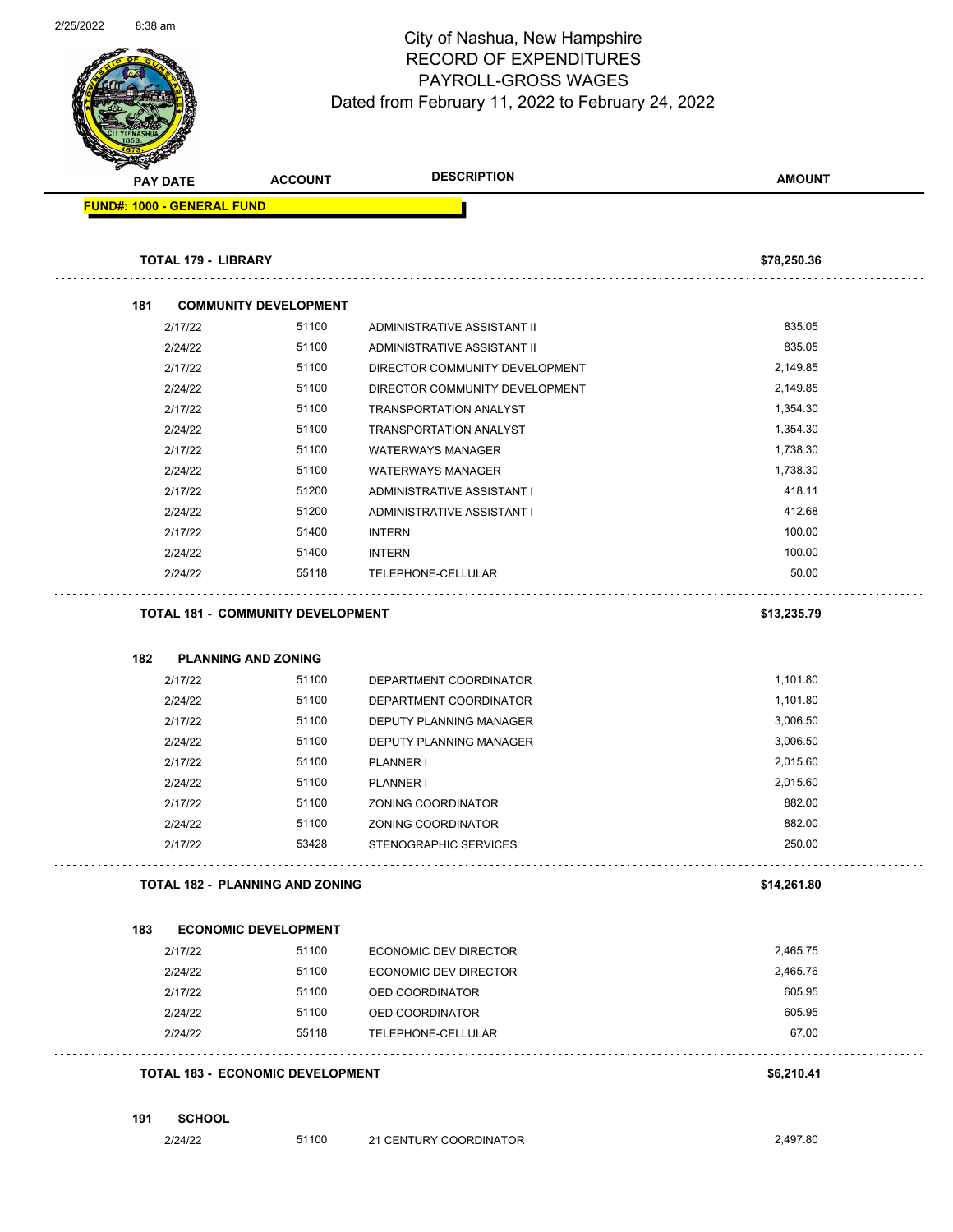

Page 63 of 104

|     | <b>PAY DATE</b>                    | <b>ACCOUNT</b> | <b>DESCRIPTION</b>             | <b>AMOUNT</b> |
|-----|------------------------------------|----------------|--------------------------------|---------------|
|     | <u> FUND#: 1000 - GENERAL FUND</u> |                |                                |               |
|     |                                    |                |                                |               |
| 191 | <b>SCHOOL</b>                      |                |                                |               |
|     | 2/14/22                            | 51100          | 21 CENTURY ELEM MFAM RES COORD | (2,516.56)    |
|     | 2/17/22                            | 51100          | <b>7PAR CTE NHN</b>            | 476.16        |
|     | 2/24/22                            | 51100          | <b>7PAR CTE NHN</b>            | 476.16        |
|     | 2/24/22                            | 51100          | ASSISTANT DIRECTOR BUSINESS    | 3,333.70      |
|     | 2/24/22                            | 51100          | ASSISTANT PRINCIPAL AMH        | 1,437.50      |
|     | 2/24/22                            | 51100          | ASSISTANT PRINCIPAL BIC        | 3,278.20      |
|     | 2/24/22                            | 51100          | ASSISTANT PRINCIPAL BIR        | 3,115.40      |
|     | 2/24/22                            | 51100          | ASSISTANT PRINCIPAL BRO        | 2,875.00      |
|     | 2/24/22                            | 51100          | ASSISTANT PRINCIPAL CHARL      | 2,875.00      |
|     | 2/24/22                            | 51100          | ASSISTANT PRINCIPAL DR CRSP    | 1,461.50      |
|     | 2/24/22                            | 51100          | ASSISTANT PRINCIPAL ELM        | 6,961.50      |
|     | 2/24/22                            | 51100          | ASSISTANT PRINCIPAL FES        | 2,971.20      |
|     | 2/24/22                            | 51100          | ASSISTANT PRINCIPAL FMS        | 3,384.60      |
|     | 2/24/22                            | 51100          | ASSISTANT PRINCIPAL LEDGE      | 2,875.00      |
|     | 2/24/22                            | 51100          | ASSISTANT PRINCIPAL MDE        | 3,211.50      |
|     | 2/24/22                            | 51100          | ASSISTANT PRINCIPAL MTP        | 1,485.60      |
|     | 2/24/22                            | 51100          | ASSISTANT PRINCIPAL NHN        | 14,072.70     |
|     | 2/24/22                            | 51100          | ASSISTANT PRINCIPAL NHS        | 14,319.30     |
|     | 2/24/22                            | 51100          | ASSISTANT PRINCIPAL NSE        | 3,163.50      |
|     | 2/24/22                            | 51100          | ASSISTANT PRINCIPAL PMS        | 3,723.10      |
|     | 2/24/22                            | 51100          | ASSISTANT PRINCIPAL SHE        | 1,851.00      |
|     | 2/24/22                            | 51100          | ASSISTANT SUPERINTENDENT       | 9,245.50      |
|     | 2/24/22                            | 51100          | ASST DIRECTOR PLANT OPS        | 5,274.00      |
|     | 2/24/22                            | 51100          | ASST DIRECTOR SPED             | 6,415.00      |
|     | 2/24/22                            | 51100          | ASST SYSTEMS ADMIN FULL YEAR   | 18,176.20     |
|     | 2/24/22                            | 51100          | ATTENDANCE OFFICER             | 2,622.80      |
|     | 2/24/22                            | 51100          | BRENTWOOD COORDINATOR          | 3,070.60      |
|     | 2/24/22                            | 51100          | CAREER CENTER COORD NHS        | 1,596.10      |
|     | 2/24/22                            | 51100          | CHIEF OPERATING OFFICER        | 4,542.60      |
|     | 2/17/22                            | 51100          | CLERICAL ACADEMY NHN           | 3,133.65      |
|     | 2/24/22                            | 51100          | CLERICAL ACADEMY NHN           | 3,064.13      |
|     | 2/17/22                            | 51100          | CLERICAL ACADEMY NHS           | 3,173.06      |
|     | 2/24/22                            | 51100          | CLERICAL ACADEMY NHS           | 3,212.65      |
|     | 2/17/22                            | 51100          | CLERICAL ADULT ED NHN          | 375.11        |
|     | 2/24/22                            | 51100          | CLERICAL ADULT ED NHN          | 329.22        |
|     | 2/17/22                            | 51100          | <b>CLERICAL ASST SUPER SUP</b> | 1,686.28      |
|     | 2/24/22                            | 51100          | <b>CLERICAL ASST SUPER SUP</b> | 1,686.11      |
|     | 2/17/22                            | 51100          | CLERICAL ATHLETIC NHN          | 848.25        |
|     | 2/24/22                            | 51100          | CLERICAL ATHLETIC NHN          | 848.25        |
|     | 2/17/22                            | 51100          | CLERICAL ATHLETIC NHS          | 760.90        |
|     | 2/24/22                            | 51100          | <b>CLERICAL ATHLETIC NHS</b>   | 760.90        |
|     | 2/17/22                            | 51100          | <b>CLERICAL BUSINESS</b>       | 3,071.76      |
|     | 2/24/22                            | 51100          | <b>CLERICAL BUSINESS</b>       | 3,137.71      |
|     | 2/17/22                            | 51100          | CLERICAL CHIEF OP OFFICER SUP  | 886.60        |
|     |                                    |                |                                |               |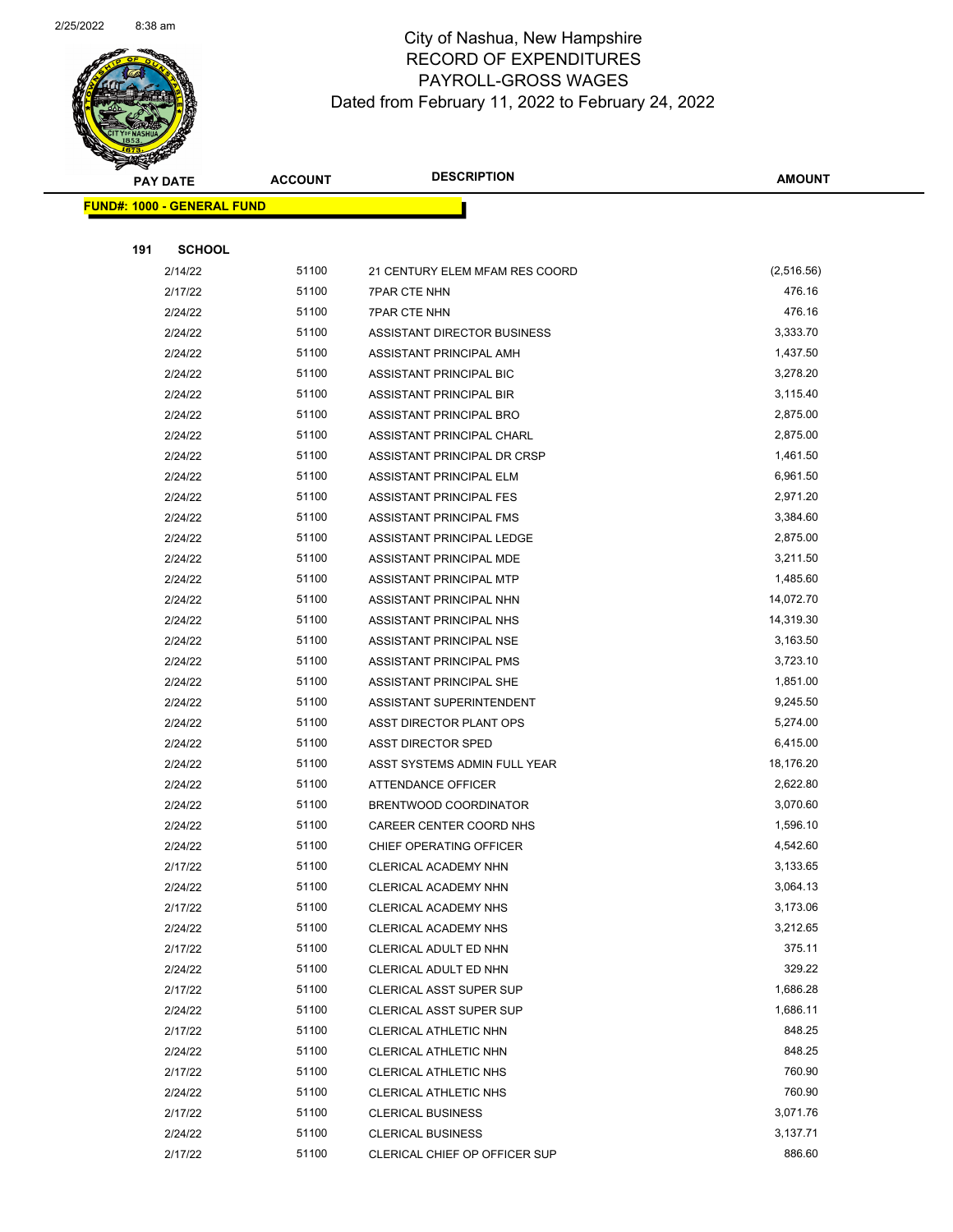

|     | <b>FUND#: 1000 - GENERAL FUND</b> |       |                                 |          |
|-----|-----------------------------------|-------|---------------------------------|----------|
|     |                                   |       |                                 |          |
| 191 | <b>SCHOOL</b>                     |       |                                 |          |
|     | 2/24/22                           | 51100 | CLERICAL CHIEF OP OFFICER SUP   | 886.60   |
|     | 2/17/22                           | 51100 | <b>CLERICAL CTE NHN</b>         | 723.40   |
|     | 2/24/22                           | 51100 | <b>CLERICAL CTE NHN</b>         | 718.57   |
|     | 2/17/22                           | 51100 | <b>CLERICAL CTE NHS</b>         | 723.40   |
|     | 2/24/22                           | 51100 | <b>CLERICAL CTE NHS</b>         | 723.40   |
|     | 2/17/22                           | 51100 | CLERICAL GUIDANCE ELM           | 1,350.35 |
|     | 2/24/22                           | 51100 | CLERICAL GUIDANCE ELM           | 1,350.35 |
|     | 2/17/22                           | 51100 | CLERICAL GUIDANCE NHN           | 2,065.64 |
|     | 2/24/22                           | 51100 | CLERICAL GUIDANCE NHN           | 2,055.50 |
|     | 2/17/22                           | 51100 | CLERICAL GUIDANCE NHS           | 1,484.30 |
|     | 2/24/22                           | 51100 | <b>CLERICAL GUIDANCE NHS</b>    | 1,474.65 |
|     | 2/17/22                           | 51100 | <b>CLERICAL HUMAN RESOURCES</b> | 1,617.63 |
|     | 2/24/22                           | 51100 | <b>CLERICAL HUMAN RESOURCES</b> | 1,617.62 |
|     | 2/17/22                           | 51100 | <b>CLERICAL PAYROLL SUP</b>     | 1,634.26 |
|     | 2/24/22                           | 51100 | <b>CLERICAL PAYROLL SUP</b>     | 1,634.25 |
|     | 2/17/22                           | 51100 | <b>CLERICAL PLANT OPS</b>       | 797.25   |
|     | 2/24/22                           | 51100 | CLERICAL PLANT OPS              | 797.25   |
|     | 2/17/22                           | 51100 | <b>CLERICAL PRINCIPAL AMH</b>   | 1,484.30 |
|     | 2/24/22                           | 51100 | <b>CLERICAL PRINCIPAL AMH</b>   | 1,484.30 |
|     | 2/17/22                           | 51100 | CLERICAL PRINCIPAL BIC          | 1,645.50 |
|     | 2/24/22                           | 51100 | <b>CLERICAL PRINCIPAL BIC</b>   | 1,645.51 |
|     | 2/17/22                           | 51100 | <b>CLERICAL PRINCIPAL BIR</b>   | 1,571.65 |
|     | 2/24/22                           | 51100 | <b>CLERICAL PRINCIPAL BIR</b>   | 1,571.65 |
|     | 2/17/22                           | 51100 | <b>CLERICAL PRINCIPAL BRO</b>   | 1,549.03 |
|     | 2/24/22                           | 51100 | CLERICAL PRINCIPAL BRO          | 1,571.65 |
|     | 2/17/22                           | 51100 | CLERICAL PRINCIPAL CHA          | 1,520.65 |
|     | 2/24/22                           | 51100 | CLERICAL PRINCIPAL CHA          | 1,520.65 |
|     | 2/17/22                           | 51100 | CLERICAL PRINCIPAL DRC          | 1,560.40 |
|     | 2/24/22                           | 51100 | CLERICAL PRINCIPAL DRC          | 1,560.40 |
|     | 2/17/22                           | 51100 | CLERICAL PRINCIPAL ELM          | 2,207.68 |
|     | 2/24/22                           | 51100 | CLERICAL PRINCIPAL ELM          | 2,207.70 |
|     | 2/17/22                           | 51100 | <b>CLERICAL PRINCIPAL FES</b>   | 1,263.10 |
|     | 2/24/22                           | 51100 | <b>CLERICAL PRINCIPAL FES</b>   | 1,597.90 |
|     | 2/17/22                           | 51100 | <b>CLERICAL PRINCIPAL FMS</b>   | 2,311.14 |
|     | 2/24/22                           | 51100 | <b>CLERICAL PRINCIPAL FMS</b>   | 2,321.30 |
|     | 2/17/22                           | 51100 | <b>CLERICAL PRINCIPAL LDG</b>   | 1,433.85 |
|     | 2/24/22                           | 51100 | CLERICAL PRINCIPAL LDG          | 1,448.31 |
|     | 2/17/22                           | 51100 | <b>CLERICAL PRINCIPAL MDE</b>   | 1,634.25 |
|     | 2/24/22                           | 51100 | <b>CLERICAL PRINCIPAL MDE</b>   | 1,634.25 |
|     | 2/17/22                           | 51100 | <b>CLERICAL PRINCIPAL MTP</b>   | 1,554.82 |
|     | 2/24/22                           | 51100 | <b>CLERICAL PRINCIPAL MTP</b>   | 1,554.82 |
|     | 2/17/22                           | 51100 | CLERICAL PRINCIPAL NHN          | 1,520.65 |
|     | 2/24/22                           | 51100 | CLERICAL PRINCIPAL NHN          | 1,520.66 |
|     | 2/17/22                           | 51100 | CLERICAL PRINCIPAL NHS          | 1,450.54 |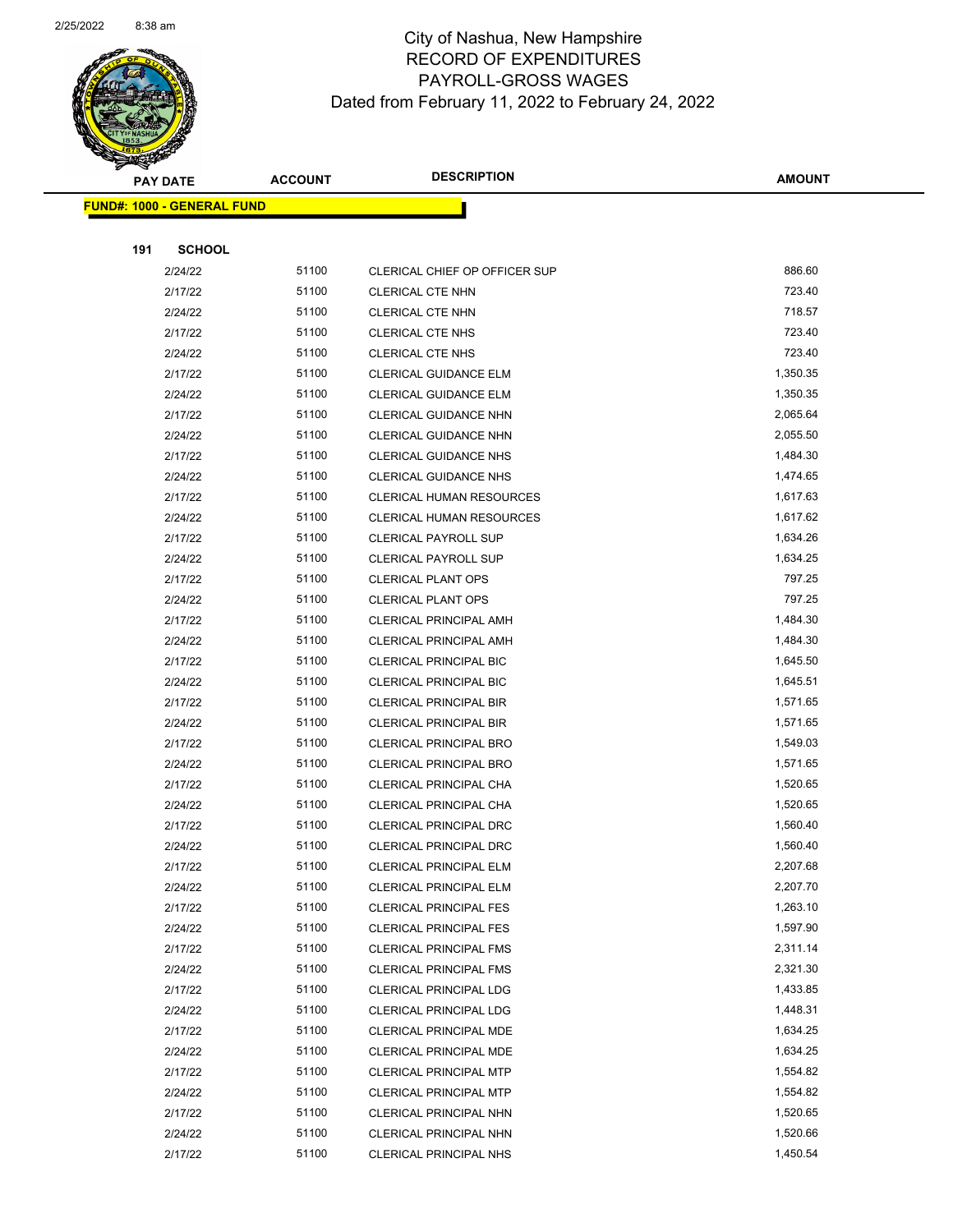

Page 65 of 104

|     | <b>PAY DATE</b>                    | <b>ACCOUNT</b> | <b>DESCRIPTION</b>               | <b>AMOUNT</b> |
|-----|------------------------------------|----------------|----------------------------------|---------------|
|     | <u> FUND#: 1000 - GENERAL FUND</u> |                |                                  |               |
|     |                                    |                |                                  |               |
| 191 | <b>SCHOOL</b>                      |                |                                  |               |
|     | 2/24/22                            | 51100          | CLERICAL PRINCIPAL NHS           | 1,484.29      |
|     | 2/17/22                            | 51100          | <b>CLERICAL PRINCIPAL NSE</b>    | 1,561.17      |
|     | 2/24/22                            | 51100          | <b>CLERICAL PRINCIPAL NSE</b>    | 1,542.71      |
|     | 2/17/22                            | 51100          | <b>CLERICAL PRINCIPAL PMS</b>    | 1,479.46      |
|     | 2/24/22                            | 51100          | <b>CLERICAL PRINCIPAL PMS</b>    | 1,484.30      |
|     | 2/17/22                            | 51100          | CLERICAL PRINCIPAL SHE           | 1,604.08      |
|     | 2/24/22                            | 51100          | <b>CLERICAL PRINCIPAL SHE</b>    | 1,609.17      |
|     | 2/17/22                            | 51100          | CLERICAL RECEPTIONIST NHN        | 848.25        |
|     | 2/24/22                            | 51100          | CLERICAL RECEPTIONIST NHN        | 723.84        |
|     | 2/17/22                            | 51100          | CLERICAL RECEPTIONIST NHS        | 723.40        |
|     | 2/24/22                            | 51100          | CLERICAL RECEPTIONIST NHS        | 723.40        |
|     | 2/17/22                            | 51100          | <b>CLERICAL REGISTRAR NHN</b>    | 723.40        |
|     | 2/24/22                            | 51100          | <b>CLERICAL REGISTRAR NHN</b>    | 723.40        |
|     | 2/17/22                            | 51100          | CLERICAL SPECIAL ED NHN          | 760.90        |
|     | 2/24/22                            | 51100          | CLERICAL SPECIAL ED NHN          | 760.90        |
|     | 2/17/22                            | 51100          | CLERICAL SPECIAL ED NHS          | 1,469.07      |
|     | 2/24/22                            | 51100          | CLERICAL SPECIAL ED NHS          | 1,484.30      |
|     | 2/17/22                            | 51100          | CLERICAL SPECIAL ED SUP          | 1,446.80      |
|     | 2/24/22                            | 51100          | CLERICAL SPECIAL ED SUP          | 1,446.80      |
|     | 2/17/22                            | 51100          | <b>CLERICAL STUDENT SERV SUP</b> | 887.45        |
|     | 2/24/22                            | 51100          | <b>CLERICAL STUDENT SERV SUP</b> | 875.92        |
|     | 2/17/22                            | 51100          | CLERICAL SUPERINTENDANT HRLY     | 704.44        |
|     | 2/24/22                            | 51100          | CLERICAL SUPERINTENDANT HRLY     | 709.90        |
|     | 2/24/22                            | 51100          | CLERICAL SUPERINTENDANT SUP      | 1,941.90      |
|     | 2/17/22                            | 51100          | <b>CUSTODIAN AMH</b>             | 1,505.60      |
|     | 2/24/22                            | 51100          | <b>CUSTODIAN AMH</b>             | 1,505.60      |
|     | 2/17/22                            | 51100          | <b>CUSTODIAN ASST HEAD ELM</b>   | 1,028.64      |
|     | 2/24/22                            | 51100          | <b>CUSTODIAN ASST HEAD ELM</b>   | 857.20        |
|     | 2/17/22                            | 51100          | <b>CUSTODIAN ASST HEAD FMS</b>   | 905.76        |
|     | 2/24/22                            | 51100          | <b>CUSTODIAN ASST HEAD FMS</b>   | 954.32        |
|     | 2/17/22                            | 51100          | <b>CUSTODIAN ASST HEAD NHN</b>   | 1,722.41      |
|     | 2/24/22                            | 51100          | <b>CUSTODIAN ASST HEAD NHN</b>   | 1,722.41      |
|     | 2/17/22                            | 51100          | <b>CUSTODIAN ASST HEAD NHS</b>   | 1,722.41      |
|     | 2/24/22                            | 51100          | <b>CUSTODIAN ASST HEAD NHS</b>   | 1,722.41      |
|     | 2/17/22                            | 51100          | <b>CUSTODIAN ASST HEAD PMS</b>   | 857.20        |
|     | 2/24/22                            | 51100          | <b>CUSTODIAN ASST HEAD PMS</b>   | 857.20        |
|     | 2/17/22                            | 51100          | <b>CUSTODIAN BIC</b>             | 1,181.92      |
|     | 2/24/22                            | 51100          | <b>CUSTODIAN BIC</b>             | 895.84        |
|     | 2/17/22                            | 51100          | <b>CUSTODIAN BIR</b>             | 1,505.60      |
|     | 2/24/22                            | 51100          | <b>CUSTODIAN BIR</b>             | 1,505.60      |
|     | 2/17/22                            | 51100          | <b>CUSTODIAN BRO</b>             | 1,505.60      |
|     | 2/24/22                            | 51100          | <b>CUSTODIAN BRO</b>             | 1,505.60      |
|     | 2/17/22                            | 51100          | <b>CUSTODIAN CHA</b>             | 1,526.48      |
|     | 2/24/22                            | 51100          | <b>CUSTODIAN CHA</b>             | 1,505.60      |
|     |                                    |                |                                  |               |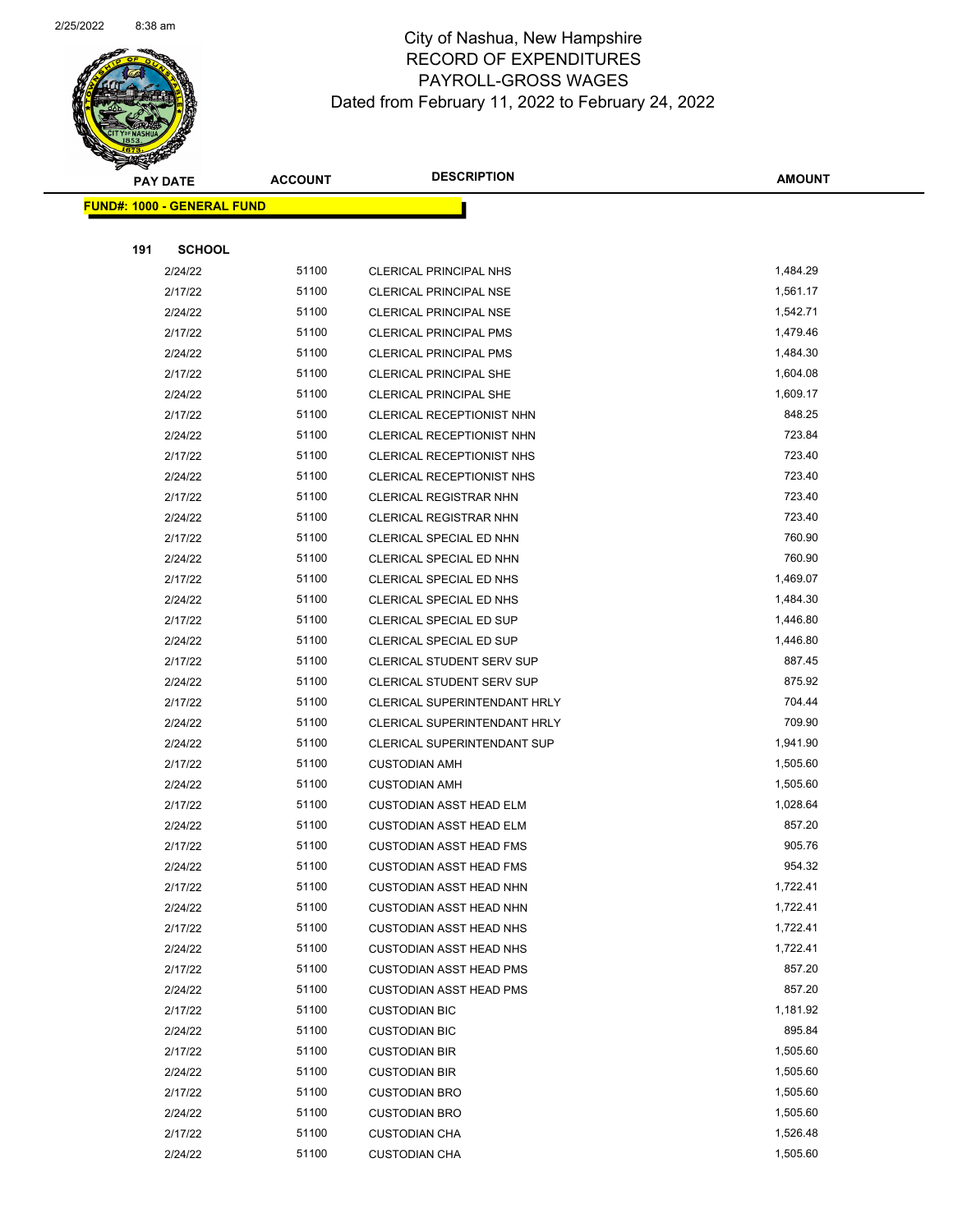

|     | <u> FUND#: 1000 - GENERAL FUND</u> |       |                           |          |
|-----|------------------------------------|-------|---------------------------|----------|
|     |                                    |       |                           |          |
| 191 | <b>SCHOOL</b>                      |       |                           |          |
|     | 2/17/22                            | 51100 | <b>CUSTODIAN DRC</b>      | 1,505.60 |
|     | 2/24/22                            | 51100 | <b>CUSTODIAN DRC</b>      | 1,505.60 |
|     | 2/17/22                            | 51100 | <b>CUSTODIAN ELM</b>      | 4,614.00 |
|     | 2/24/22                            | 51100 | <b>CUSTODIAN ELM</b>      | 4,614.01 |
|     | 2/17/22                            | 51100 | <b>CUSTODIAN FES</b>      | 1,505.60 |
|     | 2/24/22                            | 51100 | <b>CUSTODIAN FES</b>      | 1,505.60 |
|     | 2/17/22                            | 51100 | <b>CUSTODIAN FMS</b>      | 3,205.44 |
|     | 2/24/22                            | 51100 | <b>CUSTODIAN FMS</b>      | 3,177.76 |
|     | 2/17/22                            | 51100 | <b>CUSTODIAN HEAD AMH</b> | 857.20   |
|     | 2/24/22                            | 51100 | <b>CUSTODIAN HEAD AMH</b> | 857.20   |
|     | 2/17/22                            | 51100 | <b>CUSTODIAN HEAD BIC</b> | 857.20   |
|     | 2/24/22                            | 51100 | <b>CUSTODIAN HEAD BIC</b> | 857.20   |
|     | 2/17/22                            | 51100 | <b>CUSTODIAN HEAD BIR</b> | 857.20   |
|     | 2/24/22                            | 51100 | <b>CUSTODIAN HEAD BIR</b> | 857.20   |
|     | 2/17/22                            | 51100 | <b>CUSTODIAN HEAD BRO</b> | 857.20   |
|     | 2/24/22                            | 51100 | <b>CUSTODIAN HEAD BRO</b> | 857.20   |
|     | 2/17/22                            | 51100 | <b>CUSTODIAN HEAD CHA</b> | 857.20   |
|     | 2/24/22                            | 51100 | <b>CUSTODIAN HEAD CHA</b> | 857.20   |
|     | 2/17/22                            | 51100 | <b>CUSTODIAN HEAD DRC</b> | 857.20   |
|     | 2/24/22                            | 51100 | <b>CUSTODIAN HEAD DRC</b> | 857.20   |
|     | 2/17/22                            | 51100 | <b>CUSTODIAN HEAD ELM</b> | 1,016.00 |
|     | 2/24/22                            | 51100 | <b>CUSTODIAN HEAD ELM</b> | 1,016.00 |
|     | 2/17/22                            | 51100 | <b>CUSTODIAN HEAD FES</b> | 857.20   |
|     | 2/24/22                            | 51100 | <b>CUSTODIAN HEAD FES</b> | 857.20   |
|     | 2/17/22                            | 51100 | <b>CUSTODIAN HEAD FMS</b> | 412.75   |
|     | 2/24/22                            | 51100 | <b>CUSTODIAN HEAD FMS</b> | 412.75   |
|     | 2/17/22                            | 51100 | <b>CUSTODIAN HEAD FPS</b> | 857.20   |
|     | 2/24/22                            | 51100 | <b>CUSTODIAN HEAD FPS</b> | 857.20   |
|     | 2/17/22                            | 51100 | <b>CUSTODIAN HEAD LDG</b> | 857.21   |
|     | 2/24/22                            | 51100 | <b>CUSTODIAN HEAD LDG</b> | 857.20   |
|     | 2/17/22                            | 51100 | <b>CUSTODIAN HEAD MDE</b> | 857.20   |
|     | 2/24/22                            | 51100 | <b>CUSTODIAN HEAD MDE</b> | 857.20   |
|     | 2/17/22                            | 51100 | <b>CUSTODIAN HEAD MTP</b> | 857.20   |
|     | 2/24/22                            | 51100 | <b>CUSTODIAN HEAD MTP</b> | 857.20   |
|     | 2/17/22                            | 51100 | <b>CUSTODIAN HEAD NHN</b> | 1,022.00 |
|     | 2/24/22                            | 51100 | <b>CUSTODIAN HEAD NHN</b> | 1,022.00 |
|     | 2/17/22                            | 51100 | <b>CUSTODIAN HEAD NHS</b> | 1,022.00 |
|     | 2/24/22                            | 51100 | <b>CUSTODIAN HEAD NHS</b> | 1,022.00 |
|     | 2/17/22                            | 51100 | <b>CUSTODIAN HEAD NSE</b> | 865.20   |
|     | 2/24/22                            | 51100 | <b>CUSTODIAN HEAD NSE</b> | 865.20   |
|     | 2/17/22                            | 51100 | <b>CUSTODIAN HEAD PMS</b> | 1,016.00 |
|     | 2/24/22                            | 51100 | <b>CUSTODIAN HEAD PMS</b> | 1,016.00 |
|     | 2/17/22                            | 51100 | <b>CUSTODIAN HEAD SHE</b> | 857.20   |
|     | 2/24/22                            | 51100 | <b>CUSTODIAN HEAD SHE</b> | 857.20   |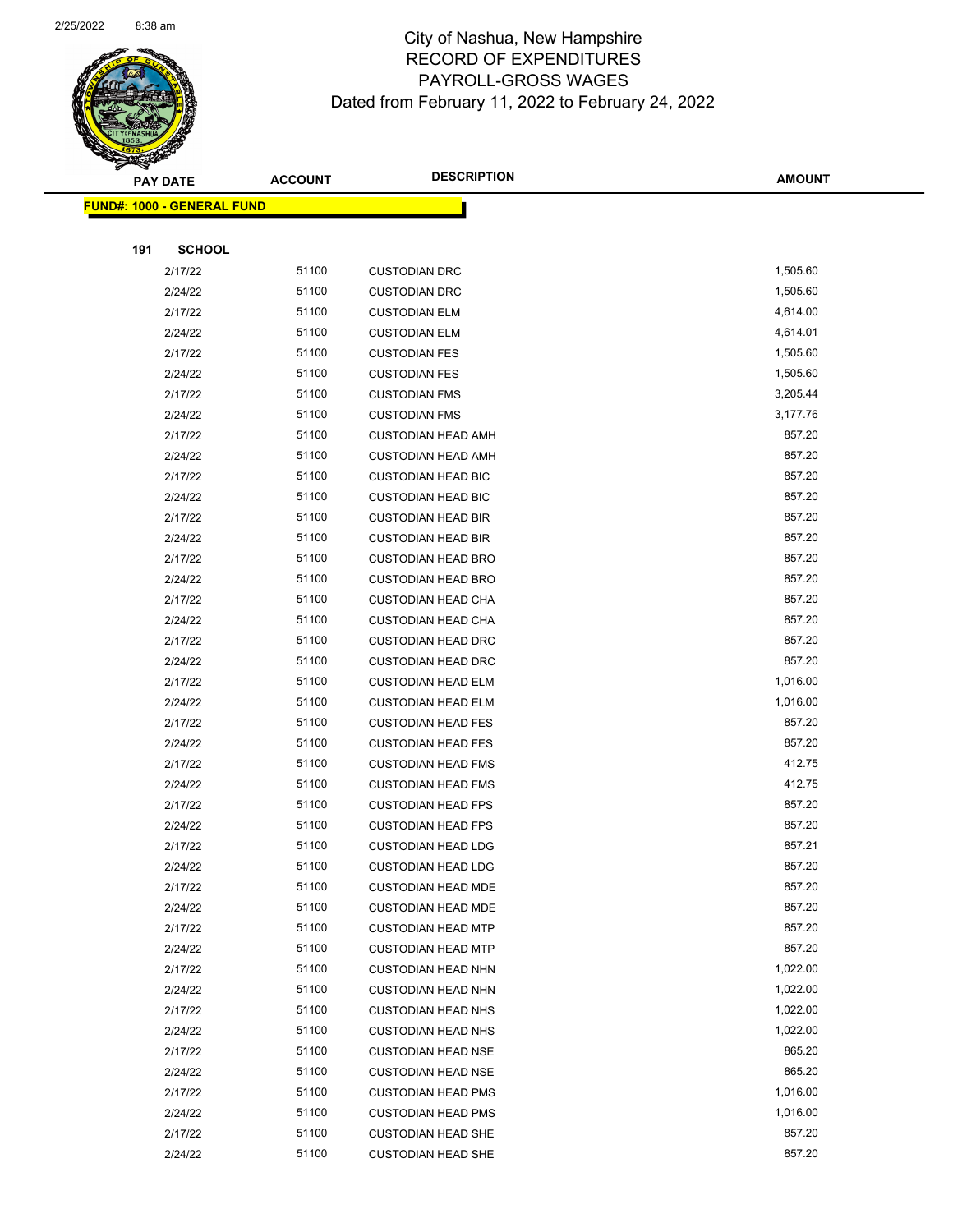

| <b>FUND#: 1000 - GENERAL FUND</b> |                |                                 |                      |
|-----------------------------------|----------------|---------------------------------|----------------------|
|                                   |                |                                 |                      |
| 191<br><b>SCHOOL</b>              |                |                                 |                      |
| 2/17/22                           | 51100          | <b>CUSTODIAN LDG</b>            | 1,505.60             |
| 2/24/22                           | 51100          | <b>CUSTODIAN LDG</b>            | 1,526.49             |
| 2/17/22                           | 51100          | <b>CUSTODIAN MDE</b>            | 1,324.97             |
| 2/24/22                           | 51100          | <b>CUSTODIAN MDE</b>            | 1,038.89             |
| 2/17/22                           | 51100          | <b>CUSTODIAN MTP</b>            | 1,505.61             |
| 2/24/22                           | 51100          | <b>CUSTODIAN MTP</b>            | 1,505.60             |
| 2/17/22                           | 51100          | <b>CUSTODIAN NHN</b>            | 9,815.39             |
| 2/24/22                           | 51100          | <b>CUSTODIAN NHN</b>            | 10,549.60            |
| 2/17/22                           | 51100          | <b>CUSTODIAN NHS</b>            | 10,516.10            |
| 2/24/22                           | 51100          | <b>CUSTODIAN NHS</b>            | 10,463.02            |
| 2/17/22                           | 51100          | <b>CUSTODIAN NSE</b>            | 1,505.60             |
| 2/24/22                           | 51100          | <b>CUSTODIAN NSE</b>            | 1,505.60             |
| 2/17/22                           | 51100          | <b>CUSTODIAN PMS</b>            | 1,507.49             |
| 2/24/22                           | 51100          | <b>CUSTODIAN PMS</b>            | 1,505.60             |
| 2/17/22                           | 51100          | <b>CUSTODIAN SHE</b>            | 1,505.60             |
| 2/24/22                           | 51100          | <b>CUSTODIAN SHE</b>            | 1,505.60             |
| 2/24/22                           | 51100          | <b>CUSTODIAN SUPERVISOR WPO</b> | 4,416.70             |
| 2/17/22                           | 51100          | <b>CUSTODIAN WID</b>            | 2,936.00             |
| 2/24/22                           | 51100          | <b>CUSTODIAN WID</b>            | 2,936.00             |
| 2/24/22                           | 51100          | <b>DIRECTOR ATHLETICS</b>       | 4,014.30             |
| 2/24/22                           | 51100          | DIRECTOR COM GRANTS             | 3,460.50             |
| 2/24/22                           | 51100          | <b>DIRECTOR GUIDANCE</b>        | 7,067.30             |
| 2/24/22                           | 51100          | DIRECTOR HUMAN RESOURCES        | 4,423.10             |
| 2/24/22                           | 51100          | DIRECTOR PLANT OPS              | 4,114.70             |
| 2/24/22                           | 51100          | DIRECTOR SPECIAL ED             | 4,014.30             |
| 2/24/22                           | 51100          | DIRECTOR STUDENT SERVICES       | 3,679.80             |
| 2/24/22                           | 51100          | DIRECTOR TECHNOLOGY             | 3,820.90             |
| 2/24/22                           | 51100          | DIRECTOR TRANSPORTATION         | 3,446.40             |
| 2/24/22                           | 51100          | DIRECTOR VOCATIONAL             | 8,087.10             |
| 2/24/22                           | 51100          | ELL COMMUNICATIONS COORDINATOR  | 2,127.00             |
| 2/24/22                           | 51100          | ELL OUTREACH WORKER             | 1,796.30             |
| 2/17/22                           | 51100          | <b>GRANT WRITER</b>             | 737.35               |
| 2/24/22                           | 51100          | <b>GRANT WRITER</b>             | 737.35               |
| 2/24/22                           | 51100          | GUIDANCE COUNSELOR AMH          | 2,469.50             |
| 2/24/22                           | 51100          | <b>GUIDANCE COUNSELOR BIC</b>   | 2,168.60             |
| 2/24/22                           | 51100          | <b>GUIDANCE COUNSELOR BIR</b>   | 3,071.60             |
| 2/24/22                           | 51100          | <b>GUIDANCE COUNSELOR BRO</b>   | 2,036.20             |
| 2/24/22                           | 51100          | GUIDANCE COUNSELOR CHA          | 3,071.60             |
| 2/24/22                           | 51100          | GUIDANCE COUNSELOR DRC          | 2,103.20             |
| 2/24/22                           | 51100          | <b>GUIDANCE COUNSELOR ELM</b>   | 13,092.50            |
| 2/24/22                           | 51100          | <b>GUIDANCE COUNSELOR FES</b>   | 2,168.60<br>6,404.49 |
| 2/24/22                           | 51100<br>51100 | <b>GUIDANCE COUNSELOR FMS</b>   | 3,071.60             |
| 2/24/22                           | 51100          | <b>GUIDANCE COUNSELOR LDG</b>   | 2,933.60             |
| 2/24/22                           |                | GUIDANCE COUNSELOR MDE          |                      |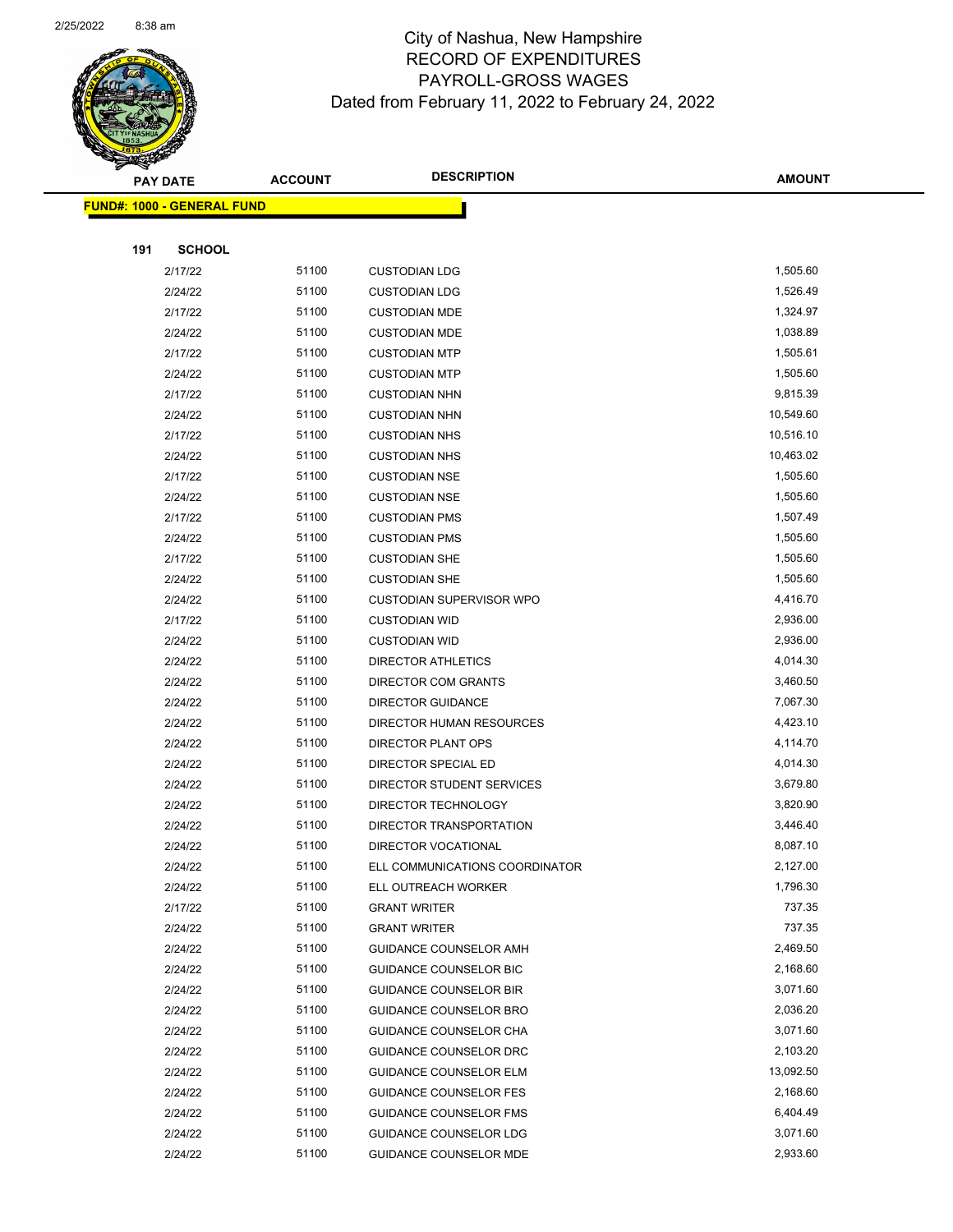

Page 68 of 104

|     | <b>PAY DATE</b>                    | <b>ACCOUNT</b> | <b>DESCRIPTION</b>                                 | <b>AMOUNT</b>        |
|-----|------------------------------------|----------------|----------------------------------------------------|----------------------|
|     | <u> FUND#: 1000 - GENERAL FUND</u> |                |                                                    |                      |
|     |                                    |                |                                                    |                      |
| 191 | <b>SCHOOL</b>                      |                |                                                    |                      |
|     | 2/24/22                            | 51100          | <b>GUIDANCE COUNSELOR MTP</b>                      | 2,979.50             |
|     | 2/24/22                            | 51100          | GUIDANCE COUNSELOR NHN                             | 17,194.09            |
|     | 2/24/22                            | 51100          | GUIDANCE COUNSELOR NHS                             | 20,967.50            |
|     | 2/24/22                            | 51100          | GUIDANCE COUNSELOR NSE                             | 2,979.50             |
|     | 2/24/22                            | 51100          | GUIDANCE COUNSELOR PMS                             | 9,383.82             |
|     | 2/24/22                            | 51100          | GUIDANCE COUNSELOR SHE                             | 2,979.50             |
|     | 2/24/22                            | 51100          | JOB DEVELOPER SPED NHN                             | 3,071.60             |
|     | 2/24/22                            | 51100          | <b>LIBRARIAN AMH</b>                               | 2,045.30             |
|     | 2/24/22                            | 51100          | <b>LIBRARIAN BIC</b>                               | 1,960.00             |
|     | 2/24/22                            | 51100          | <b>LIBRARIAN BIR</b>                               | 1,712.20             |
|     | 2/24/22                            | 51100          | <b>LIBRARIAN BRO</b>                               | 2,260.00             |
|     | 2/24/22                            | 51100          | LIBRARIAN CHA                                      | 3,071.60             |
|     | 2/24/22                            | 51100          | <b>LIBRARIAN DRC</b>                               | 2,316.40             |
|     | 2/24/22                            | 51100          | LIBRARIAN ELM                                      | 2,162.90             |
|     | 2/24/22                            | 51100          | <b>LIBRARIAN FES</b>                               | 2,979.50             |
|     | 2/24/22                            | 51100          | <b>LIBRARIAN FMS</b>                               | 3,071.60             |
|     | 2/24/22                            | 51100          | <b>LIBRARIAN LDG</b>                               | 1,891.40             |
|     | 2/24/22                            | 51100          | <b>LIBRARIAN MDE</b>                               | 2,933.60             |
|     | 2/24/22                            | 51100          | <b>LIBRARIAN MTP</b>                               | 1,792.60             |
|     | 2/24/22                            | 51100          | <b>LIBRARIAN NHN</b>                               | 4,773.50             |
|     | 2/24/22                            | 51100          | <b>LIBRARIAN NHS</b>                               | 5,093.70             |
|     | 2/24/22                            | 51100          | <b>LIBRARIAN NSE</b>                               | 2,933.60             |
|     | 2/24/22                            | 51100          | <b>LIBRARIAN PMS</b>                               | 2,728.50             |
|     | 2/24/22                            | 51100          | <b>LIBRARIAN SHE</b>                               | 2,979.50             |
|     | 2/24/22                            | 51100          | LICENSED PRACTICAL NURSE ELM                       | 744.32               |
|     | 2/24/22                            | 51100          | LICENSED PRACTICAL NURSE FMS                       | 1,490.90             |
|     | 2/17/22                            | 51100          | MAINTENANCE ALARM WPO                              | 1,133.58             |
|     | 2/24/22                            | 51100          | MAINTENANCE ALARM WPO                              | 1,048.40             |
|     | 2/17/22                            | 51100          | MAINTENANCE CARPENTER WPO                          | 1,048.40             |
|     | 2/24/22                            | 51100          | MAINTENANCE CARPENTER WPO                          | 1,048.40             |
|     | 2/17/22                            | 51100          | MAINTENANCE ELECTRICIAN WPO                        | 2,228.00             |
|     | 2/24/22                            | 51100          | MAINTENANCE ELECTRICIAN WPO                        | 2,228.00             |
|     | 2/17/22                            | 51100          | MAINTENANCE GRDS FORMEN WPO                        | 1,056.40             |
|     | 2/24/22                            | 51100          | MAINTENANCE GRDS FORMEN WPO                        | 1,056.40             |
|     | 2/17/22                            | 51100<br>51100 | MAINTENANCE GROUNDS WPO                            | 4,490.80<br>4,490.80 |
|     | 2/24/22<br>2/17/22                 | 51100          | MAINTENANCE GROUNDS WPO                            | 6,539.20             |
|     |                                    | 51100          | MAINTENANCE HVAC WPO                               | 6,532.38             |
|     | 2/24/22<br>2/17/22                 | 51100          | MAINTENANCE HVAC WPO<br>MAINTENANCE MESSENGER WPO  | 1,016.00             |
|     |                                    | 51100          | MAINTENANCE MESSENGER WPO                          | 1,016.00             |
|     | 2/24/22                            | 51100          |                                                    | 2,180.40             |
|     | 2/17/22<br>2/24/22                 | 51100          | MAINTENANCE PLUMBER WPO<br>MAINTENANCE PLUMBER WPO | 2,180.40             |
|     | 2/17/22                            | 51100          | MAINTENANCE TRADES WPO                             | 2,104.80             |
|     | 2/24/22                            | 51100          | MAINTENANCE TRADES WPO                             | 2,104.80             |
|     |                                    |                |                                                    |                      |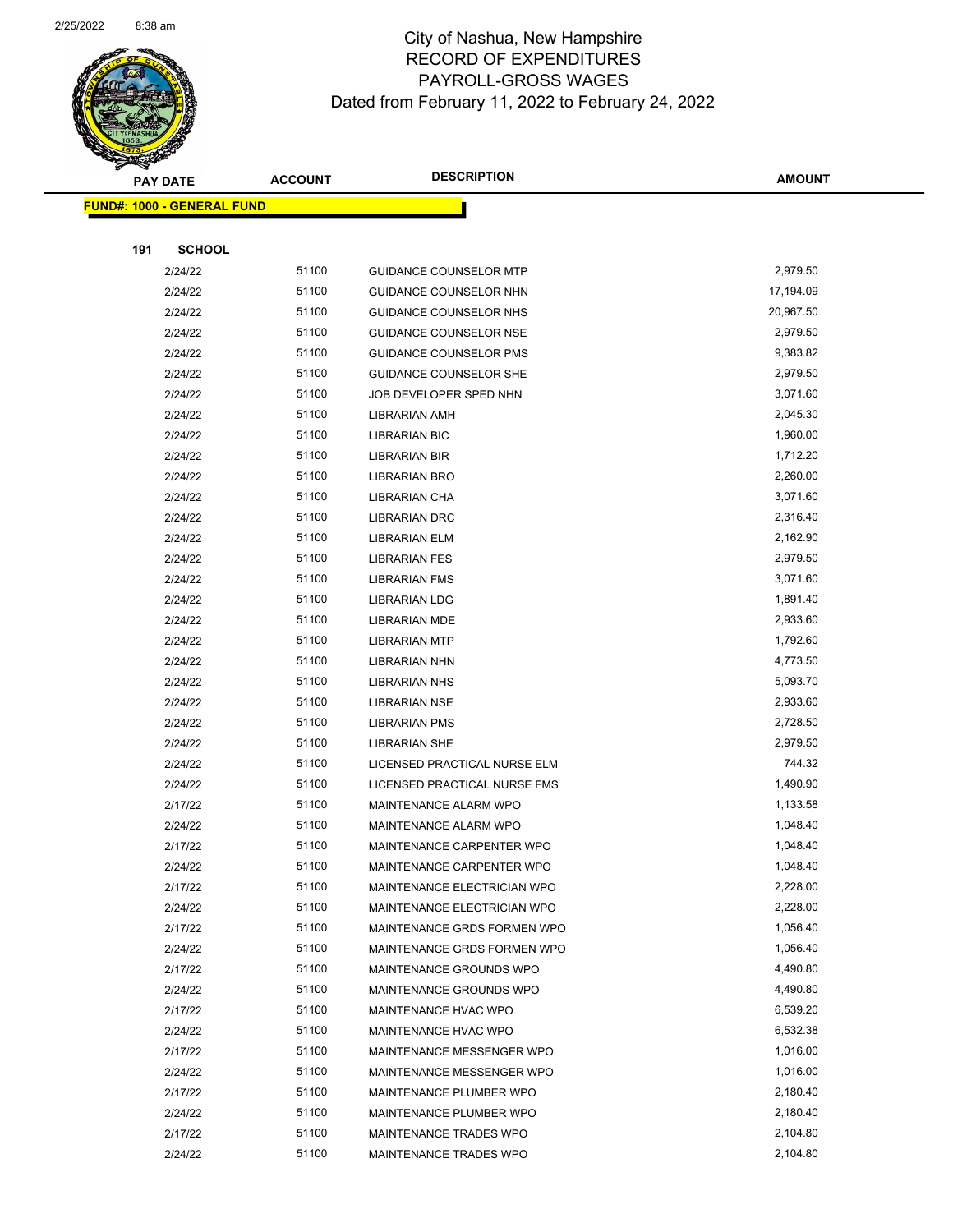

Page 69 of 104

|     | <b>PAY DATE</b>                   | <b>ACCOUNT</b> | <b>DESCRIPTION</b>                         | <b>AMOUNT</b>      |
|-----|-----------------------------------|----------------|--------------------------------------------|--------------------|
|     | <b>FUND#: 1000 - GENERAL FUND</b> |                |                                            |                    |
|     |                                   |                |                                            |                    |
| 191 | <b>SCHOOL</b>                     |                |                                            |                    |
|     | 2/24/22                           | 51100          | <b>MARKETING TEACHER NHS</b>               | 2,876.80           |
|     | 2/24/22                           | 51100          | <b>NURSE AMH</b>                           | 2,795.40           |
|     | 2/24/22                           | 51100          | <b>NURSE BIC</b>                           | 2,795.40           |
|     | 2/24/22                           | 51100          | <b>NURSE BIR</b>                           | 2,751.30           |
|     | 2/24/22                           | 51100          | <b>NURSE BRO</b>                           | 2,795.40           |
|     | 2/24/22                           | 51100          | <b>NURSE CHA</b>                           | 1,832.00           |
|     | 2/24/22                           | 51100          | <b>NURSE DRC</b>                           | 1,697.00           |
|     | 2/24/22                           | 51100          | <b>NURSE ELM</b>                           | 3,303.60           |
|     | 2/24/22                           | 51100          | <b>NURSE LDG</b>                           | 2,632.70           |
|     | 2/24/22                           | 51100          | NURSE MDE                                  | 2,319.40           |
|     | 2/24/22                           | 51100          | <b>NURSE MTP</b>                           | 1,913.90           |
|     | 2/24/22                           | 51100          | <b>NURSE NHN</b>                           | 3,728.50           |
|     | 2/24/22                           | 51100          | <b>NURSE NHS</b>                           | 6,473.30           |
|     | 2/24/22                           | 51100          | <b>NURSE NSE</b>                           | 2,795.40           |
|     | 2/24/22                           | 51100          | <b>NURSE PMS</b>                           | 4,406.90           |
|     | 2/24/22                           | 51100          | <b>NURSE SHE</b>                           | 1,888.80           |
|     | 2/24/22                           | 51100          | OFFICE MANAGER BUSINESS                    | 2,269.20           |
|     | 2/24/22                           | 51100          | OFFICE MANAGER HUMAN RESOURCES             | 2,307.70           |
|     | 2/24/22                           | 51100          | OFFICE MANAGER SPED                        | 2,153.80           |
|     | 2/24/22                           | 51100          | OUT DISTRICT COORDINATOR                   | 3,024.80           |
|     | 2/17/22                           | 51100          | PARA PRE SCHOOL BIR                        | 827.33             |
|     | 2/24/22                           | 51100          | PARA PRE SCHOOL BIR                        | 846.65             |
|     | 2/17/22                           | 51100          | PARA ALT AMH                               | 640.29             |
|     | 2/24/22                           | 51100          | PARA ALT AMH                               | 684.06             |
|     | 2/17/22                           | 51100          | PARA ALT FMS                               | 738.80             |
|     | 2/24/22                           | 51100          | PARA ALT FMS                               | 738.80             |
|     | 2/17/22                           | 51100          | PARA ALT MTP                               | 458.40             |
|     | 2/24/22                           | 51100          | PARA ALT MTP                               | 458.40             |
|     | 2/17/22                           | 51100          | PARA DW SPEC ED AMH                        | 10,839.75          |
|     | 2/24/22                           | 51100          | PARA DW SPEC ED AMH                        | 10,481.17          |
|     | 2/17/22                           | 51100          | PARA DW SPEC ED BIR                        | 2,236.14           |
|     | 2/24/22                           | 51100          | PARA DW SPEC ED BIR                        | 2,266.19           |
|     | 2/17/22                           | 51100          | PARA DW SPEC ED BRO                        | 7,763.01           |
|     | 2/24/22                           | 51100          | PARA DW SPEC ED BRO                        | 7,829.29           |
|     | 2/17/22                           | 51100          | PARA DW SPEC ED CHA                        | 10,838.93          |
|     | 2/24/22                           | 51100          | PARA DW SPEC ED CHA                        | 10,819.31          |
|     | 2/17/22                           | 51100          | PARA DW SPEC ED FMS                        | 3,466.91           |
|     | 2/24/22                           | 51100          | PARA DW SPEC ED FMS                        | 3,312.13           |
|     | 2/17/22                           | 51100          | PARA DW SPEC ED LDG                        | 394.02             |
|     | 2/24/22                           | 51100<br>51100 | PARA DW SPEC ED LDG                        | 530.83<br>7,677.83 |
|     | 2/17/22                           | 51100          | PARA DW SPEC ED MDE                        | 7,678.10           |
|     | 2/24/22<br>2/17/22                | 51100          | PARA DW SPEC ED MDE<br>PARA DW SPEC ED MTP | 931.72             |
|     | 2/24/22                           | 51100          | PARA DW SPEC ED MTP                        | 955.80             |
|     |                                   |                |                                            |                    |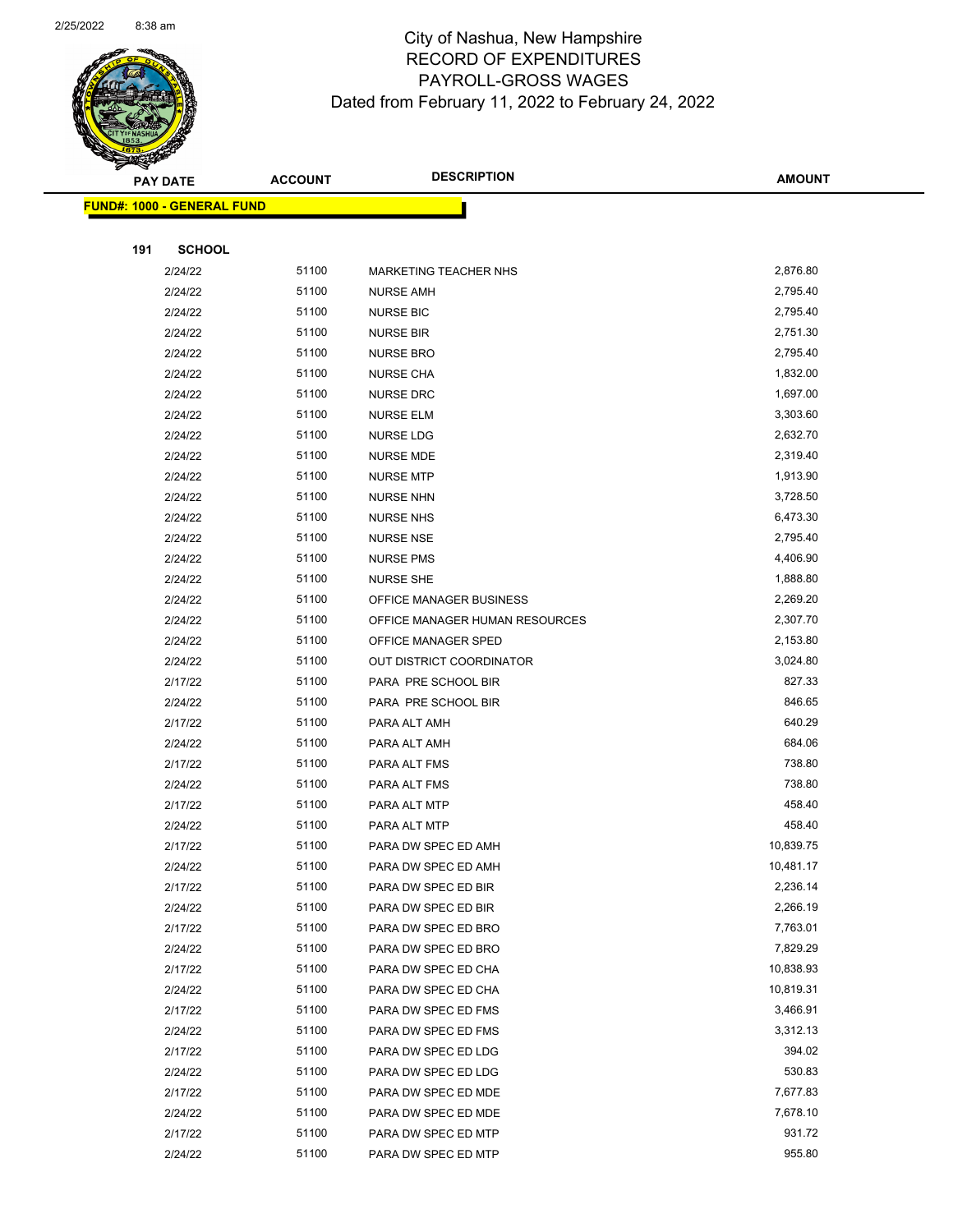

Page 70 of 104

|     | <b>PAY DATE</b>                   | <b>ACCOUNT</b> | <b>DESCRIPTION</b>  | <b>AMOUNT</b>        |
|-----|-----------------------------------|----------------|---------------------|----------------------|
|     | <b>FUND#: 1000 - GENERAL FUND</b> |                |                     |                      |
|     |                                   |                |                     |                      |
| 191 | <b>SCHOOL</b>                     |                |                     |                      |
|     | 2/17/22                           | 51100          | PARA DW SPEC ED NHN | 4,829.12             |
|     | 2/24/22                           | 51100          | PARA DW SPEC ED NHN | 4,831.71             |
|     | 2/17/22                           | 51100          | PARA DW SPEC ED NHS | 7,195.82             |
|     | 2/24/22                           | 51100          | PARA DW SPEC ED NHS | 7,173.05             |
|     | 2/17/22                           | 51100          | PARA DW SPEC ED NSE | 7,376.06             |
|     | 2/24/22                           | 51100          | PARA DW SPEC ED NSE | 7,305.24             |
|     | 2/17/22                           | 51100          | PARA DW SPEC ED SHE | 11,343.60            |
|     | 2/24/22                           | 51100          | PARA DW SPEC ED SHE | 11,931.71            |
|     | 2/17/22                           | 51100          | PARA DW SPEC ED WID | 673.71               |
|     | 2/24/22                           | 51100          | PARA DW SPEC ED WID | 663.27               |
|     | 2/17/22                           | 51100          | PARA DW SPEC ELM    | 9,502.16             |
|     | 2/24/22                           | 51100          | PARA DW SPEC ELM    | 9,586.65             |
|     | 2/17/22                           | 51100          | PARA ELL BIR        | 620.10               |
|     | 2/24/22                           | 51100          | PARA ELL BIR        | 614.93               |
|     | 2/17/22                           | 51100          | PARA ELL DRC        | 645.94               |
|     | 2/24/22                           | 51100          | PARA ELL DRC        | 687.28               |
|     | 2/17/22                           | 51100          | PARA ELL ELM        | 932.41               |
|     | 2/24/22                           | 51100          | PARA ELL ELM        | 921.47               |
|     | 2/17/22                           | 51100          | PARA ELL FES        | 641.57               |
|     | 2/24/22                           | 51100          | PARA ELL FES        | 636.43               |
|     | 2/17/22                           | 51100          | PARA ELL LDG        | 620.10               |
|     | 2/24/22                           | 51100          | PARA ELL LDG        | 620.10               |
|     | 2/17/22                           | 51100          | PARA ELL MTP        | 458.40               |
|     | 2/24/22                           | 51100          | PARA ELL MTP        | 458.40               |
|     | 2/17/22                           | 51100          | PARA ELL PMS        | 613.67               |
|     | 2/24/22                           | 51100          | PARA ELL PMS        | 618.91               |
|     | 2/17/22                           | 51100          | PARA ELL SHE        | 676.96               |
|     | 2/24/22                           | 51100          | PARA ELL SHE        | 676.96               |
|     | 2/17/22                           | 51100          | PARA INST AMH       | 2,917.35             |
|     | 2/24/22                           | 51100          | PARA INST AMH       | 2,926.81             |
|     | 2/17/22                           | 51100          | PARA INST BIC       | 5,151.60             |
|     | 2/24/22                           | 51100          | PARA INST BIC       | 5,808.12             |
|     | 2/17/22                           | 51100          | PARA INST BIR       | 3,535.98             |
|     | 2/24/22                           | 51100          | PARA INST BIR       | 3,964.32             |
|     | 2/17/22                           | 51100          | PARA INST BRO       | 3,389.89             |
|     | 2/24/22                           | 51100          | PARA INST BRO       | 3,368.15             |
|     | 2/17/22                           | 51100          | PARA INST CHA       | 3,925.86             |
|     | 2/24/22                           | 51100          | PARA INST CHA       | 4,249.22             |
|     | 2/17/22                           | 51100          | PARA INST DRC       | 3,482.80             |
|     | 2/24/22                           | 51100<br>51100 | PARA INST DRC       | 3,431.71<br>5,095.49 |
|     | 2/17/22                           | 51100          | PARA INST ELM       | 5,035.86             |
|     | 2/24/22                           | 51100          | PARA INST ELM       | 5,406.17             |
|     | 2/17/22                           | 51100          | PARA INST FES       | 5,375.16             |
|     | 2/24/22                           |                | PARA INST FES       |                      |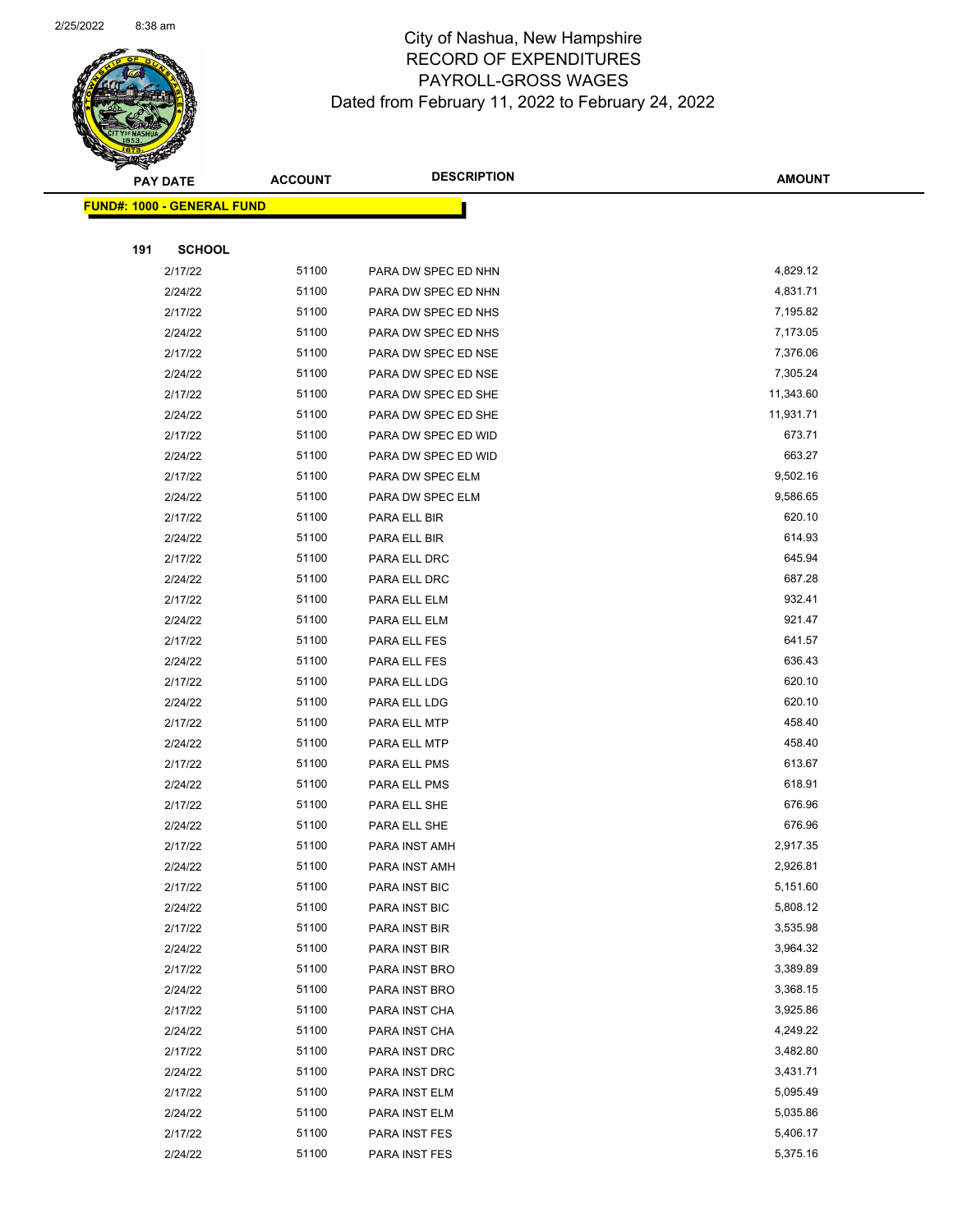

|     | <b>PAY DATE</b>                   | <b>ACCOUNT</b> | <b>DESCRIPTION</b>             | <b>AMOUNT</b>        |
|-----|-----------------------------------|----------------|--------------------------------|----------------------|
|     | <b>FUND#: 1000 - GENERAL FUND</b> |                |                                |                      |
|     |                                   |                |                                |                      |
| 191 | <b>SCHOOL</b>                     |                |                                |                      |
|     | 2/17/22                           | 51100          | PARA INST FMS                  | 4,212.96             |
|     | 2/24/22                           | 51100          | PARA INST FMS                  | 4,041.41             |
|     | 2/17/22                           | 51100          | PARA INST LDG                  | 3,937.10             |
|     | 2/24/22                           | 51100          | PARA INST LDG                  | 3,818.18             |
|     | 2/17/22                           | 51100          | PARA INST MDE                  | 4,518.77             |
|     | 2/24/22                           | 51100          | PARA INST MDE                  | 4,529.12             |
|     | 2/17/22                           | 51100          | PARA INST MTP                  | 3,685.43             |
|     | 2/24/22                           | 51100          | PARA INST MTP                  | 3,729.49             |
|     | 2/17/22                           | 51100          | PARA INST NHN                  | 2,231.50             |
|     | 2/24/22                           | 51100          | PARA INST NHN                  | 2,247.23             |
|     | 2/17/22                           | 51100          | PARA INST NHS                  | 2,120.42             |
|     | 2/24/22                           | 51100          | PARA INST NHS                  | 1,636.46             |
|     | 2/17/22                           | 51100          | PARA INST NSE                  | 4,882.67             |
|     | 2/24/22                           | 51100          | PARA INST NSE                  | 4,774.94             |
|     | 2/17/22                           | 51100          | PARA INST PMS                  | 4,559.24             |
|     | 2/24/22                           | 51100          | PARA INST PMS                  | 5,200.73             |
|     | 2/17/22                           | 51100          | PARA INST SHE                  | 4,116.46             |
|     | 2/24/22                           | 51100          | PARA INST SHE                  | 4,084.02             |
|     | 2/17/22                           | 51100          | PARA JOB COACH                 | 472.44               |
|     | 2/24/22                           | 51100          | PARA JOB COACH                 | 502.20               |
|     | 2/17/22                           | 51100          | PARA KIND AMH                  | 656.28               |
|     | 2/24/22                           | 51100          | PARA KIND AMH                  | 656.28               |
|     | 2/17/22                           | 51100          | PARA KIND BIC                  | 1,388.63             |
|     | 2/24/22                           | 51100          | PARA KIND BIC                  | 1,400.04             |
|     | 2/17/22                           | 51100          | PARA KIND BIR                  | 455.41               |
|     | 2/24/22                           | 51100          | PARA KIND BIR                  | 455.40               |
|     | 2/17/22                           | 51100          | PARA KIND BRO                  | 630.44               |
|     | 2/24/22                           | 51100          | PARA KIND BRO                  | 635.62               |
|     | 2/17/22                           | 51100          | PARA KIND CHA                  | 1,069.22             |
|     | 2/24/22                           | 51100          | PARA KIND CHA                  | 1,052.02             |
|     | 2/17/22                           | 51100          | PARA KIND DRC                  | 1,166.94             |
|     | 2/24/22                           | 51100          | PARA KIND DRC                  | 1,166.94             |
|     | 2/17/22                           | 51100          | PARA KIND FES                  | 1,170.58             |
|     | 2/24/22                           | 51100          | PARA KIND FES                  | 1,171.34             |
|     | 2/17/22                           | 51100          | PARA KIND LDG                  | 645.95               |
|     | 2/24/22                           | 51100          | PARA KIND LDG                  | 645.95               |
|     | 2/17/22                           | 51100          | PARA KIND MDE                  | 1,255.57             |
|     | 2/24/22                           | 51100          | PARA KIND MDE                  | 1,255.79             |
|     | 2/17/22                           | 51100          | PARA KIND MTP                  | 602.70               |
|     | 2/24/22                           | 51100          | PARA KIND MTP                  | 602.70               |
|     | 2/17/22                           | 51100<br>51100 | PARA KIND NSE                  | 1,258.69<br>1,248.65 |
|     | 2/24/22<br>2/17/22                | 51100          | PARA KIND NSE<br>PARA KIND SHE | 1,363.58             |
|     | 2/24/22                           | 51100          | PARA KIND SHE                  | 1,353.25             |
|     |                                   |                |                                |                      |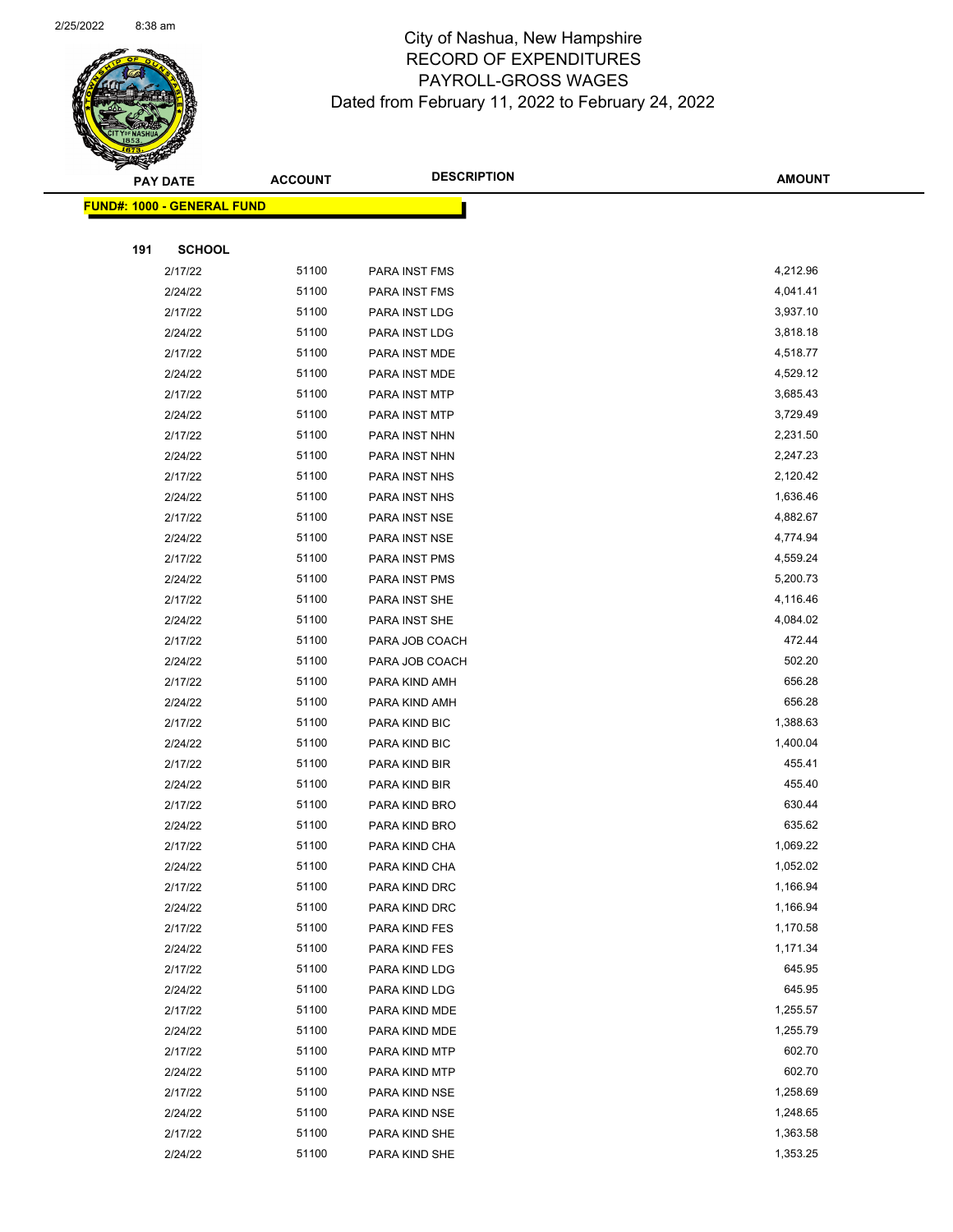

| <b>FUND#: 1000 - GENERAL FUND</b> |       |                       |           |  |  |
|-----------------------------------|-------|-----------------------|-----------|--|--|
|                                   |       |                       |           |  |  |
| 191<br><b>SCHOOL</b>              |       |                       |           |  |  |
| 2/17/22                           | 51100 | PARA LIB NHN          | 314.70    |  |  |
| 2/24/22                           | 51100 | PARA LIB NHN          | 325.20    |  |  |
| 2/17/22                           | 51100 | PARA LIB NHS          | 222.17    |  |  |
| 2/24/22                           | 51100 | PARA LIB NHS          | 229.57    |  |  |
| 2/17/22                           | 51100 | PARA LIB PMS          | 249.09    |  |  |
| 2/24/22                           | 51100 | PARA LIB PMS          | 270.75    |  |  |
| 2/17/22                           | 51100 | PARA MEDIA NHN        | 713.50    |  |  |
| 2/24/22                           | 51100 | PARA MEDIA NHN        | 718.78    |  |  |
| 2/17/22                           | 51100 | PARA MEDIA NHS        | 450.12    |  |  |
| 2/24/22                           | 51100 | PARA MEDIA NHS        | 517.08    |  |  |
| 2/17/22                           | 51100 | PARA PRE SCH BIC      | 1,174.73  |  |  |
| 2/24/22                           | 51100 | PARA PRE SCH BIC      | 1,195.54  |  |  |
| 2/17/22                           | 51100 | PARA PRE SCH MTP      | 771.98    |  |  |
| 2/24/22                           | 51100 | PARA PRE SCH MTP      | 759.94    |  |  |
| 2/17/22                           | 51100 | PARA PRE SCH NSE      | 2,972.65  |  |  |
| 2/24/22                           | 51100 | PARA PRE SCH NSE      | 2,725.15  |  |  |
| 2/17/22                           | 51100 | PARA READ ELM         | 655.65    |  |  |
| 2/24/22                           | 51100 | PARA READ ELM         | 660.89    |  |  |
| 2/17/22                           | 51100 | PARA SCI NHN          | 675.67    |  |  |
| 2/24/22                           | 51100 | PARA SCI NHN          | 638.13    |  |  |
| 2/17/22                           | 51100 | PARA SCI NHS          | 660.65    |  |  |
| 2/24/22                           | 51100 | PARA SCI NHS          | 660.65    |  |  |
| 2/17/22                           | 51100 | PARA SPED FES         | 473.68    |  |  |
| 2/24/22                           | 51100 | PARA SPED FES         | 477.50    |  |  |
| 2/17/22                           | 51100 | PARA TTI NURSERY      | 72.20     |  |  |
| 2/17/22                           | 51100 | PARA VOC NHS          | 511.89    |  |  |
| 2/24/22                           | 51100 | PARA VOC NHS          | 515.79    |  |  |
| 2/24/22                           | 51100 | PEER COACH            | 8,073.20  |  |  |
| 2/24/22                           | 51100 | PRESCHOOL COORDINATOR | 2,686.70  |  |  |
| 2/17/22                           | 51100 | PRESCHOOL PARA FPS    | 2,421.91  |  |  |
| 2/24/22                           | 51100 | PRESCHOOL PARA FPS    | 2,404.81  |  |  |
| 2/24/22                           | 51100 | PRESCHOOL TEACHER FPS | 12,043.41 |  |  |
| 2/24/22                           | 51100 | PRINCIPAL AMH         | 4,115.40  |  |  |
| 2/24/22                           | 51100 | PRINCIPAL BIC         | 3,942.30  |  |  |
| 2/24/22                           | 51100 | PRINCIPAL BIR         | 3,307.20  |  |  |
| 2/24/22                           | 51100 | PRINCIPAL BRO         | 4,115.40  |  |  |
| 2/24/22                           | 51100 | PRINCIPAL CHA         | 4,076.90  |  |  |
| 2/24/22                           | 51100 | PRINCIPAL DRC         | 3,903.80  |  |  |
| 2/24/22                           | 51100 | PRINCIPAL ELM         | 4,169.20  |  |  |
| 2/24/22                           | 51100 | PRINCIPAL FES         | 3,973.10  |  |  |
| 2/24/22                           | 51100 | PRINCIPAL FMS         | 4,207.70  |  |  |
| 2/24/22                           | 51100 | PRINCIPAL LDG         | 4,115.40  |  |  |
| 2/24/22                           | 51100 | PRINCIPAL MDE         | 3,973.10  |  |  |
| 2/24/22                           | 51100 | PRINCIPAL MTP         | 3,973.10  |  |  |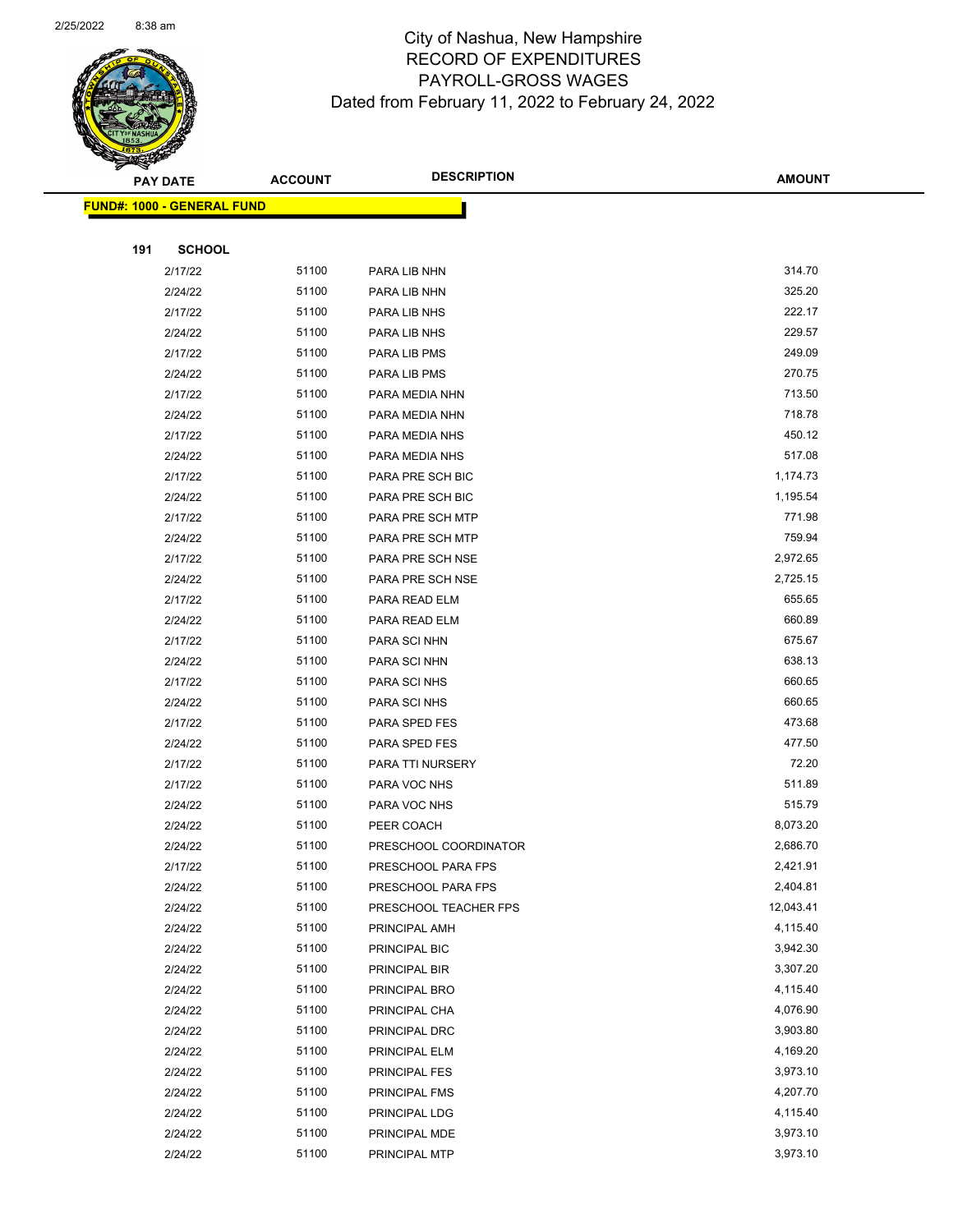

|     | <u> FUND#: 1000 - GENERAL FUND</u> |       |                             |           |
|-----|------------------------------------|-------|-----------------------------|-----------|
|     |                                    |       |                             |           |
| 191 | <b>SCHOOL</b>                      |       |                             |           |
|     | 2/24/22                            | 51100 | PRINCIPAL NHN               | 4,158.70  |
|     | 2/24/22                            | 51100 | PRINCIPAL NHS               | 4,357.70  |
|     | 2/24/22                            | 51100 | PRINCIPAL NSE               | 3,942.30  |
|     | 2/24/22                            | 51100 | PRINCIPAL PMS               | 3,913.50  |
|     | 2/24/22                            | 51100 | PRINCIPAL SHE               | 3,586.50  |
|     | 2/24/22                            | 51100 | SCHOOL PSYCHOLOGIST WID     | 36,058.81 |
|     | 2/24/22                            | 51100 | SCHOOL PSYCHOLOGY INTERN    | 2,400.00  |
|     | 2/17/22                            | 51100 | SECURITY MONITOR NHN        | 2,258.40  |
|     | 2/24/22                            | 51100 | SECURITY MONITOR NHN        | 2,258.40  |
|     | 2/17/22                            | 51100 | <b>SECURITY MONITOR NHS</b> | 3,006.50  |
|     | 2/24/22                            | 51100 | SECURITY MONITOR NHS        | 3,011.21  |
|     | 2/17/22                            | 51100 | SIGN LANGUAGE INTERPRETER   | 8,058.72  |
|     | 2/24/22                            | 51100 | SIGN LANGUAGE INTERPRETER   | 8,166.11  |
|     | 2/24/22                            | 51100 | SOCIAL WORKER               | 4,190.70  |
|     | 2/24/22                            | 51100 | SOCIAL WORKER FMS           | 2,979.50  |
|     | 2/24/22                            | 51100 | SPEECH LANG PATHOLOGIST WID | 58,699.66 |
|     | 2/17/22                            | 51100 | SPEECH LANGUAGE ASST        | 758.19    |
|     | 2/24/22                            | 51100 | SPEECH LANGUAGE ASST        | 752.40    |
|     | 2/24/22                            | 51100 | STUDENT ACTIVITY COORD NHN  | 1,148.40  |
|     | 2/24/22                            | 51100 | <b>SUPERINTENDENT</b>       | 6,292.30  |
|     | 2/24/22                            | 51100 | SYSTEMS ADMIN FULL YEAR     | 13,956.61 |
|     | 2/24/22                            | 51100 | <b>TEACHER ART AMH</b>      | 2,795.40  |
|     | 2/24/22                            | 51100 | TEACHER ART BIC             | 2,291.00  |
|     | 2/24/22                            | 51100 | <b>TEACHER ART BIR</b>      | 2,979.50  |
|     | 2/24/22                            | 51100 | <b>TEACHER ART CHA</b>      | 2,227.30  |
|     | 2/24/22                            | 51100 | <b>TEACHER ART DRC</b>      | 1,572.50  |
|     | 2/24/22                            | 51100 | <b>TEACHER ART ELM</b>      | 5,015.70  |
|     | 2/24/22                            | 51100 | <b>TEACHER ART FES</b>      | 1,764.50  |
|     | 2/24/22                            | 51100 | <b>TEACHER ART FMS</b>      | 744.50    |
|     | 2/24/22                            | 51100 | <b>TEACHER ART LDG</b>      | 2,795.40  |
|     | 2/24/22                            | 51100 | TEACHER ART MDE             | 2,168.60  |
|     | 2/24/22                            | 51100 | <b>TEACHER ART MTP</b>      | 2,979.50  |
|     | 2/24/22                            | 51100 | TEACHER ART NHN             | 11,091.40 |
|     | 2/24/22                            | 51100 | <b>TEACHER ART NHS</b>      | 10,930.50 |
|     | 2/24/22                            | 51100 | <b>TEACHER ART NSE</b>      | 2,979.50  |
|     | 2/24/22                            | 51100 | <b>TEACHER ART PMS</b>      | 4,270.10  |
|     | 2/24/22                            | 51100 | <b>TEACHER ART SHE</b>      | 2,074.67  |
|     | 2/24/22                            | 51100 | TEACHER AUTO NHN            | 2,795.40  |
|     | 2/24/22                            | 51100 | TEACHER BEHAVIOR SPEC WID   | 20,744.30 |
|     | 2/24/22                            | 51100 | TEACHER BIO TEC NHN         | 2,564.70  |
|     | 2/24/22                            | 51100 | TEACHER BUILD CONST NHS     | 2,795.40  |
|     | 2/24/22                            | 51100 | <b>TEACHER BUSINESS NHN</b> | 9,031.98  |
|     | 2/24/22                            | 51100 | <b>TEACHER BUSINESS NHS</b> | 9,020.00  |
|     | 2/24/22                            | 51100 | <b>TEACHER COMPUTER ELM</b> | 3,818.50  |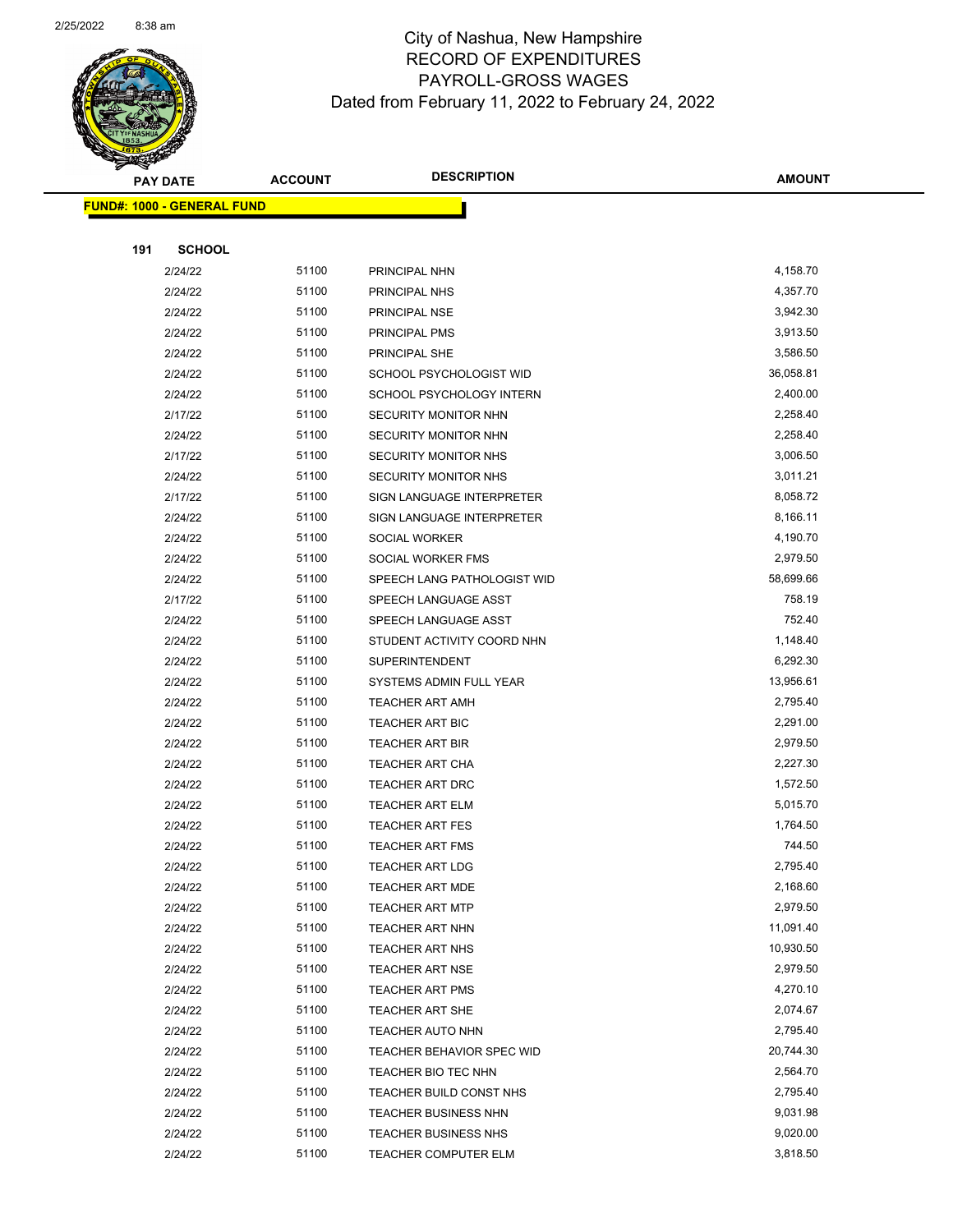

| <b>PAY DATE</b>                    | <b>ACCOUNT</b> | <b>DESCRIPTION</b>          | AMOUNT     |
|------------------------------------|----------------|-----------------------------|------------|
| <u> FUND#: 1000 - GENERAL FUND</u> |                |                             |            |
|                                    |                |                             |            |
| 191<br><b>SCHOOL</b>               |                |                             |            |
| 2/24/22                            | 51100          | TEACHER COMPUTER FMS        | 4,552.00   |
| 2/24/22                            | 51100          | <b>TEACHER COMPUTER NHN</b> | 5,584.30   |
| 2/24/22                            | 51100          | TEACHER COMPUTER NHS        | 1,845.56   |
| 2/24/22                            | 51100          | <b>TEACHER COMPUTER PMS</b> | 2,979.50   |
| 2/24/22                            | 51100          | TEACHER COSMETOLOGY NHN     | 4,684.20   |
| 2/24/22                            | 51100          | TEACHER CULINARY NHN        | 5,637.90   |
| 2/24/22                            | 51100          | <b>TEACHER DEAF NSE</b>     | 2,979.50   |
| 2/24/22                            | 51100          | TEACHER DEAF WID            | 8,938.50   |
| 2/24/22                            | 51100          | <b>TEACHER DWSE AMH</b>     | 2,979.50   |
| 2/24/22                            | 51100          | <b>TEACHER DWSE BIR</b>     | 4,964.00   |
| 2/24/22                            | 51100          | <b>TEACHER DWSE BRO</b>     | 3,071.60   |
| 2/24/22                            | 51100          | <b>TEACHER DWSE CHA</b>     | 5,517.80   |
| 2/24/22                            | 51100          | <b>TEACHER DWSE ELM</b>     | 15,151.40  |
| 2/24/22                            | 51100          | <b>TEACHER DWSE FMS</b>     | 2,168.60   |
| 2/24/22                            | 51100          | <b>TEACHER DWSE MDE</b>     | 1,963.10   |
| 2/24/22                            | 51100          | TEACHER DWSE SHE            | 3,863.00   |
| 2/24/22                            | 51100          | <b>TEACHER ECE NHS</b>      | 5,959.00   |
| 2/24/22                            | 51100          | TEACHER ELECTRICAL NHS      | 2,795.40   |
| 2/24/22                            | 51100          | <b>TEACHER ELL AMH</b>      | 1,549.90   |
| 2/24/22                            | 51100          | TEACHER ELL BIC             | 3,982.10   |
| 2/11/22                            | 51100          | TEACHER ELL BIR             | (1,523.60) |
| 2/17/22                            | 51100          | TEACHER ELL BIR             | 1,523.63   |
| 2/24/22                            | 51100          | <b>TEACHER ELL BIR</b>      | 4,503.10   |
| 2/24/22                            | 51100          | TEACHER ELL CHA             | 2,359.10   |
| 2/24/22                            | 51100          | TEACHER ELL DRC             | 4,702.70   |
| 2/24/22                            | 51100          | <b>TEACHER ELL ELM</b>      | 6,726.90   |
| 2/24/22                            | 51100          | TEACHER ELL FES             | 7,039.50   |
| 2/24/22                            | 51100          | <b>TEACHER ELL FMS</b>      | 4,319.10   |
| 2/24/22                            | 51100          | <b>TEACHER ELL LDG</b>      | 9,228.30   |
| 2/24/22                            | 51100          | <b>TEACHER ELL MTP</b>      | 2,979.50   |
| 2/24/22                            | 51100          | TEACHER ELL NHN             | 8,366.00   |
| 2/24/22                            | 51100          | <b>TEACHER ELL NHS</b>      | 10,472.99  |
| 2/24/22                            | 51100          | <b>TEACHER ELL PMS</b>      | 2,751.30   |
| 2/24/22                            | 51100          | TEACHER ELL SHE             | 4,971.70   |
| 2/24/22                            | 51100          | <b>TEACHER ENGLISH ELM</b>  | 28,207.69  |
| 2/24/22                            | 51100          | <b>TEACHER ENGLISH FMS</b>  | 16,133.64  |
| 2/24/22                            | 51100          | <b>TEACHER ENGLISH NHN</b>  | 48,010.70  |
| 2/17/22                            | 51100          | <b>TEACHER ENGLISH NHS</b>  | 2,168.58   |
| 2/24/22                            | 51100          | <b>TEACHER ENGLISH NHS</b>  | 47,537.90  |
| 2/24/22                            | 51100          | <b>TEACHER ENGLISH PMS</b>  | 16,579.83  |
| 2/24/22                            | 51100          | <b>TEACHER FACS ELM</b>     | 2,047.00   |
| 2/24/22                            | 51100          | <b>TEACHER FACS FMS</b>     | 4,868.30   |
| 2/24/22                            | 51100          | <b>TEACHER FACS NHN</b>     | 8,003.70   |
| 2/24/22                            | 51100          | <b>TEACHER FACS NHS</b>     | 7,737.80   |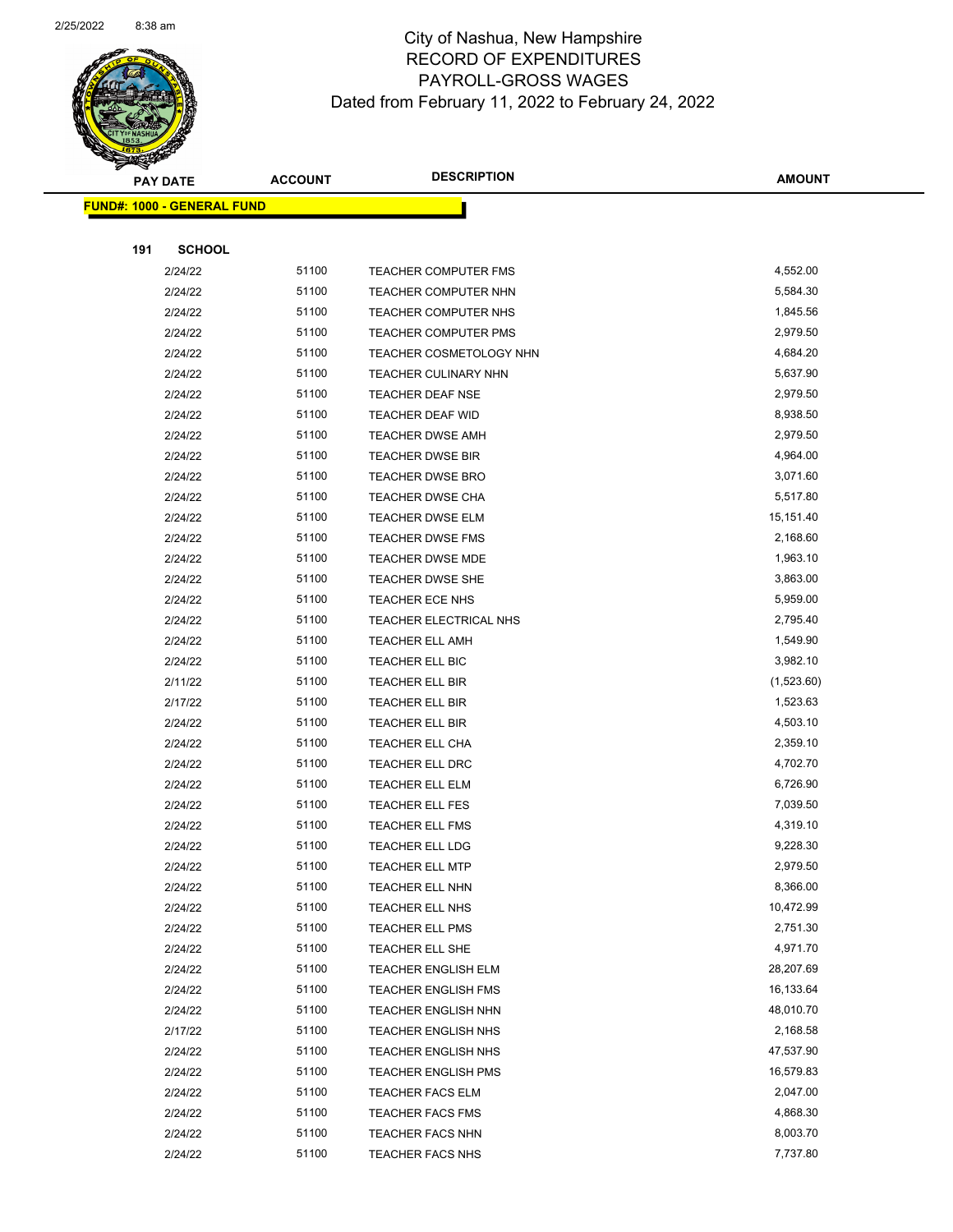

|     | <b>PAY DATE</b>                   | <b>ACCOUNT</b> | <b>DESCRIPTION</b>                               | <b>AMOUNT</b>         |
|-----|-----------------------------------|----------------|--------------------------------------------------|-----------------------|
|     | <b>FUND#: 1000 - GENERAL FUND</b> |                |                                                  |                       |
|     |                                   |                |                                                  |                       |
| 191 | <b>SCHOOL</b>                     |                |                                                  |                       |
|     | 2/24/22                           | 51100          | <b>TEACHER FACS PMS</b>                          | 4,288.40              |
|     | 2/24/22                           | 51100          | TEACHER FOREIGN LANG ELM                         | 6,143.20              |
|     | 2/24/22                           | 51100          | TEACHER FOREIGN LANG FMS                         | 1,900.10              |
|     | 2/24/22                           | 51100          | TEACHER FOREIGN LANG NHN                         | 14,056.79             |
|     | 2/24/22                           | 51100          | TEACHER FOREIGN LANG NHS                         | 19,013.60             |
|     | 2/24/22                           | 51100          | TEACHER FOREIGN LANG PMS                         | 3,024.80              |
|     | 2/24/22                           | 51100          | <b>TEACHER GR1 AMH</b>                           | 6,478.10              |
|     | 2/24/22                           | 51100          | TEACHER GR1 BIC                                  | 10,119.10             |
|     | 2/24/22                           | 51100          | <b>TEACHER GR1 BIR</b>                           | 6,726.00              |
|     | 2/24/22                           | 51100          | <b>TEACHER GR1 BRO</b>                           | 5,730.80              |
|     | 2/24/22                           | 51100          | <b>TEACHER GR1 CHA</b>                           | 6,459.00              |
|     | 2/24/22                           | 51100          | <b>TEACHER GR1 DRC</b>                           | 3,828.80              |
|     | 2/24/22                           | 51100          | <b>TEACHER GR1 FES</b>                           | 9,883.33              |
|     | 2/24/22                           | 51100          | <b>TEACHER GR1 LDG</b>                           | 7,652.20              |
|     | 2/24/22                           | 51100          | <b>TEACHER GR1 MDE</b>                           | 8,153.90              |
|     | 2/24/22                           | 51100          | <b>TEACHER GR1 MTP</b>                           | 6,826.30              |
|     | 2/24/22                           | 51100          | <b>TEACHER GR1 NSE</b>                           | 7,801.90              |
|     | 2/24/22                           | 51100          | <b>TEACHER GR1 SHE</b>                           | 8,938.80              |
|     | 2/24/22                           | 51100          | TEACHER GR2 AMH                                  | 6,785.63              |
|     | 2/24/22                           | 51100          | TEACHER GR2 BIC                                  | 9,142.20              |
|     | 2/24/22                           | 51100          | <b>TEACHER GR2 BIR</b>                           | 10,983.80             |
|     | 2/24/22                           | 51100          | <b>TEACHER GR2 BRO</b>                           | 5,913.10              |
|     | 2/24/22                           | 51100          | TEACHER GR2 CHA                                  | 9,017.80              |
|     | 2/24/22                           | 51100          | <b>TEACHER GR2 DRC</b>                           | 5,971.80              |
|     | 2/24/22                           | 51100          | <b>TEACHER GR2 FES</b>                           | 10,581.20             |
|     | 2/24/22                           | 51100          | <b>TEACHER GR2 LDG</b>                           | 9,439.30              |
|     | 2/24/22                           | 51100          | <b>TEACHER GR2 MDE</b>                           | 9,577.20              |
|     | 2/24/22                           | 51100          | <b>TEACHER GR2 MTP</b>                           | 7,439.10              |
|     | 2/24/22                           | 51100          | <b>TEACHER GR2 NSE</b>                           | 5,590.80              |
|     | 2/24/22                           | 51100          | TEACHER GR2 SHE                                  | 4,831.60              |
|     | 2/24/22                           | 51100          | <b>TEACHER GR3 AMH</b>                           | 4,886.90              |
|     | 2/24/22                           | 51100          | <b>TEACHER GR3 BIC</b>                           | 10,458.13             |
|     | 2/24/22                           | 51100          | <b>TEACHER GR3 BIR</b>                           | 9,886.60              |
|     | 2/24/22                           | 51100          | <b>TEACHER GR3 BRO</b>                           | 5,774.90              |
|     | 2/24/22                           | 51100          | <b>TEACHER GR3 CHA</b>                           | 9,821.50              |
|     | 2/24/22                           | 51100          | <b>TEACHER GR3 DRC</b>                           | 7,531.70<br>9,865.20  |
|     | 2/24/22                           | 51100          | <b>TEACHER GR3 FES</b>                           |                       |
|     | 2/24/22                           | 51100<br>51100 | <b>TEACHER GR3 LDG</b><br><b>TEACHER GR3 MDE</b> | 8,173.40<br>10,382.20 |
|     | 2/24/22                           | 51100          |                                                  | 7,009.30              |
|     | 2/24/22                           | 51100          | <b>TEACHER GR3 MTP</b>                           | 5,086.40              |
|     | 2/24/22                           | 51100          | TEACHER GR3 NSE                                  | 7,889.10              |
|     | 2/24/22                           | 51100          | <b>TEACHER GR3 SHE</b>                           |                       |
|     | 2/24/22                           |                | <b>TEACHER GR4 AMH</b>                           | 4,540.30              |
|     | 2/24/22                           | 51100          | <b>TEACHER GR4 BIC</b>                           | 8,913.60              |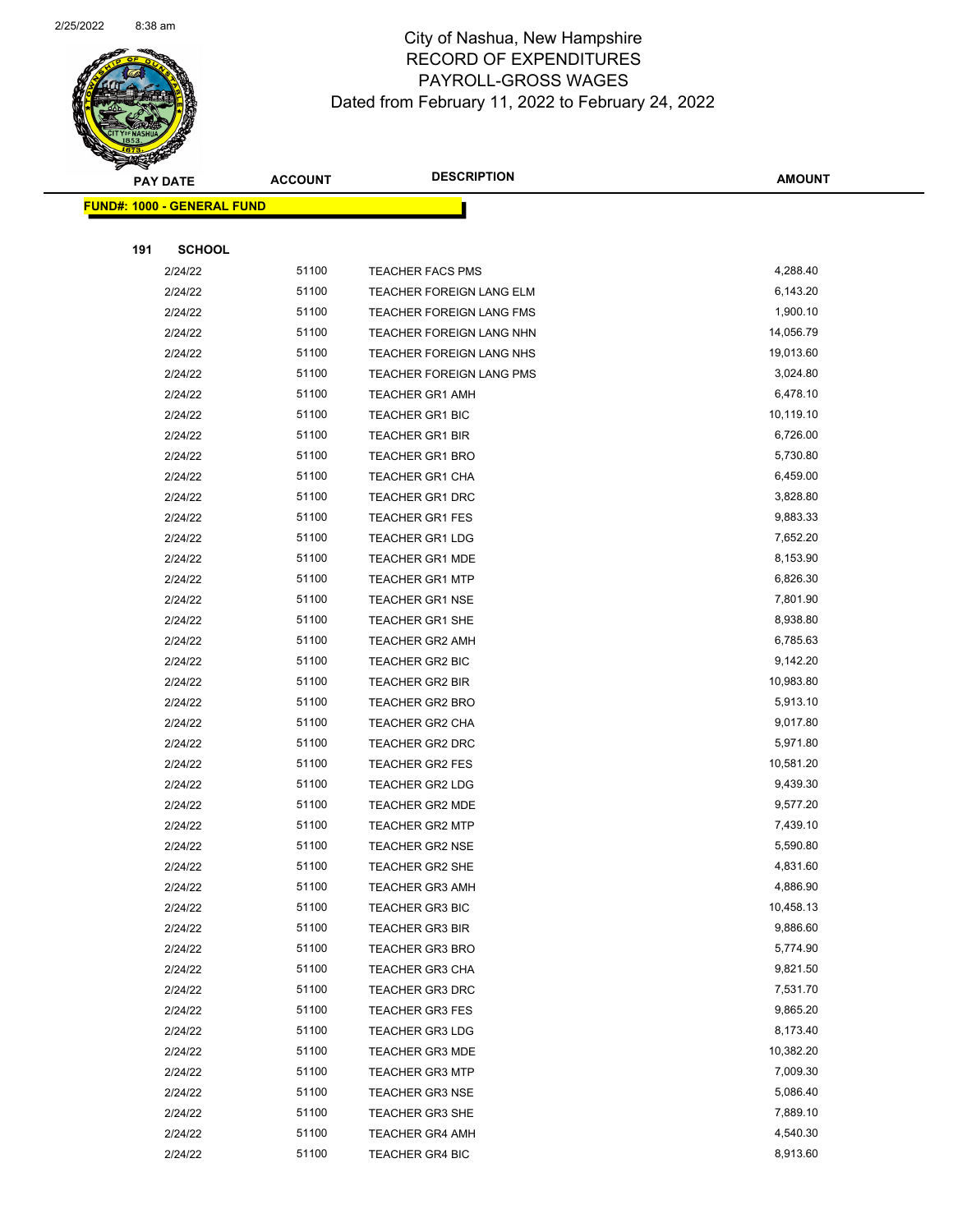

| <b>FUND#: 1000 - GENERAL FUND</b> |                |                                                        |                      |
|-----------------------------------|----------------|--------------------------------------------------------|----------------------|
|                                   |                |                                                        |                      |
| 191<br><b>SCHOOL</b>              |                |                                                        |                      |
| 2/24/22                           | 51100          | <b>TEACHER GR4 BIR</b>                                 | 6,221.90             |
| 2/24/22                           | 51100          | <b>TEACHER GR4 BRO</b>                                 | 7,252.30             |
| 2/24/22                           | 51100          | <b>TEACHER GR4 CHA</b>                                 | 11,061.20            |
| 2/24/22                           | 51100          | <b>TEACHER GR4 DRC</b>                                 | 7,324.70             |
| 2/24/22                           | 51100          | <b>TEACHER GR4 FES</b>                                 | 8,089.80             |
| 2/24/22                           | 51100          | <b>TEACHER GR4 LDG</b>                                 | 8,812.80             |
| 2/24/22                           | 51100          | <b>TEACHER GR4 MDE</b>                                 | 9,492.30             |
| 2/24/22                           | 51100          | <b>TEACHER GR4 MTP</b>                                 | 6,871.60             |
| 2/24/22                           | 51100          | <b>TEACHER GR4 NSE</b>                                 | 6,726.90             |
| 2/24/22                           | 51100          | <b>TEACHER GR4 SHE</b>                                 | 6,516.40             |
| 2/24/22                           | 51100          | <b>TEACHER GR5 AMH</b>                                 | 4,724.40             |
| 2/24/22                           | 51100          | <b>TEACHER GR5 BIC</b>                                 | 8,960.10             |
| 2/24/22                           | 51100          | <b>TEACHER GR5 BIR</b>                                 | 8,274.00             |
| 2/24/22                           | 51100          | <b>TEACHER GR5 BRO</b>                                 | 5,959.00             |
| 2/24/22                           | 51100          | <b>TEACHER GR5 CHA</b>                                 | 11,374.48            |
| 2/24/22                           | 51100          | <b>TEACHER GR5 DRC</b>                                 | 6,873.20             |
| 2/24/22                           | 51100          | <b>TEACHER GR5 FES</b>                                 | 9,818.10             |
| 2/24/22                           | 51100          | <b>TEACHER GR5 LDG</b>                                 | 10,090.00            |
| 2/24/22                           | 51100          | <b>TEACHER GR5 MDE</b>                                 | 9,598.60             |
| 2/24/22                           | 51100          | <b>TEACHER GR5 MTP</b>                                 | 6,356.80             |
| 2/24/22                           | 51100          | <b>TEACHER GR5 NSE</b>                                 | 5,866.90             |
| 2/24/22                           | 51100          | TEACHER GR5 SHE                                        | 7,746.60             |
| 2/24/22                           | 51100          | <b>TEACHER GR6 ELM</b>                                 | 25,917.30            |
| 2/24/22                           | 51100          | <b>TEACHER GR6 FMS</b>                                 | 28,481.90            |
| 2/24/22                           | 51100          | <b>TEACHER GR6 PMS</b>                                 | 16,098.40            |
| 2/24/22                           | 51100          | <b>TEACHER GRAPH NHS</b>                               | 3,599.80             |
| 2/24/22                           | 51100          | <b>TEACHER GRAPHICS NHN</b>                            | 4,370.50             |
| 2/24/22                           | 51100          | TEACHER HEALTH NHN                                     | 3,630.00             |
| 2/24/22                           | 51100          | TEACHER HEALTH NHS                                     | 4,588.00             |
| 2/24/22                           | 51100          | <b>TEACHER HEALTHOC NHS</b>                            | 5,246.90             |
| 2/24/22                           | 51100          | TEACHER HVAC NHS                                       | 2,045.30             |
| 2/24/22                           | 51100<br>51100 | TEACHER IN SCH SUSPENSION ELM                          | 1,899.90<br>2,979.50 |
| 2/24/22<br>2/24/22                | 51100          | TEACHER IN SCH SUSPENSION NHN                          | 3,071.60             |
| 2/24/22                           | 51100          | TEACHER IN SCH SUSPENSION NHS<br>TEACHER INST SPED WID | 1,723.20             |
| 2/24/22                           | 51100          | <b>TEACHER KIND AMH</b>                                | 7,778.12             |
| 2/24/22                           | 51100          | <b>TEACHER KIND BIC</b>                                | 9,447.10             |
| 2/24/22                           | 51100          | <b>TEACHER KIND BIR</b>                                | 7,183.90             |
| 2/24/22                           | 51100          | <b>TEACHER KIND BRO</b>                                | 5,867.00             |
| 2/24/22                           | 51100          | <b>TEACHER KIND CHA</b>                                | 7,046.90             |
| 2/24/22                           | 51100          | <b>TEACHER KIND DRC</b>                                | 10,255.20            |
| 2/24/22                           | 51100          | <b>TEACHER KIND FES</b>                                | 11,540.00            |
| 2/24/22                           | 51100          | <b>TEACHER KIND LDG</b>                                | 11,072.60            |
| 2/24/22                           | 51100          | TEACHER KIND MDE                                       | 10,729.60            |
|                                   |                |                                                        |                      |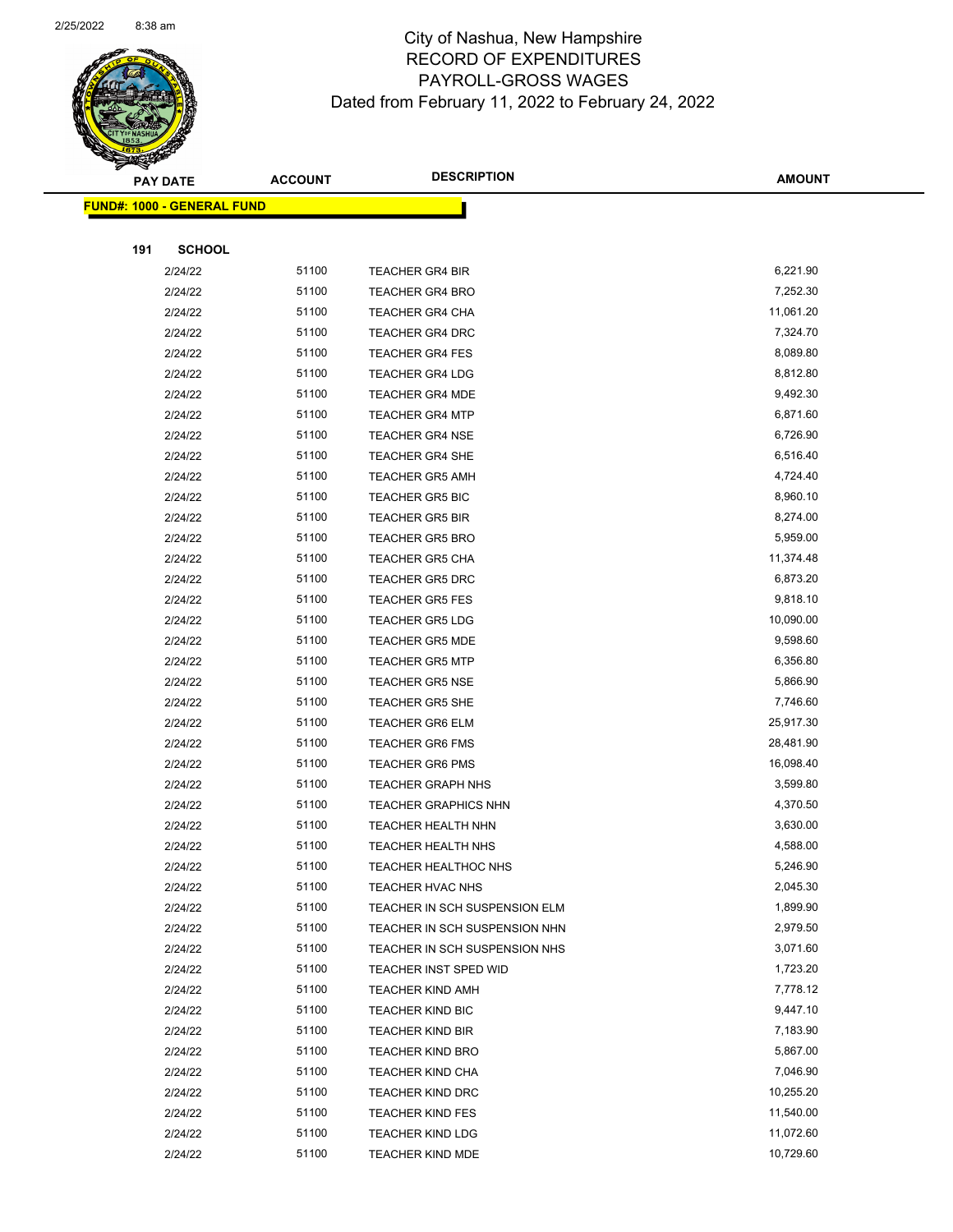

|     | <b>PAY DATE</b>                    | <b>ACCOUNT</b> | <b>DESCRIPTION</b>           | <b>AMOUNT</b> |
|-----|------------------------------------|----------------|------------------------------|---------------|
|     | <u> FUND#: 1000 - GENERAL FUND</u> |                |                              |               |
|     |                                    |                |                              |               |
| 191 | <b>SCHOOL</b>                      |                |                              |               |
|     | 2/24/22                            | 51100          | <b>TEACHER KIND MTP</b>      | 6,377.20      |
|     | 2/24/22                            | 51100          | <b>TEACHER KIND NSE</b>      | 2,394.80      |
|     | 2/24/22                            | 51100          | TEACHER KIND SHE             | 6,270.80      |
|     | 2/24/22                            | 51100          | <b>TEACHER MATH ELM</b>      | 23,580.30     |
|     | 2/24/22                            | 51100          | <b>TEACHER MATH FMS</b>      | 14,864.75     |
|     | 2/24/22                            | 51100          | <b>TEACHER MATH NHN</b>      | 35,707.40     |
|     | 2/24/22                            | 51100          | <b>TEACHER MATH NHS</b>      | 47,379.99     |
|     | 2/24/22                            | 51100          | <b>TEACHER MATH PMS</b>      | 15,893.10     |
|     | 2/24/22                            | 51100          | <b>TEACHER MUSIC AMH</b>     | 1,913.90      |
|     | 2/24/22                            | 51100          | TEACHER MUSIC BIC            | 2,795.40      |
|     | 2/24/22                            | 51100          | <b>TEACHER MUSIC BIR</b>     | 1,824.70      |
|     | 2/24/22                            | 51100          | TEACHER MUSIC BRO            | 1,831.80      |
|     | 2/24/22                            | 51100          | <b>TEACHER MUSIC CHA</b>     | 2,979.50      |
|     | 2/24/22                            | 51100          | <b>TEACHER MUSIC DRC</b>     | 2,887.40      |
|     | 2/24/22                            | 51100          | <b>TEACHER MUSIC ELM</b>     | 7,744.90      |
|     | 2/24/22                            | 51100          | <b>TEACHER MUSIC FES</b>     | 1,764.50      |
|     | 2/24/22                            | 51100          | <b>TEACHER MUSIC FMS</b>     | 5,959.00      |
|     | 2/24/22                            | 51100          | <b>TEACHER MUSIC LDG</b>     | 1,643.60      |
|     | 2/24/22                            | 51100          | <b>TEACHER MUSIC MDE</b>     | 2,359.10      |
|     | 2/24/22                            | 51100          | <b>TEACHER MUSIC MTP</b>     | 2,703.70      |
|     | 2/24/22                            | 51100          | <b>TEACHER MUSIC NHN</b>     | 4,879.39      |
|     | 2/24/22                            | 51100          | <b>TEACHER MUSIC NHS</b>     | 4,817.50      |
|     | 2/24/22                            | 51100          | <b>TEACHER MUSIC NSE</b>     | 943.49        |
|     | 2/24/22                            | 51100          | <b>TEACHER MUSIC PMS</b>     | 4,439.00      |
|     | 2/24/22                            | 51100          | TEACHER MUSIC SHE            | 1,744.90      |
|     | 2/24/22                            | 51100          | TEACHER PE BIC               | 2,585.20      |
|     | 2/24/22                            | 51100          | TEACHER PE BIR               | 3,071.60      |
|     | 2/24/22                            | 51100          | TEACHER PE BRO               | 2,887.40      |
|     | 2/24/22                            | 51100          | <b>TEACHER PE CHA</b>        | 2,751.30      |
|     | 2/24/22                            | 51100          | TEACHER PE DRC               | 2,979.50      |
|     | 2/24/22                            | 51100          | TEACHER PE ELM               | 9,944.70      |
|     | 2/24/22                            | 51100          | TEACHER PE FMS               | 5,590.80      |
|     | 2/24/22                            | 51100          | TEACHER PE LDG               | 2,155.00      |
|     | 2/24/22                            | 51100          | <b>TEACHER PE MDE</b>        | 3,071.60      |
|     | 2/24/22                            | 51100          | <b>TEACHER PE MTP</b>        | 2,089.60      |
|     | 2/24/22                            | 51100          | TEACHER PE NHN               | 9,187.30      |
|     | 2/24/22                            | 51100          | TEACHER PE NHS               | 7,038.40      |
|     | 2/24/22                            | 51100          | TEACHER PE NSE               | 3,055.20      |
|     | 2/24/22                            | 51100          | TEACHER PE PMS               | 5,239.50      |
|     | 2/24/22                            | 51100          | TEACHER PE SHE               | 2,812.50      |
|     | 2/24/22                            | 51100          | TEACHER PRE SCHOOL BIR       | 4,830.50      |
|     | 2/24/22                            | 51100          | <b>TEACHER PRESCHOOL BIC</b> | 5,866.90      |
|     | 2/24/22                            | 51100          | TEACHER PRESCHOOL MTP        | 1,824.70      |
|     | 2/24/22                            | 51100          | <b>TEACHER PRESCHOOL NHS</b> | 467.70        |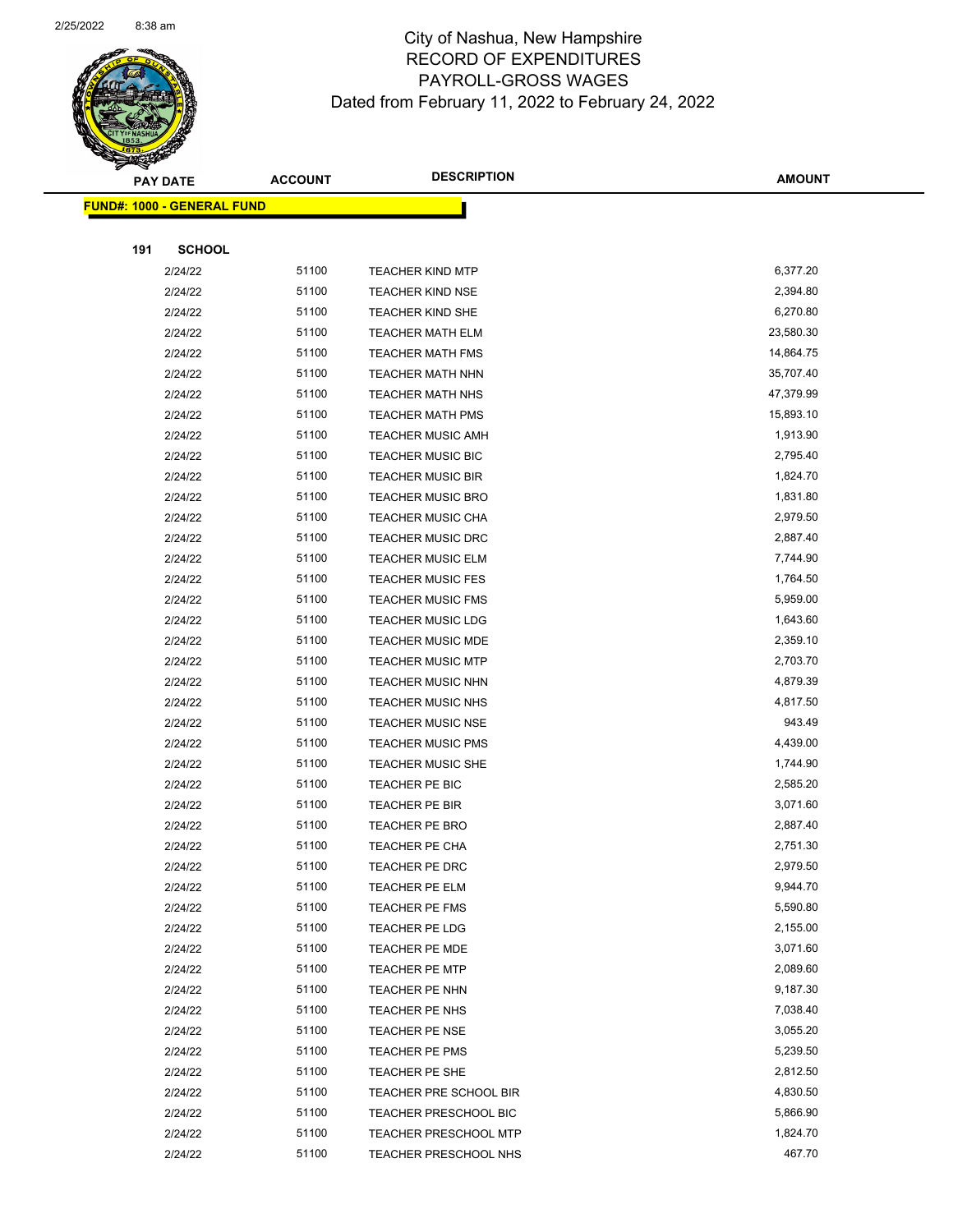

Page 78 of 104

|     | <b>PAY DATE</b>                    | <b>ACCOUNT</b> | <b>DESCRIPTION</b>           | <b>AMOUNT</b> |
|-----|------------------------------------|----------------|------------------------------|---------------|
|     | <u> FUND#: 1000 - GENERAL FUND</u> |                |                              |               |
|     |                                    |                |                              |               |
| 191 | <b>SCHOOL</b>                      |                |                              |               |
|     | 2/24/22                            | 51100          | <b>TEACHER PRESCHOOL NSE</b> | 7,218.70      |
|     | 2/24/22                            | 51100          | <b>TEACHER READ AMH</b>      | 3,071.60      |
|     | 2/24/22                            | 51100          | <b>TEACHER READ BIC</b>      | 5,959.00      |
|     | 2/24/22                            | 51100          | TEACHER READ BIR             | 6,051.10      |
|     | 2/24/22                            | 51100          | TEACHER READ BRO             | 2,585.20      |
|     | 2/24/22                            | 51100          | TEACHER READ CHA             | 2,632.70      |
|     | 2/24/22                            | 51100          | <b>TEACHER READ DRC</b>      | 1,946.00      |
|     | 2/24/22                            | 51100          | <b>TEACHER READ ELM</b>      | 6,051.10      |
|     | 2/24/22                            | 51100          | <b>TEACHER READ FES</b>      | 2,979.50      |
|     | 2/24/22                            | 51100          | TEACHER READ FMS             | 2,979.50      |
|     | 2/24/22                            | 51100          | <b>TEACHER READ LDG</b>      | 3,630.00      |
|     | 2/24/22                            | 51100          | <b>TEACHER READ MDE</b>      | 2,979.50      |
|     | 2/24/22                            | 51100          | <b>TEACHER READ MTP</b>      | 2,482.50      |
|     | 2/24/22                            | 51100          | <b>TEACHER READ NHN</b>      | 2,045.30      |
|     | 2/24/22                            | 51100          | <b>TEACHER READ NHS</b>      | 2,979.50      |
|     | 2/24/22                            | 51100          | <b>TEACHER READ NSE</b>      | 2,692.40      |
|     | 2/24/22                            | 51100          | <b>TEACHER READ PMS</b>      | 5,338.60      |
|     | 2/24/22                            | 51100          | <b>TEACHER READ SHE</b>      | 2,979.50      |
|     | 2/24/22                            | 51100          | <b>TEACHER ROTC NHN</b>      | 2,451.50      |
|     | 2/24/22                            | 51100          | <b>TEACHER SCIENCE ELM</b>   | 21,733.50     |
|     | 2/24/22                            | 51100          | <b>TEACHER SCIENCE FMS</b>   | 9,575.50      |
|     | 2/24/22                            | 51100          | <b>TEACHER SCIENCE NHN</b>   | 31,409.08     |
|     | 2/24/22                            | 51100          | <b>TEACHER SCIENCE NHS</b>   | 34,920.30     |
|     | 2/24/22                            | 51100          | <b>TEACHER SCIENCE PMS</b>   | 10,658.16     |
|     | 2/24/22                            | 51100          | TEACHER SOCIAL STUDIES ELM   | 18,561.50     |
|     | 2/24/22                            | 51100          | TEACHER SOCIAL STUDIES FMS   | 12,937.90     |
|     | 2/24/22                            | 51100          | TEACHER SOCIAL STUDIES NHN   | 33,903.21     |
|     | 2/24/22                            | 51100          | TEACHER SOCIAL STUDIES NHS   | 41,720.50     |
|     | 2/24/22                            | 51100          | TEACHER SOCIAL STUDIES PMS   | 12,123.30     |
|     | 2/24/22                            | 51100          | TEACHER SPED AMH             | 6,481.10      |
|     | 2/24/22                            | 51100          | TEACHER SPED BIC             | 5,637.30      |
|     | 2/24/22                            | 51100          | <b>TEACHER SPED BIR</b>      | 4,724.40      |
|     | 2/24/22                            | 51100          | <b>TEACHER SPED BRO</b>      | 6,866.50      |
|     | 2/24/22                            | 51100          | <b>TEACHER SPED CHA</b>      | 7,163.30      |
|     | 2/24/22                            | 51100          | TEACHER SPED DRC             | 5,671.90      |
|     | 2/24/22                            | 51100          | <b>TEACHER SPED ELM</b>      | 17,257.90     |
|     | 2/24/22                            | 51100          | <b>TEACHER SPED FES</b>      | 3,472.40      |
|     | 2/24/22                            | 51100          | TEACHER SPED FMS             | 10,757.10     |
|     | 2/24/22                            | 51100          | <b>TEACHER SPED LDG</b>      | 6,591.60      |
|     | 2/24/22                            | 51100          | <b>TEACHER SPED MDE</b>      | 6,661.01      |
|     | 2/24/22                            | 51100          | <b>TEACHER SPED MTP</b>      | 4,058.90      |
|     | 2/24/22                            | 51100          | <b>TEACHER SPED NHN</b>      | 25,325.90     |
|     | 2/24/22                            | 51100          | <b>TEACHER SPED NHS</b>      | 29,555.80     |
|     | 2/24/22                            | 51100          | <b>TEACHER SPED NSE</b>      | 1,697.00      |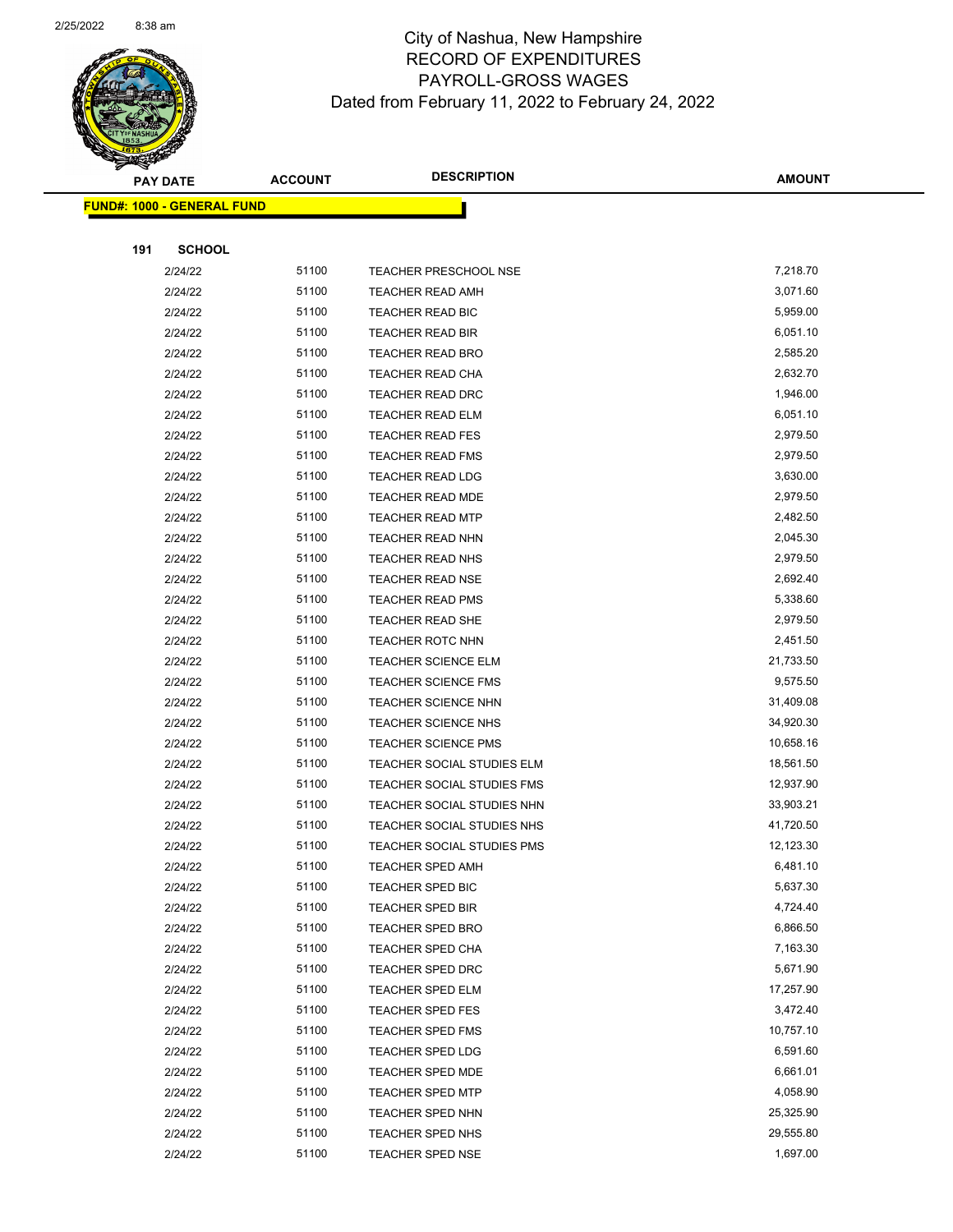

Page 79 of 104

|     | <b>PAY DATE</b>                    | <b>ACCOUNT</b> | <b>DESCRIPTION</b>                | <b>AMOUNT</b> |
|-----|------------------------------------|----------------|-----------------------------------|---------------|
|     | <u> FUND#: 1000 - GENERAL FUND</u> |                |                                   |               |
|     |                                    |                |                                   |               |
| 191 | <b>SCHOOL</b>                      |                |                                   |               |
|     | 2/24/22                            | 51100          | TEACHER SPED PMS                  | 12,389.35     |
|     | 2/24/22                            | 51100          | TEACHER SPED SHE                  | 9,162.02      |
|     | 2/24/22                            | 51100          | <b>TEACHER TECHED ELM</b>         | 8,679.50      |
|     | 2/24/22                            | 51100          | <b>TEACHER TECHED FMS</b>         | 3,902.63      |
|     | 2/24/22                            | 51100          | <b>TEACHER TECHED NHN</b>         | 12,166.80     |
|     | 2/24/22                            | 51100          | <b>TEACHER TECHED NHS</b>         | 10,746.60     |
|     | 2/24/22                            | 51100          | <b>TEACHER TECHED PMS</b>         | 5,959.00      |
|     | 2/24/22                            | 51100          | TEACHER TV PROD NHS               | 2,979.50      |
|     | 2/24/22                            | 51100          | <b>TEACHER VISION WID</b>         | 5,529.90      |
|     | 2/17/22                            | 51100          | TECH INTERGRATION ASST AMH        | 595.03        |
|     | 2/24/22                            | 51100          | TECH INTERGRATION ASST AMH        | 590.40        |
|     | 2/17/22                            | 51100          | TECH INTERGRATION ASST BIC        | 549.00        |
|     | 2/24/22                            | 51100          | TECH INTERGRATION ASST BIC        | 549.00        |
|     | 2/17/22                            | 51100          | TECH INTERGRATION ASST CHA        | 572.08        |
|     | 2/24/22                            | 51100          | TECH INTERGRATION ASST CHA        | 567.35        |
|     | 2/17/22                            | 51100          | TECH INTERGRATION ASST FES        | 694.55        |
|     | 2/24/22                            | 51100          | TECH INTERGRATION ASST FES        | 705.94        |
|     | 2/17/22                            | 51100          | TECH INTERGRATION ASST LDG        | 580.34        |
|     | 2/24/22                            | 51100          | TECH INTERGRATION ASST LDG        | 575.55        |
|     | 2/17/22                            | 51100          | TECH INTERGRATION ASST MDE        | 572.08        |
|     | 2/24/22                            | 51100          | TECH INTERGRATION ASST MDE        | 567.35        |
|     | 2/17/22                            | 51100          | <b>TECH INTERGRATION ASST MTP</b> | 596.75        |
|     | 2/24/22                            | 51100          | <b>TECH INTERGRATION ASST MTP</b> | 591.94        |
|     | 2/17/22                            | 51100          | TECH INTERGRATION ASST SHE        | 608.20        |
|     | 2/24/22                            | 51100          | TECH INTERGRATION ASST SHE        | 608.20        |
|     | 2/17/22                            | 51200          | ATHLETIC EQUIPMENT MANAGER NHN    | 190.00        |
|     | 2/17/22                            | 51200          | <b>BASEBALL FRESHMAN NHS</b>      | 50.00         |
|     | 2/17/22                            | 51200          | <b>CLERICAL GUIDANCE NHS</b>      | 467.78        |
|     | 2/24/22                            | 51200          | <b>CLERICAL GUIDANCE NHS</b>      | 626.93        |
|     | 2/17/22                            | 51200          | <b>CROSSING GUARD WPO</b>         | 2,033.08      |
|     | 2/24/22                            | 51200          | <b>CROSSING GUARD WPO</b>         | 2,046.65      |
|     | 2/17/22                            | 51200          | <b>CUSTODIAN BRO</b>              | 79.85         |
|     | 2/24/22                            | 51200          | <b>CUSTODIAN BRO</b>              | 47.91         |
|     | 2/24/22                            | 51200          | <b>CUSTODIAN FMS</b>              | 84.69         |
|     | 2/17/22                            | 51200          | <b>CUSTODIAN HEAD BRO</b>         | 79.85         |
|     | 2/24/22                            | 51200          | <b>CUSTODIAN HEAD BRO</b>         | 79.85         |
|     | 2/24/22                            | 51200          | DIRECTOR ADULT ED                 | 2,826.00      |
|     | 2/17/22                            | 51200          | FOOD SERVICE ASST PT FMS          | 112.59        |
|     | 2/24/22                            | 51200          | FOOD SERVICE ASST PT FMS          | 112.59        |
|     | 2/17/22                            | 51200          | <b>FOOD SERVICECOOK MTP</b>       | 31.94         |
|     | 2/24/22                            | 51200          | <b>FOOD SERVICECOOK MTP</b>       | 31.94         |
|     | 2/24/22                            | 51200          | HOME SCHOOL CORD TTI              | 26.59         |
|     | 2/17/22                            | 51200          | LUNCH MONITOR AMH                 | 586.08        |
|     | 2/24/22                            | 51200          | LUNCH MONITOR AMH                 | 615.68        |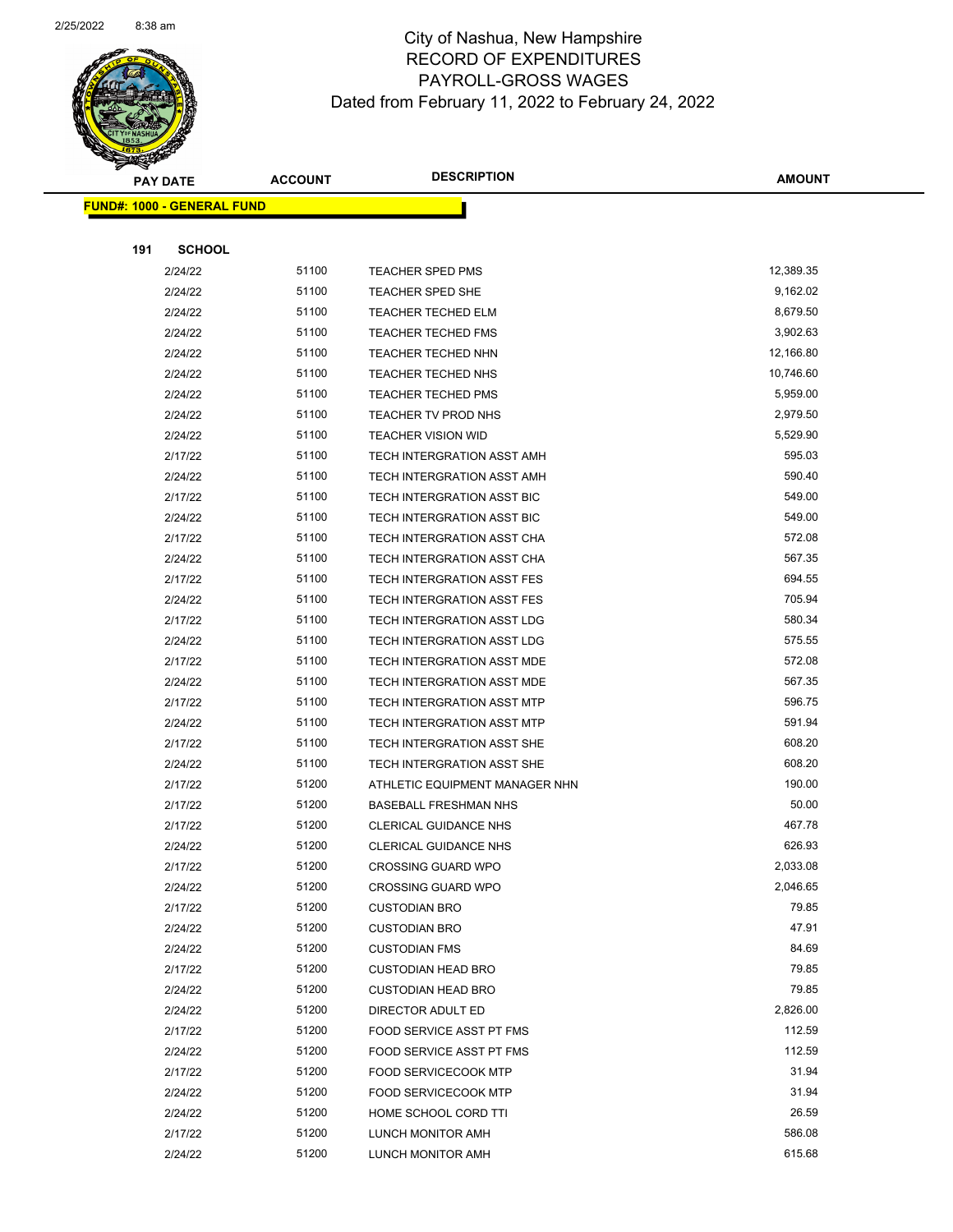

Page 80 of 104

|     | <b>PAY DATE</b>                   | <b>ACCOUNT</b> | <b>DESCRIPTION</b>       | <b>AMOUNT</b> |  |
|-----|-----------------------------------|----------------|--------------------------|---------------|--|
|     | <b>FUND#: 1000 - GENERAL FUND</b> |                |                          |               |  |
|     |                                   |                |                          |               |  |
| 191 | <b>SCHOOL</b>                     |                |                          |               |  |
|     | 2/17/22                           | 51200          | LUNCH MONITOR BIC        | 915.24        |  |
|     | 2/24/22                           | 51200          | LUNCH MONITOR BIC        | 996.41        |  |
|     | 2/17/22                           | 51200          | LUNCH MONITOR BIR        | 267.68        |  |
|     | 2/24/22                           | 51200          | LUNCH MONITOR BIR        | 330.90        |  |
|     | 2/17/22                           | 51200          | LUNCH MONITOR BRO        | 307.84        |  |
|     | 2/24/22                           | 51200          | LUNCH MONITOR BRO        | 310.80        |  |
|     | 2/17/22                           | 51200          | LUNCH MONITOR CHA        | 636.40        |  |
|     | 2/24/22                           | 51200          | LUNCH MONITOR CHA        | 639.36        |  |
|     | 2/17/22                           | 51200          | LUNCH MONITOR DRC        | 290.08        |  |
|     | 2/24/22                           | 51200          | LUNCH MONITOR DRC        | 263.44        |  |
|     | 2/17/22                           | 51200          | LUNCH MONITOR FES        | 928.28        |  |
|     | 2/24/22                           | 51200          | <b>LUNCH MONITOR FES</b> | 788.89        |  |
|     | 2/17/22                           | 51200          | LUNCH MONITOR FMS        | 201.28        |  |
|     | 2/24/22                           | 51200          | LUNCH MONITOR FMS        | 204.24        |  |
|     | 2/17/22                           | 51200          | LUNCH MONITOR LDG        | 266.40        |  |
|     | 2/24/22                           | 51200          | LUNCH MONITOR LDG        | 213.12        |  |
|     | 2/17/22                           | 51200          | LUNCH MONITOR MDE        | 781.44        |  |
|     | 2/24/22                           | 51200          | LUNCH MONITOR MDE        | 713.36        |  |
|     | 2/17/22                           | 51200          | LUNCH MONITOR MTP        | 488.40        |  |
|     | 2/24/22                           | 51200          | LUNCH MONITOR MTP        | 313.76        |  |
|     | 2/17/22                           | 51200          | LUNCH MONITOR NSE        | 446.96        |  |
|     | 2/24/22                           | 51200          | LUNCH MONITOR NSE        | 473.60        |  |
|     | 2/17/22                           | 51200          | LUNCH MONITOR SHE        | 148.00        |  |
|     | 2/24/22                           | 51200          | LUNCH MONITOR SHE        | 148.00        |  |
|     | 2/17/22                           | 51200          | PARA DW SPEC ED BIR      | 1,493.12      |  |
|     | 2/24/22                           | 51200          | PARA DW SPEC ED BIR      | 1,368.25      |  |
|     | 2/17/22                           | 51200          | PARA DW SPEC ED BRO      | 29.60         |  |
|     | 2/24/22                           | 51200          | PARA DW SPEC ED BRO      | 29.60         |  |
|     | 2/17/22                           | 51200          | PARA DW SPEC ED NSE      | 29.60         |  |
|     | 2/24/22                           | 51200          | PARA DW SPEC ED NSE      | 29.60         |  |
|     | 2/17/22                           | 51200          | PARA INST AMH            | 964.40        |  |
|     | 2/24/22                           | 51200          | PARA INST AMH            | 1,013.47      |  |
|     | 2/17/22                           | 51200          | PARA INST BIC            | 902.21        |  |
|     | 2/24/22                           | 51200          | PARA INST BIC            | 416.46        |  |
|     | 2/17/22                           | 51200          | PARA INST DRC            | 29.60         |  |
|     | 2/24/22                           | 51200          | PARA INST DRC            | 23.68         |  |
|     | 2/17/22                           | 51200          | PARA INST FMS            | 29.60         |  |
|     | 2/24/22                           | 51200          | PARA INST FMS            | 23.68         |  |
|     | 2/17/22                           | 51200          | PARA INST MDE            | 44.40         |  |
|     | 2/24/22                           | 51200          | PARA INST MDE            | 44.40         |  |
|     | 2/17/22                           | 51200          | PARA INST NHN            | 330.73        |  |
|     | 2/24/22                           | 51200          | PARA INST NHN            | 330.73        |  |
|     | 2/17/22                           | 51200          | PARA INST PMS            | 80.85         |  |
|     | 2/24/22                           | 51200          | PARA INST PMS            | 64.68         |  |
|     |                                   |                |                          |               |  |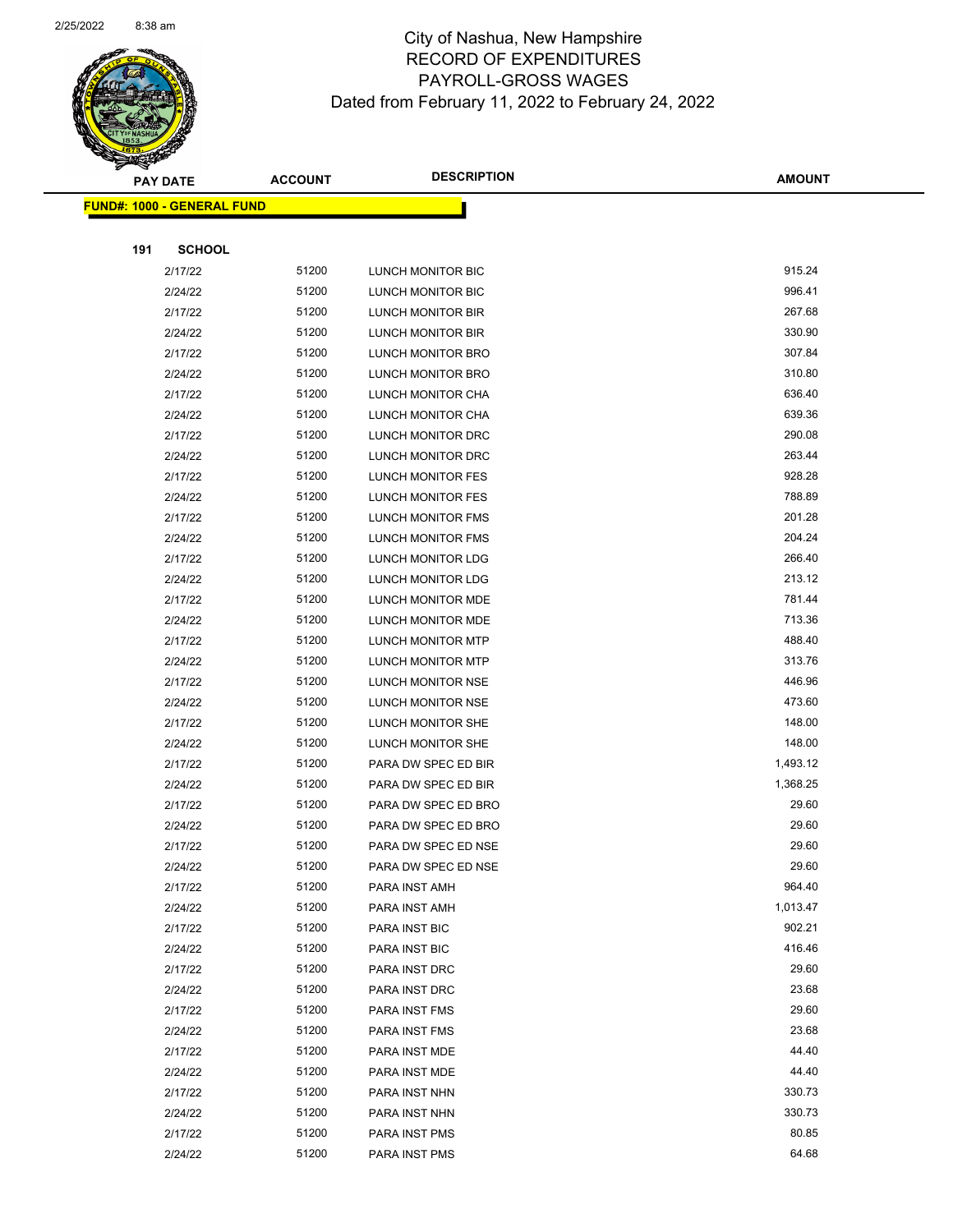

Page 81 of 104

 $\overline{\phantom{0}}$ 

|     | <b>PAY DATE</b>                    | <b>ACCOUNT</b> | <b>DESCRIPTION</b>              | <b>AMOUNT</b> |
|-----|------------------------------------|----------------|---------------------------------|---------------|
|     | <u> FUND#: 1000 - GENERAL FUND</u> |                |                                 |               |
|     |                                    |                |                                 |               |
| 191 | <b>SCHOOL</b>                      |                |                                 |               |
|     | 2/17/22                            | 51200          | PARA INST SHE                   | 270.75        |
|     | 2/24/22                            | 51200          | PARA INST SHE                   | 270.75        |
|     | 2/17/22                            | 51200          | PARA JOB COACH                  | 40.00         |
|     | 2/17/22                            | 51200          | PARA PRE SCH BIC                | 1,050.88      |
|     | 2/24/22                            | 51200          | PARA PRE SCH BIC                | 1,045.66      |
|     | 2/17/22                            | 51200          | PARA PRE SCH NSE                | 1,948.42      |
|     | 2/24/22                            | 51200          | PARA PRE SCH NSE                | 2,036.18      |
|     | 2/17/22                            | 51200          | PARA SCI NHS                    | 65.00         |
|     | 2/17/22                            | 51200          | PARA TTI LDG                    | 133.35        |
|     | 2/24/22                            | 51200          | PARA TTI LDG                    | 80.01         |
|     | 2/17/22                            | 51200          | PRESCHOOL PARA FPS              | 4,104.08      |
|     | 2/24/22                            | 51200          | PRESCHOOL PARA FPS              | 3,982.45      |
|     | 2/24/22                            | 51200          | SCHOOL PSYCHOLOGIST WID         | 2,530.90      |
|     | 2/24/22                            | 51200          | SPEECH LANG PATHOLOGIST WID     | 6,689.18      |
|     | 2/24/22                            | 51200          | STUDENT ACTIVITY COORD NHN      | 469.50        |
|     | 2/24/22                            | 51200          | STUDENT ACTIVITY COORD NHS      | 1,120.30      |
|     | 2/17/22                            | 51200          | <b>SUB CLERICAL</b>             | 689.00        |
|     | 2/24/22                            | 51200          | <b>SUB CLERICAL</b>             | 828.00        |
|     | 2/17/22                            | 51200          | SUB TEACHER                     | 336.00        |
|     | 2/24/22                            | 51200          | <b>SUB TEACHER</b>              | 336.00        |
|     | 2/24/22                            | 51200          | <b>TEACHER ART FMS</b>          | 2,095.80      |
|     | 2/24/22                            | 51200          | <b>TEACHER ART NHS</b>          | 1,022.70      |
|     | 2/24/22                            | 51200          | TEACHER BIO TEC NHN             | 579.10        |
|     | 2/24/22                            | 51200          | <b>TEACHER ENGLISH NHS</b>      | 2,730.90      |
|     | 2/24/22                            | 51200          | <b>TEACHER GR6 ELM</b>          | 75.00         |
|     | 2/24/22                            | 51200          | <b>TEACHER MATH NHS</b>         | 100.00        |
|     | 2/24/22                            | 51200          | TEACHER READ ELM                | 1,760.60      |
|     | 2/24/22                            | 51200          | TEACHER SOCIAL STUDIES NHN      | 531.25        |
|     | 2/24/22                            | 51200          | TEACHER SOCIAL STUDIES NHS      | 180.00        |
|     | 2/24/22                            | 51200          | TEACHER SPED NHN                | 1,638.20      |
|     | 2/24/22                            | 51200          | <b>TEACHER VISION WID</b>       | 842.81        |
|     | 2/17/22                            | 51200          | TRACK VS OUTDR BOYS NHS         | 75.00         |
|     | 2/24/22                            | 51300          | CLERICAL ACADEMY NHS            | 0.01          |
|     | 2/17/22                            | 51300          | CLERICAL ATHLETIC NHS           | 0.01          |
|     | 2/17/22                            | 51300          | <b>CLERICAL BUSINESS</b>        | 16.97         |
|     | 2/24/22                            | 51300          | <b>CLERICAL BUSINESS</b>        | 81.09         |
|     | 2/17/22                            | 51300          | <b>CLERICAL HUMAN RESOURCES</b> | 460.96        |
|     | 2/24/22                            | 51300          | CLERICAL HUMAN RESOURCES        | 289.51        |
|     | 2/17/22                            | 51300          | <b>CLERICAL PAYROLL SUP</b>     | 33.48         |
|     | 2/17/22                            | 51300          | <b>CLERICAL PLANT OPS</b>       | 15.95         |
|     | 2/17/22                            | 51300          | <b>CLERICAL PRINCIPAL AMH</b>   | 15.22         |
|     | 2/24/22                            | 51300          | <b>CLERICAL PRINCIPAL AMH</b>   | 22.83         |
|     | 2/17/22                            | 51300          | CLERICAL PRINCIPAL BIC          | 7.98          |
|     | 2/24/22                            | 51300          | <b>CLERICAL PRINCIPAL BIC</b>   | 41.43         |
|     |                                    |                |                                 |               |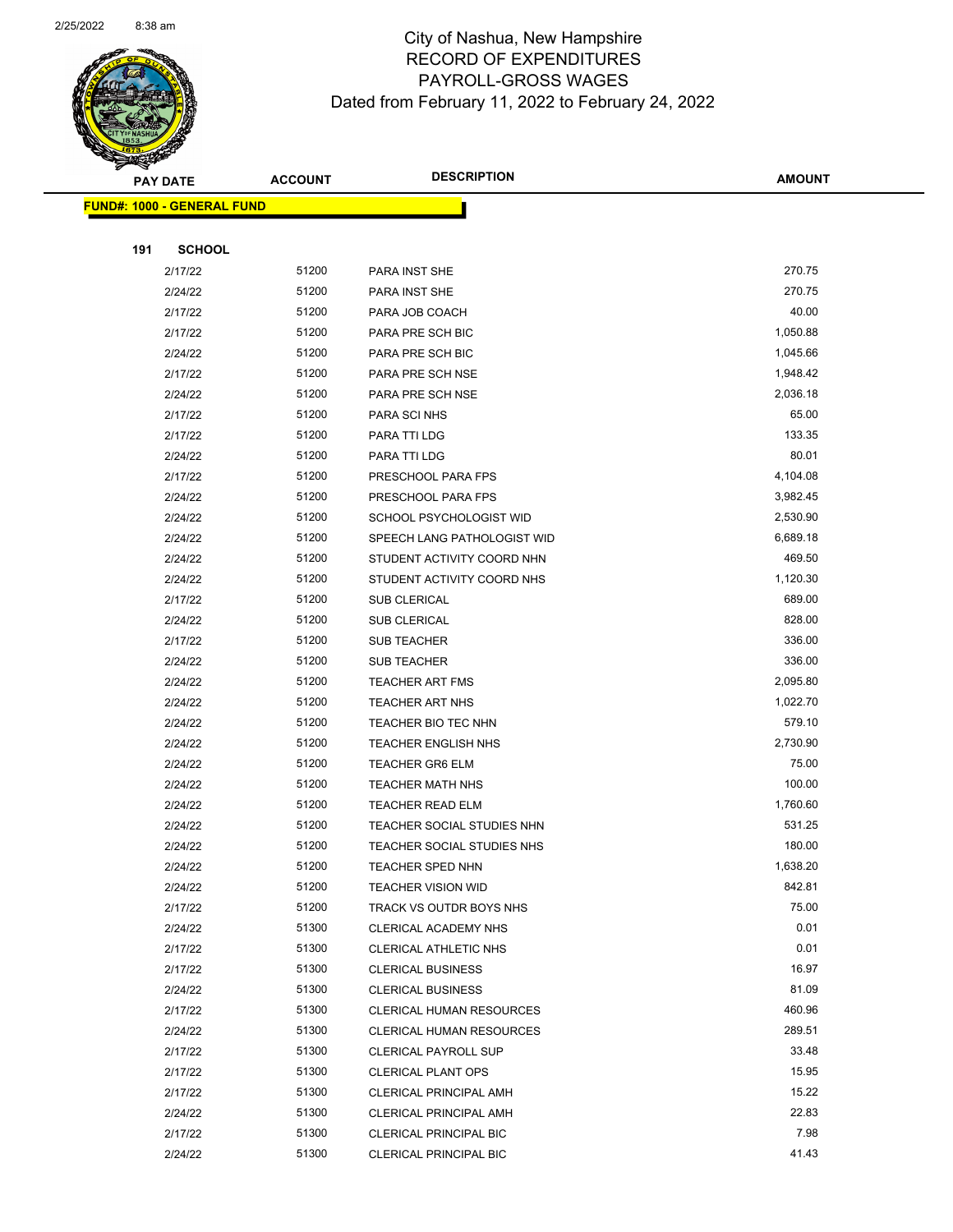

Page 82 of 104

|     | <b>PAY DATE</b>            | <b>ACCOUNT</b> | <b>DESCRIPTION</b>             | <b>AMOUNT</b> |
|-----|----------------------------|----------------|--------------------------------|---------------|
|     | FUND#: 1000 - GENERAL FUND |                |                                |               |
|     |                            |                |                                |               |
| 191 | <b>SCHOOL</b>              |                |                                |               |
|     | 2/17/22                    | 51300          | <b>CLERICAL PRINCIPAL BRO</b>  | 25.47         |
|     | 2/24/22                    | 51300          | <b>CLERICAL PRINCIPAL BRO</b>  | 47.16         |
|     | 2/17/22                    | 51300          | CLERICAL PRINCIPAL CHA         | 14.46         |
|     | 2/17/22                    | 51300          | CLERICAL PRINCIPAL DRC         | 8.37          |
|     | 2/24/22                    | 51300          | <b>CLERICAL PRINCIPAL ELM</b>  | (0.01)        |
|     | 2/24/22                    | 51300          | <b>CLERICAL PRINCIPAL FES</b>  | 16.74         |
|     | 2/17/22                    | 51300          | <b>CLERICAL PRINCIPAL FMS</b>  | (0.02)        |
|     | 2/24/22                    | 51300          | <b>CLERICAL PRINCIPAL FMS</b>  | (0.02)        |
|     | 2/17/22                    | 51300          | <b>CLERICAL PRINCIPAL LDG</b>  | 7.23          |
|     | 2/17/22                    | 51300          | <b>CLERICAL PRINCIPAL MTP</b>  | 8.37          |
|     | 2/24/22                    | 51300          | CLERICAL PRINCIPAL MTP         | 8.37          |
|     | 2/17/22                    | 51300          | <b>CLERICAL PRINCIPAL NHN</b>  | (0.01)        |
|     | 2/24/22                    | 51300          | CLERICAL PRINCIPAL NHN         | 0.01          |
|     | 2/17/22                    | 51300          | <b>CLERICAL PRINCIPAL NSE</b>  | 87.08         |
|     | 2/24/22                    | 51300          | <b>CLERICAL PRINCIPAL NSE</b>  | 77.36         |
|     | 2/17/22                    | 51300          | <b>CLERICAL PRINCIPAL PMS</b>  | 53.27         |
|     | 2/24/22                    | 51300          | <b>CLERICAL PRINCIPAL PMS</b>  | 68.49         |
|     | 2/17/22                    | 51300          | <b>CLERICAL PRINCIPAL SHE</b>  | 7.61          |
|     | 2/24/22                    | 51300          | <b>CLERICAL PRINCIPAL SHE</b>  | 7.61          |
|     | 2/17/22                    | 51300          | CLERICAL SPECIAL ED NHS        | (0.01)        |
|     | 2/24/22                    | 51300          | CLERICAL SPECIAL ED NHS        | 0.01          |
|     | 2/17/22                    | 51300          | <b>CUSTODIAN ASST HEAD ELM</b> | 233.06        |
|     | 2/24/22                    | 51300          | <b>CUSTODIAN ASST HEAD ELM</b> | 257.16        |
|     | 2/17/22                    | 51300          | <b>CUSTODIAN ASST HEAD FMS</b> | 353.60        |
|     | 2/24/22                    | 51300          | <b>CUSTODIAN ASST HEAD FMS</b> | 353.60        |
|     | 2/17/22                    | 51300          | <b>CUSTODIAN ASST HEAD NHN</b> | 146.01        |
|     | 2/24/22                    | 51300          | <b>CUSTODIAN ASST HEAD NHN</b> | 97.34         |
|     | 2/17/22                    | 51300          | <b>CUSTODIAN ASST HEAD PMS</b> | 377.72        |
|     | 2/24/22                    | 51300          | <b>CUSTODIAN ASST HEAD PMS</b> | 120.54        |
|     | 2/17/22                    | 51300          | <b>CUSTODIAN BIR</b>           | 141.16        |
|     | 2/24/22                    | 51300          | <b>CUSTODIAN BIR</b>           | 112.93        |
|     | 2/17/22                    | 51300          | <b>CUSTODIAN CHA</b>           | 225.84        |
|     | 2/24/22                    | 51300          | <b>CUSTODIAN CHA</b>           | 169.39        |
|     | 2/17/22                    | 51300          | <b>CUSTODIAN ELM</b>           | 931.63        |
|     | 2/24/22                    | 51300          | <b>CUSTODIAN ELM</b>           | 1,016.35      |
|     | 2/17/22                    | 51300          | <b>CUSTODIAN FES</b>           | 225.86        |
|     | 2/17/22                    | 51300          | <b>CUSTODIAN FMS</b>           | 472.86        |
|     | 2/24/22                    | 51300          | <b>CUSTODIAN FMS</b>           | 388.17        |
|     | 2/17/22                    | 51300          | <b>CUSTODIAN HEAD AMH</b>      | 8.04          |
|     | 2/24/22                    | 51300          | <b>CUSTODIAN HEAD AMH</b>      | 8.04          |
|     | 2/17/22                    | 51300          | <b>CUSTODIAN HEAD BIC</b>      | 128.58        |
|     | 2/24/22                    | 51300          | <b>CUSTODIAN HEAD BIC</b>      | 136.62        |
|     | 2/17/22                    | 51300          | <b>CUSTODIAN HEAD BIR</b>      | 192.87        |
|     | 2/24/22                    | 51300          | <b>CUSTODIAN HEAD BRO</b>      | 192.89        |
|     |                            |                |                                |               |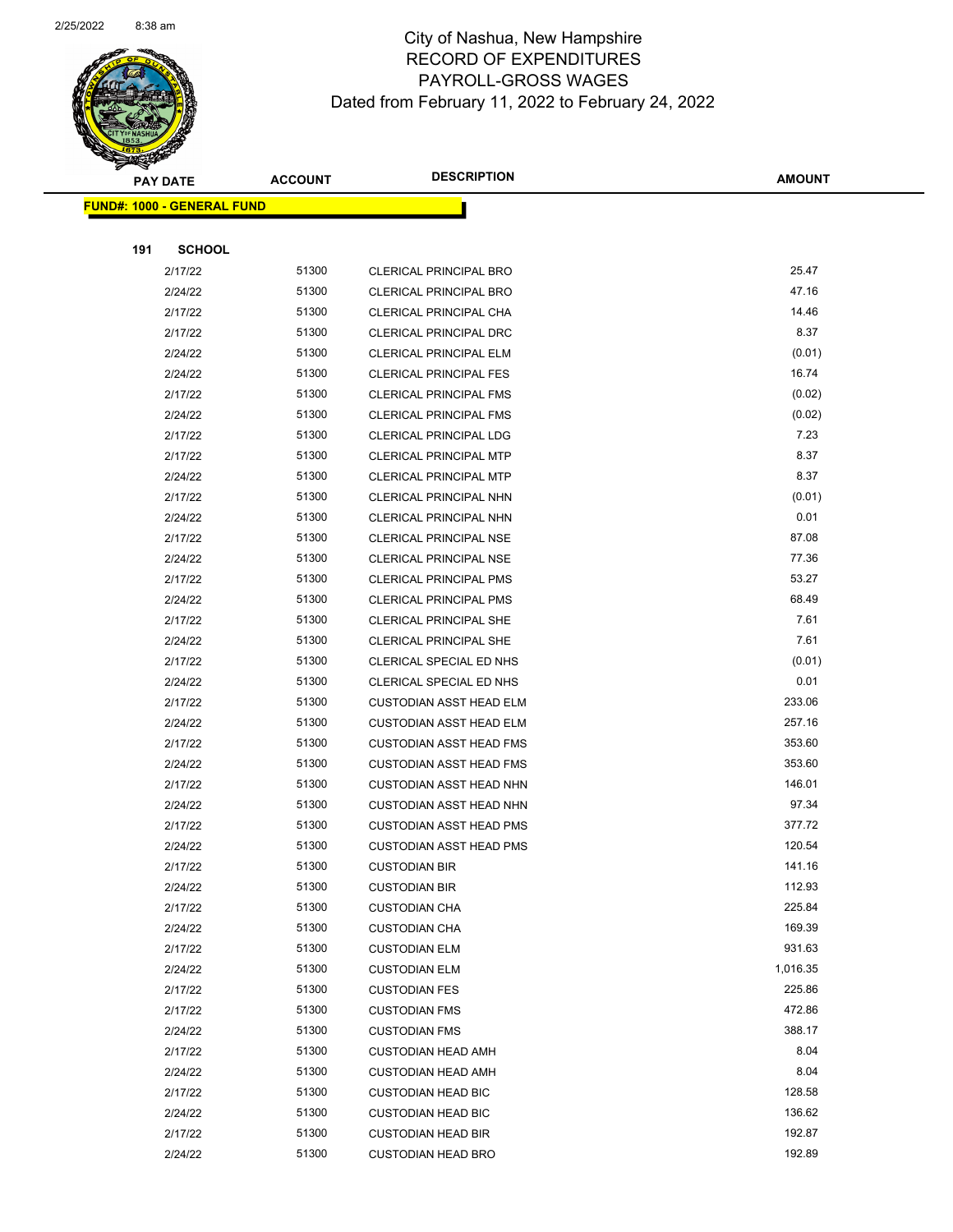

Page 83 of 104

|     | <b>PAY DATE</b>                    | <b>ACCOUNT</b> | <b>DESCRIPTION</b>            | <b>AMOUNT</b> |
|-----|------------------------------------|----------------|-------------------------------|---------------|
|     | <u> FUND#: 1000 - GENERAL FUND</u> |                |                               |               |
|     |                                    |                |                               |               |
| 191 | <b>SCHOOL</b>                      |                |                               |               |
|     | 2/17/22                            | 51300          | <b>CUSTODIAN HEAD CHA</b>     | 112.51        |
|     | 2/17/22                            | 51300          | <b>CUSTODIAN HEAD DRC</b>     | 8.04          |
|     | 2/24/22                            | 51300          | <b>CUSTODIAN HEAD DRC</b>     | 192.88        |
|     | 2/17/22                            | 51300          | <b>CUSTODIAN HEAD ELM</b>     | 800.10        |
|     | 2/24/22                            | 51300          | <b>CUSTODIAN HEAD ELM</b>     | 457.20        |
|     | 2/17/22                            | 51300          | <b>CUSTODIAN HEAD FES</b>     | 24.12         |
|     | 2/24/22                            | 51300          | <b>CUSTODIAN HEAD FES</b>     | 48.23         |
|     | 2/17/22                            | 51300          | <b>CUSTODIAN HEAD FPS</b>     | 120.55        |
|     | 2/24/22                            | 51300          | <b>CUSTODIAN HEAD FPS</b>     | 16.08         |
|     | 2/17/22                            | 51300          | <b>CUSTODIAN HEAD LDG</b>     | 112.51        |
|     | 2/17/22                            | 51300          | <b>CUSTODIAN HEAD MDE</b>     | 225.02        |
|     | 2/24/22                            | 51300          | <b>CUSTODIAN HEAD MDE</b>     | 64.29         |
|     | 2/17/22                            | 51300          | <b>CUSTODIAN HEAD MTP</b>     | 152.69        |
|     | 2/24/22                            | 51300          | <b>CUSTODIAN HEAD MTP</b>     | 144.66        |
|     | 2/17/22                            | 51300          | <b>CUSTODIAN HEAD NHS</b>     | 19.17         |
|     | 2/17/22                            | 51300          | <b>CUSTODIAN HEAD NSE</b>     | 129.78        |
|     | 2/17/22                            | 51300          | <b>CUSTODIAN HEAD SHE</b>     | 32.16         |
|     | 2/24/22                            | 51300          | <b>CUSTODIAN HEAD SHE</b>     | 184.84        |
|     | 2/24/22                            | 51300          | <b>CUSTODIAN MDE</b>          | 56.47         |
|     | 2/17/22                            | 51300          | <b>CUSTODIAN MTP</b>          | 91.75         |
|     | 2/17/22                            | 51300          | <b>CUSTODIAN NHN</b>          | 1,475.09      |
|     | 2/24/22                            | 51300          | <b>CUSTODIAN NHN</b>          | 232.91        |
|     | 2/17/22                            | 51300          | <b>CUSTODIAN NHS</b>          | 235.30        |
|     | 2/24/22                            | 51300          | <b>CUSTODIAN NHS</b>          | 451.70        |
|     | 2/17/22                            | 51300          | <b>CUSTODIAN PMS</b>          | 239.98        |
|     | 2/24/22                            | 51300          | <b>CUSTODIAN PMS</b>          | 112.92        |
|     | 2/24/22                            | 51300          | <b>CUSTODIAN WID</b>          | 60.35         |
|     | 2/17/22                            | 51300          | MAINTENANCE ALARM WPO         | 117.95        |
|     | 2/17/22                            | 51300          | MAINTENANCE GRDS FORMEN WPO   | 425.87        |
|     | 2/17/22                            | 51300          | MAINTENANCE GROUNDS WPO       | 1,119.40      |
|     | 2/24/22                            | 51300          | MAINTENANCE GROUNDS WPO       | 194.68        |
|     | 2/17/22                            | 51300          | MAINTENANCE HVAC WPO          | 306.90        |
|     | 2/24/22                            | 51300          | MAINTENANCE HVAC WPO          | 378.51        |
|     | 2/24/22                            | 51300          | MAINTENANCE PLUMBER WPO       | 119.52        |
|     | 2/17/22                            | 51300          | PARA DW SPEC ELM              | 41.54         |
|     | 2/24/22                            | 51300          | PARA DW SPEC ELM              | 34.62         |
|     | 2/24/22                            | 51300          | PARA INST PMS                 | 15.51         |
|     | 2/17/22                            | 51300          | SECURITY MONITOR NHS          | 84.70         |
|     | 2/24/22                            | 51300          | <b>SECURITY MONITOR NHS</b>   | 183.51        |
|     | 2/17/22                            | 51412          | <b>7PAR CTE NHN</b>           | 68.00         |
|     | 2/24/22                            | 51412          | GUIDANCE COUNSELOR NHS        | 681.25        |
|     | 2/24/22                            | 51412          | <b>GUIDANCE COUNSELOR PMS</b> | 787.50        |
|     | 2/24/22                            | 51412          | PARA PRE SCHOOL BIR           | 26.00         |
|     | 2/17/22                            | 51412          | PARA ALT MTP                  | 38.00         |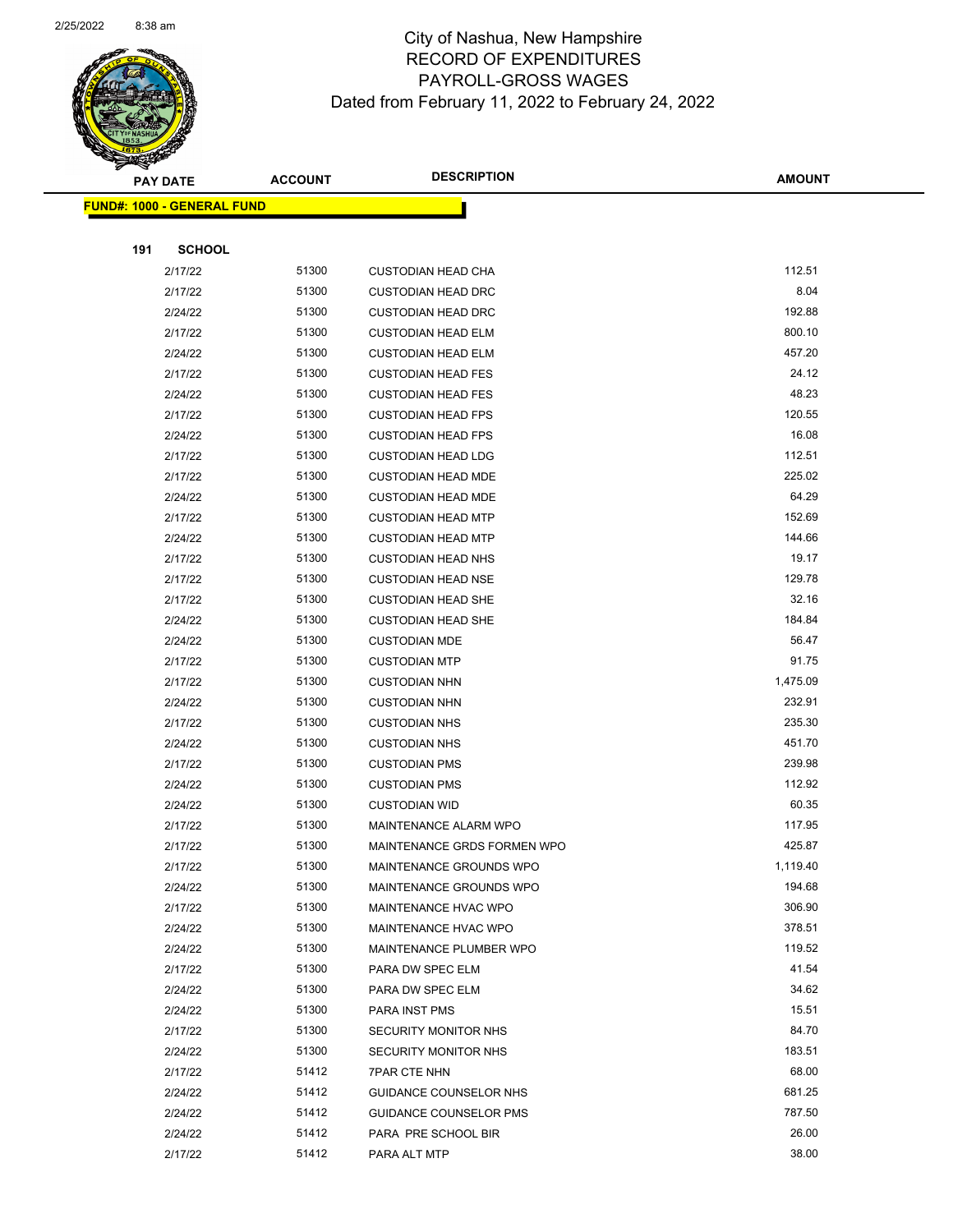

Page 84 of 104

|     | <b>PAY DATE</b>                    | <b>ACCOUNT</b> | <b>DESCRIPTION</b>   | <b>AMOUNT</b> |
|-----|------------------------------------|----------------|----------------------|---------------|
|     | <u> FUND#: 1000 - GENERAL FUND</u> |                |                      |               |
|     |                                    |                |                      |               |
| 191 | <b>SCHOOL</b>                      |                |                      |               |
|     | 2/24/22                            | 51412          | PARA ALT MTP         | 34.00         |
|     | 2/17/22                            | 51412          | PARA DW SPEC ED AMH  | 278.00        |
|     | 2/24/22                            | 51412          | PARA DW SPEC ED AMH  | 324.00        |
|     | 2/24/22                            | 51412          | PARA DW SPEC ED BIR  | 50.00         |
|     | 2/17/22                            | 51412          | PARA DW SPEC ED BRO  | 120.00        |
|     | 2/24/22                            | 51412          | PARA DW SPEC ED BRO  | 190.00        |
|     | 2/17/22                            | 51412          | PARA DW SPEC ED CHA  | 16.00         |
|     | 2/24/22                            | 51412          | PARA DW SPEC ED CHA  | 60.00         |
|     | 2/17/22                            | 51412          | PARA DW SPEC ED FMS  | 34.00         |
|     | 2/24/22                            | 51412          | PARA DW SPEC ED FMS  | 186.00        |
|     | 2/17/22                            | 51412          | PARA DW SPEC ED MDE  | 80.00         |
|     | 2/24/22                            | 51412          | PARA DW SPEC ED MDE  | 50.00         |
|     | 2/17/22                            | 51412          | PARA DW SPEC ED MTP  | 150.00        |
|     | 2/24/22                            | 51412          | PARA DW SPEC ED MTP  | 114.00        |
|     | 2/17/22                            | 51412          | PARA DW SPEC ED NHN  | 240.00        |
|     | 2/24/22                            | 51412          | PARA DW SPEC ED NHN  | 92.00         |
|     | 2/24/22                            | 51412          | PARA DW SPEC ED NHS  | 372.00        |
|     | 2/17/22                            | 51412          | PARA DW SPEC ED SHE  | 48.00         |
|     | 2/24/22                            | 51412          | PARA DW SPEC ED SHE  | 120.00        |
|     | 2/17/22                            | 51412          | PARA DW SPEC ELM     | 278.00        |
|     | 2/24/22                            | 51412          | PARA DW SPEC ELM     | 152.00        |
|     | 2/17/22                            | 51412          | PARA ELL ELM         | 286.00        |
|     | 2/24/22                            | 51412          | PARA ELL ELM         | 296.00        |
|     | 2/17/22                            | 51412          | PARA ELL FES         | 36.00         |
|     | 2/24/22                            | 51412          | PARA ELL FES         | 18.00         |
|     | 2/24/22                            | 51412          | PARA ELL PMS         | 50.00         |
|     | 2/17/22                            | 51412          | PARA INST AMH        | 38.00         |
|     | 2/24/22                            | 51412          | PARA INST AMH        | 250.00        |
|     | 2/17/22                            | 51412          | <b>PARA INST BIC</b> | 290.00        |
|     | 2/24/22                            | 51412          | PARA INST BIC        | 194.00        |
|     | 2/17/22                            | 51412          | PARA INST BIR        | 306.00        |
|     | 2/24/22                            | 51412          | PARA INST BIR        | 608.00        |
|     | 2/17/22                            | 51412          | PARA INST BRO        | 176.00        |
|     | 2/24/22                            | 51412          | PARA INST BRO        | 108.00        |
|     | 2/17/22                            | 51412          | PARA INST CHA        | 610.00        |
|     | 2/24/22                            | 51412          | PARA INST CHA        | 264.00        |
|     | 2/17/22                            | 51412          | PARA INST DRC        | 390.00        |
|     | 2/24/22                            | 51412          | PARA INST DRC        | 110.00        |
|     | 2/17/22                            | 51412          | PARA INST ELM        | 990.00        |
|     | 2/24/22                            | 51412          | PARA INST ELM        | 876.00        |
|     | 2/17/22                            | 51412          | PARA INST FES        | 328.00        |
|     | 2/24/22                            | 51412          | PARA INST FES        | 282.00        |
|     | 2/17/22                            | 51412          | PARA INST FMS        | 394.00        |
|     | 2/24/22                            | 51412          | PARA INST FMS        | 418.00        |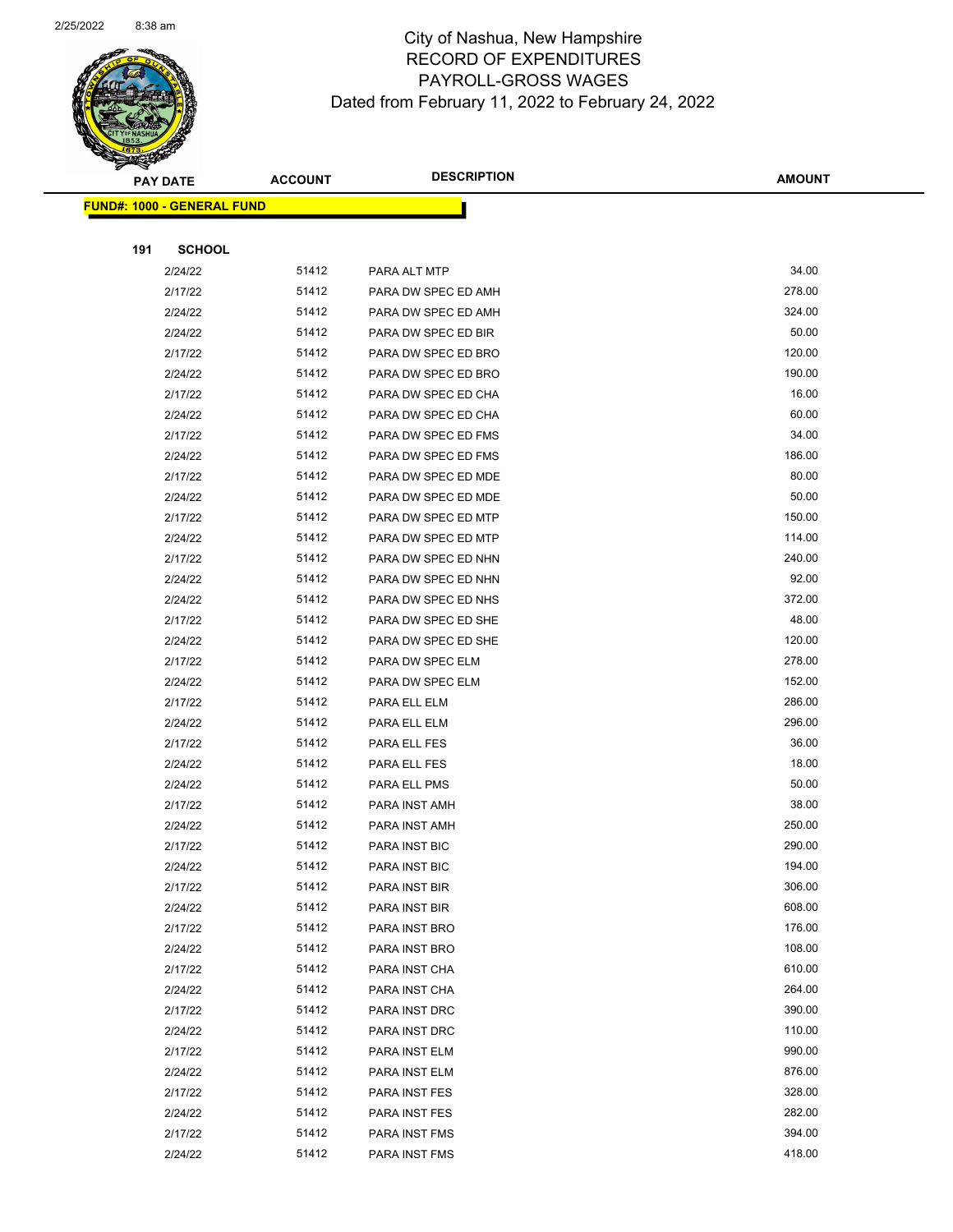

| <b>FUND#: 1000 - GENERAL FUND</b> |                |                                  |                |
|-----------------------------------|----------------|----------------------------------|----------------|
|                                   |                |                                  |                |
| 191<br><b>SCHOOL</b>              |                |                                  |                |
| 2/17/22                           | 51412          | PARA INST LDG                    | 152.00         |
| 2/24/22                           | 51412          | PARA INST LDG                    | 598.00         |
| 2/17/22                           | 51412          | PARA INST MDE                    | 30.00          |
| 2/24/22                           | 51412          | PARA INST MDE                    | 52.00          |
| 2/17/22                           | 51412          | PARA INST MTP                    | 172.00         |
| 2/24/22                           | 51412          | PARA INST MTP                    | 462.00         |
| 2/17/22                           | 51412          | PARA INST NHN                    | 78.00          |
| 2/24/22                           | 51412          | PARA INST NHN                    | 14.00          |
| 2/17/22                           | 51412          | PARA INST NSE                    | 156.00         |
| 2/24/22                           | 51412          | PARA INST NSE                    | 84.00          |
| 2/17/22                           | 51412          | PARA INST PMS                    | 328.00         |
| 2/24/22                           | 51412          | PARA INST PMS                    | 532.00         |
| 2/17/22                           | 51412          | PARA INST SHE                    | 704.00         |
| 2/24/22                           | 51412          | PARA INST SHE                    | 378.40         |
| 2/17/22                           | 51412          | PARA KIND AMH                    | 6.00           |
| 2/17/22                           | 51412          | PARA KIND BIC                    | 50.00          |
| 2/24/22                           | 51412          | PARA KIND BIC                    | 20.00          |
| 2/17/22                           | 51412          | PARA KIND BIR                    | 20.00          |
| 2/24/22                           | 51412          | PARA KIND BIR                    | 20.00          |
| 2/24/22                           | 51412          | PARA KIND BRO                    | 10.00          |
| 2/17/22                           | 51412          | PARA KIND CHA                    | 18.00          |
| 2/24/22                           | 51412          | PARA KIND CHA                    | 14.00          |
| 2/17/22                           | 51412          | PARA KIND DRC                    | 34.00          |
| 2/24/22                           | 51412          | PARA KIND DRC                    | 66.00          |
| 2/17/22                           | 51412          | PARA KIND MDE                    | 16.00          |
| 2/24/22                           | 51412<br>51412 | PARA KIND MDE                    | 60.00<br>70.00 |
| 2/17/22                           |                | PARA KIND SHE                    | 50.00          |
| 2/24/22                           | 51412<br>51412 | PARA PRE SCH BIC<br>PARA TTI AMH | 106.00         |
| 2/24/22<br>2/17/22                | 51412          | PARA TTI LDG                     | 92.00          |
| 2/24/22                           | 51412          | PARA TTI LDG                     | 60.00          |
| 2/24/22                           | 51412          | PARA VOC NHS                     | 274.00         |
| 2/17/22                           | 51412          | PRESCHOOL PARA FPS               | 26.00          |
| 2/24/22                           | 51412          | PRESCHOOL PARA FPS               | 120.00         |
| 2/17/22                           | 51412          | SIGN LANGUAGE INTERPRETER        | 1,075.14       |
| 2/24/22                           | 51412          | SIGN LANGUAGE INTERPRETER        | 1,075.14       |
| 2/24/22                           | 51412          | STUDENT ACTIVITY COORD NHS       | 231.00         |
| 2/17/22                           | 51412          | SUB ADMIN LONG TERM              | 823.08         |
| 2/17/22                           | 51412          | SUB CLERICAL                     | 385.00         |
| 2/24/22                           | 51412          | SUB CLERICAL                     | 717.50         |
| 2/17/22                           | 51412          | SUB FOOD SERVICE                 | 97.68          |
| 2/24/22                           | 51412          | SUB FOOD SERVICE                 | 177.60         |
| 2/17/22                           | 51412          | <b>SUB LUNCH MONITOR</b>         | 255.39         |
| 2/24/22                           | 51412          | <b>SUB LUNCH MONITOR</b>         | 719.28         |
|                                   |                |                                  |                |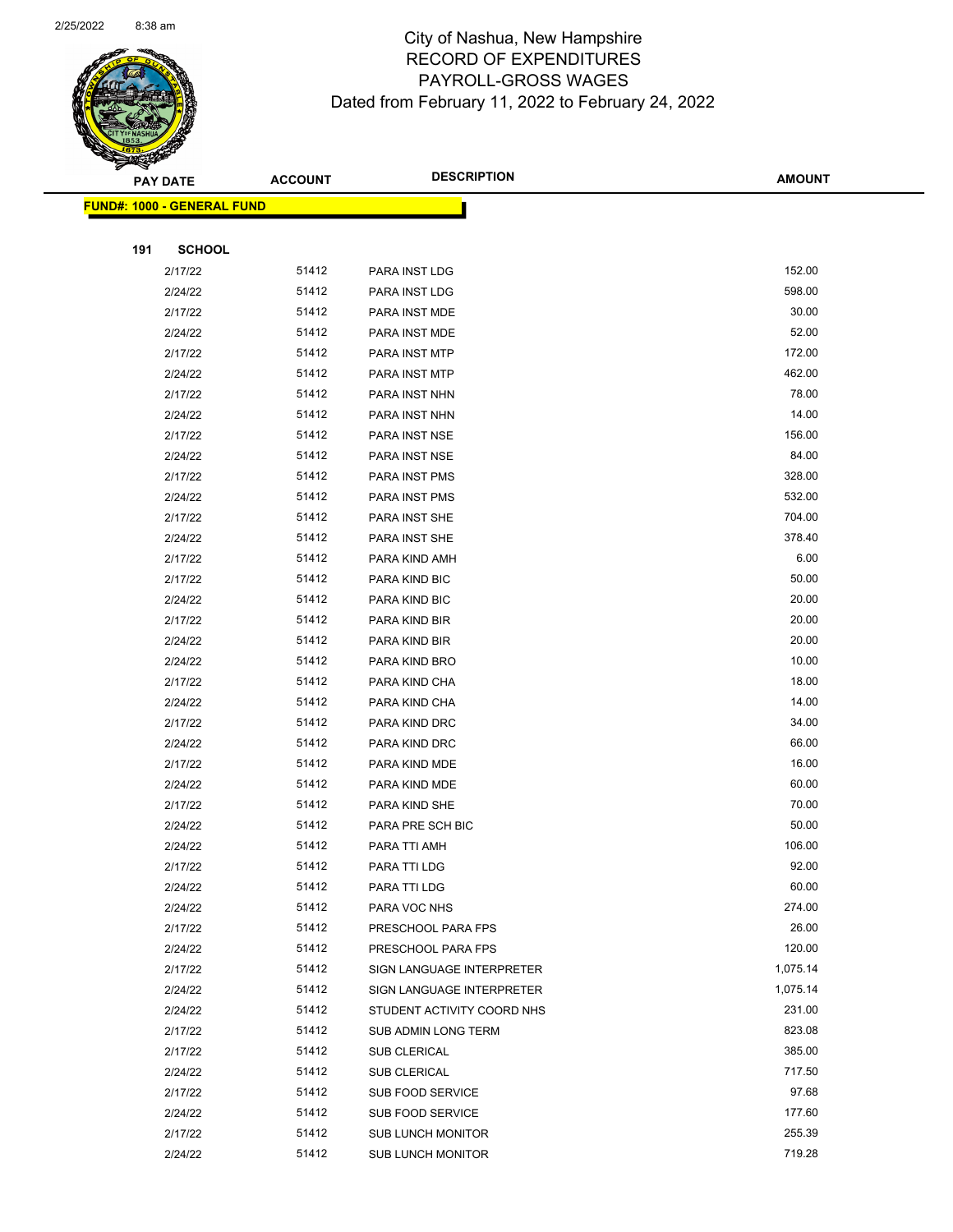

Page 86 of 104

|     | <b>PAY DATE</b>                    | <b>ACCOUNT</b> | <b>DESCRIPTION</b>                                 | <b>AMOUNT</b>     |
|-----|------------------------------------|----------------|----------------------------------------------------|-------------------|
|     | <u> FUND#: 1000 - GENERAL FUND</u> |                |                                                    |                   |
|     |                                    |                |                                                    |                   |
| 191 | <b>SCHOOL</b>                      |                |                                                    |                   |
|     | 2/17/22                            | 51412          | SUB PARA PROFESSIONAL                              | 1,566.48          |
|     | 2/24/22                            | 51412          | SUB PARA PROFESSIONAL                              | 1,520.40          |
|     | 2/17/22                            | 51412          | <b>SUB TEACHER</b>                                 | 2,962.56          |
|     | 2/24/22                            | 51412          | <b>SUB TEACHER</b>                                 | 2,469.06          |
|     | 2/17/22                            | 51412          | SUB TEACHER LONG TERM                              | 3,450.00          |
|     | 2/24/22                            | 51412          | <b>SUB TEACHER LONG TERM</b>                       | 3,500.00          |
|     | 2/24/22                            | 51412          | <b>TEACHER ART NHS</b>                             | 19.25             |
|     | 2/24/22                            | 51412          | <b>TEACHER BUSINESS NHS</b>                        | 2,101.40          |
|     | 2/24/22                            | 51412          | TEACHER DWSE NHS                                   | 971.90            |
|     | 2/24/22                            | 51412          | TEACHER ENGLISH NHN                                | 2,594.10          |
|     | 2/24/22                            | 51412          | TEACHER FOREIGN LANG NHN                           | 532.60            |
|     | 2/24/22                            | 51412          | <b>TEACHER MATH NHN</b>                            | 3,053.29          |
|     | 2/24/22                            | 51412          | <b>TEACHER SCIENCE NHN</b>                         | 1,238.67          |
|     | 2/24/22                            | 51412          | <b>TEACHER SCIENCE NHS</b>                         | 475.35            |
|     | 2/24/22                            | 51412          | <b>TEACHER SPED AMH</b>                            | 349.10            |
|     | 2/24/22                            | 51412          | TEACHER SPED NHS                                   | 427.00            |
|     | 2/17/22                            | 51412          | TITLE ONE PARA FES                                 | 162.00            |
|     | 2/24/22                            | 51412          | TITLE ONE PARA FES                                 | 24.00             |
|     | 2/24/22                            | 51650          | <b>ACCESS ADMINISTRATOR</b>                        | 431.25            |
|     | 2/24/22                            | 51650          | HOME SCHOOL CORD TTI                               | 31.25             |
|     | 2/17/22                            | 51650          | <b>INSTRUMENTAL MUSIC</b>                          | 1,761.00          |
|     | 2/24/22                            | 51650          | <b>INSTRUMENTAL MUSIC</b>                          | 1,740.00          |
|     | 2/17/22                            | 51650          | <b>INTERPRETER</b>                                 | 1,166.75          |
|     | 2/24/22                            | 51650          | <b>INTERPRETER</b>                                 | 1,000.00          |
|     | 2/24/22                            | 51650          | <b>NURSE NHS</b>                                   | 325.00            |
|     | 2/17/22                            | 51650          | PARA DW SPEC ED BRO                                | 476.44            |
|     | 2/24/22                            | 51650          | PARA DW SPEC ED BRO                                | 227.64            |
|     | 2/17/22                            | 51650          | PARA DW SPEC ED NHN                                | 277.53            |
|     | 2/24/22                            | 51650          | PARA DW SPEC ED NHS                                | 170.63            |
|     | 2/24/22                            | 51650          | SCHOOL PSYCHOLOGY INTERN                           | 37.50             |
|     | 2/17/22                            | 51650          | SIGN LANGUAGE INTERPRETER                          | 567.71            |
|     | 2/24/22                            | 51650          | SIGN LANGUAGE INTERPRETER                          | 365.52            |
|     | 2/24/22                            | 51650          | SPEECH LANG PATHOLOGIST WID                        | 89.31<br>1,135.81 |
|     | 2/24/22                            | 51650<br>51650 | SUB TEACHER                                        | 75.00             |
|     | 2/24/22                            | 51650          | TEACHER COSMETOLOGY NHN                            | 200.00            |
|     | 2/24/22<br>2/24/22                 | 51650          | <b>TEACHER DEAF WID</b><br><b>TEACHER DWSE BRO</b> | 125.00            |
|     | 2/24/22                            | 51650          | TEACHER DWSE NHS                                   | 500.00            |
|     | 2/24/22                            | 51650          | TEACHER FOREIGN LANG FMS                           | 225.00            |
|     | 2/24/22                            | 51650          | TEACHER FOREIGN LANG NHN                           | 225.00            |
|     | 2/24/22                            | 51650          | TEACHER FOREIGN LANG NHS                           | 50.00             |
|     | 2/24/22                            | 51650          | <b>TEACHER MATH NHS</b>                            | 150.00            |
|     | 2/24/22                            | 51650          | <b>TEACHER MUSIC AMH</b>                           | 240.00            |
|     | 2/24/22                            | 51650          | <b>TEACHER MUSIC DRC</b>                           | 420.00            |
|     |                                    |                |                                                    |                   |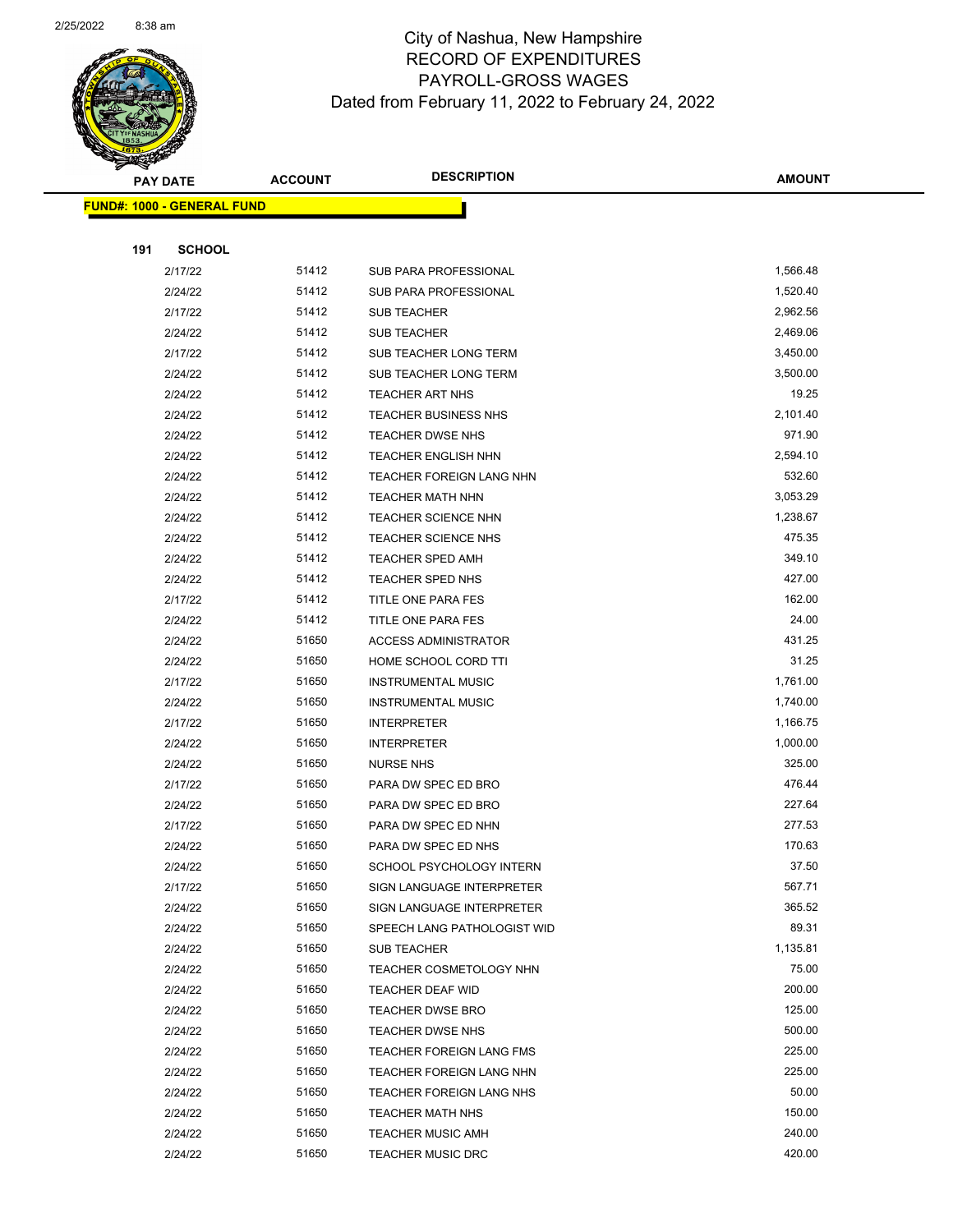

Page 87 of 104

|     | <b>PAY DATE</b>                   | <b>ACCOUNT</b> | <b>DESCRIPTION</b>              | <b>AMOUNT</b> |
|-----|-----------------------------------|----------------|---------------------------------|---------------|
|     | <b>FUND#: 1000 - GENERAL FUND</b> |                |                                 |               |
|     |                                   |                |                                 |               |
| 191 | <b>SCHOOL</b>                     |                |                                 |               |
|     | 2/24/22                           | 51650          | <b>TEACHER MUSIC FES</b>        | 120.00        |
|     | 2/24/22                           | 51650          | <b>TEACHER MUSIC LDG</b>        | 120.00        |
|     | 2/24/22                           | 51650          | <b>TEACHER SCIENCE NHN</b>      | 125.00        |
|     | 2/24/22                           | 51650          | TEACHER SOCIAL STUDIES NHN      | 125.00        |
|     | 2/24/22                           | 51650          | TEACHER SOCIAL STUDIES NHS      | 150.00        |
|     | 2/24/22                           | 51650          | <b>TEACHER SPED AMH</b>         | 1,062.50      |
|     | 2/24/22                           | 51650          | <b>TEACHER SPED PMS</b>         | 1,500.00      |
|     | 2/24/22                           | 51700          | <b>GUIDANCE COUNSELOR BIR</b>   | 69.23         |
|     | 2/24/22                           | 51700          | <b>GUIDANCE COUNSELOR ELM</b>   | 69.23         |
|     | 2/24/22                           | 51700          | <b>LIBRARIAN NHS</b>            | 81.82         |
|     | 2/24/22                           | 51700          | <b>NURSE ELM</b>                | 81.82         |
|     | 2/24/22                           | 51700          | <b>SCHOOL PSYCHOLOGIST WID</b>  | 69.23         |
|     | 2/24/22                           | 51700          | SPEECH LANG PATHOLOGIST WID     | 69.23         |
|     | 2/24/22                           | 51700          | <b>TEACHER ART CHA</b>          | 34.62         |
|     | 2/24/22                           | 51700          | <b>TEACHER ART NHS</b>          | 34.62         |
|     | 2/24/22                           | 51700          | <b>TEACHER BUSINESS NHS</b>     | 69.23         |
|     | 2/24/22                           | 51700          | <b>TEACHER DWSE ELM</b>         | 69.23         |
|     | 2/24/22                           | 51700          | <b>TEACHER ENGLISH FMS</b>      | 69.23         |
|     | 2/24/22                           | 51700          | <b>TEACHER ENGLISH NHN</b>      | 69.23         |
|     | 2/24/22                           | 51700          | <b>TEACHER ENGLISH NHS</b>      | 691.60        |
|     | 2/24/22                           | 51700          | <b>TEACHER FOREIGN LANG NHN</b> | 69.23         |
|     | 2/24/22                           | 51700          | <b>TEACHER FOREIGN LANG NHS</b> | 69.23         |
|     | 2/24/22                           | 51700          | <b>TEACHER GR6 ELM</b>          | 69.23         |
|     | 2/24/22                           | 51700          | <b>TEACHER GR6 PMS</b>          | 69.23         |
|     | 2/24/22                           | 51700          | <b>TEACHER MATH ELM</b>         | 81.82         |
|     | 2/24/22                           | 51700          | <b>TEACHER MATH FMS</b>         | 69.23         |
|     | 2/24/22                           | 51700          | <b>TEACHER MATH NHN</b>         | 69.23         |
|     | 2/24/22                           | 51700          | <b>TEACHER MATH NHS</b>         | 69.23         |
|     | 2/24/22                           | 51700          | <b>TEACHER MATH PMS</b>         | 69.23         |
|     | 2/24/22                           | 51700          | TEACHER MUSIC FMS               | 69.23         |
|     | 2/24/22                           | 51700          | TEACHER PE MDE                  | 34.62         |
|     | 2/24/22                           | 51700          | TEACHER PE NHN                  | 34.62         |
|     | 2/24/22                           | 51700          | <b>TEACHER READ ELM</b>         | 34.62         |
|     | 2/24/22                           | 51700          | <b>TEACHER READ FMS</b>         | 34.62         |
|     | 2/24/22                           | 51700          | <b>TEACHER SCIENCE ELM</b>      | 69.23         |
|     | 2/24/22                           | 51700          | <b>TEACHER SCIENCE FMS</b>      | 69.23         |
|     | 2/24/22                           | 51700          | <b>TEACHER SCIENCE NHN</b>      | 69.23         |
|     | 2/24/22                           | 51700          | <b>TEACHER SCIENCE NHS</b>      | 100.00        |
|     | 2/24/22                           | 51700          | <b>TEACHER SCIENCE PMS</b>      | 69.23         |
|     | 2/24/22                           | 51700          | TEACHER SOCIAL STUDIES ELM      | 69.23         |
|     | 2/24/22                           | 51700          | TEACHER SOCIAL STUDIES FMS      | 69.23         |
|     | 2/24/22                           | 51700          | TEACHER SOCIAL STUDIES NHN      | 69.23         |
|     | 2/24/22                           | 51700          | TEACHER SOCIAL STUDIES NHS      | 100.00        |
|     | 2/24/22                           | 51700          | TEACHER SOCIAL STUDIES PMS      | 69.23         |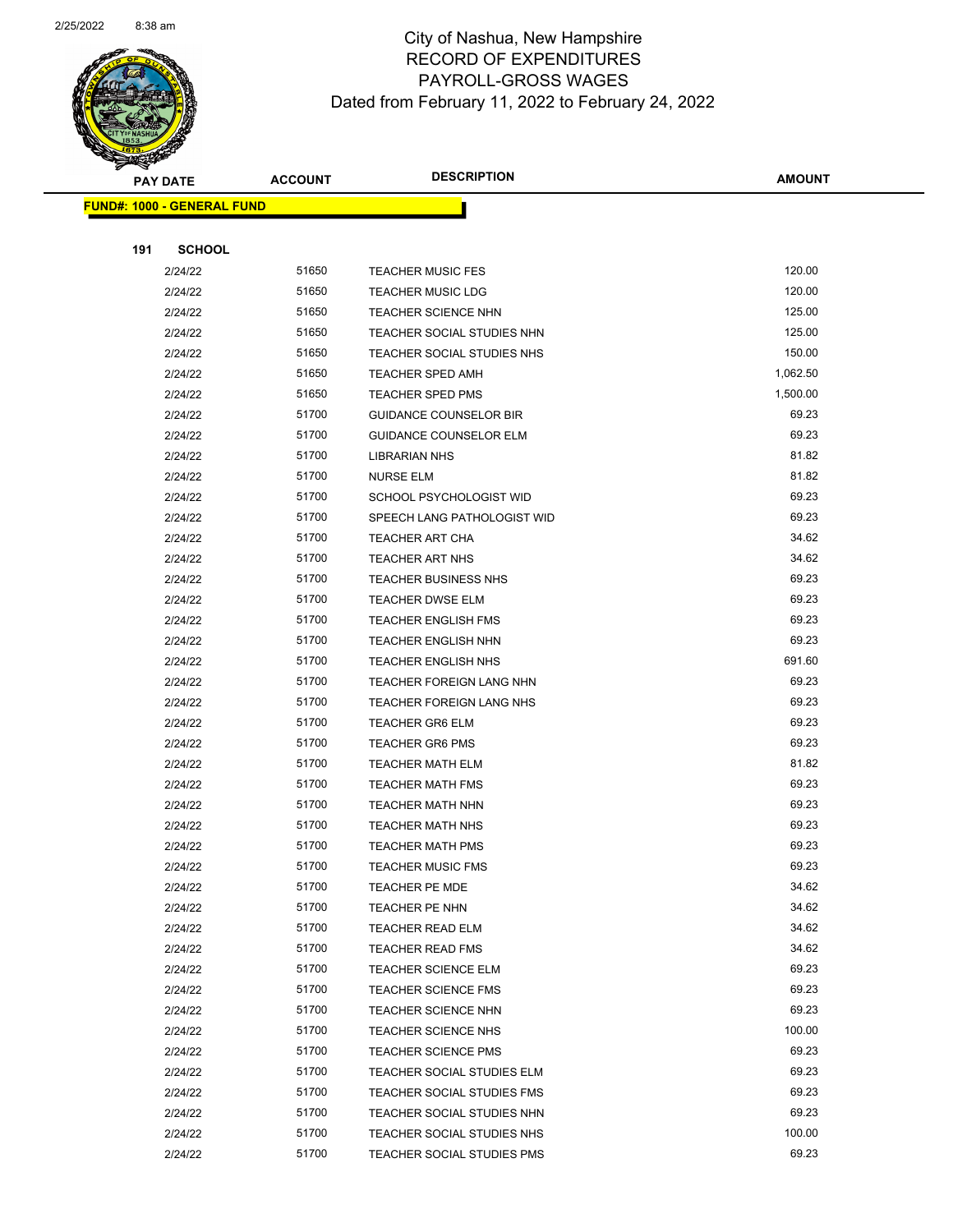

Page 88 of 104

|     | <b>PAY DATE</b>                       | <b>ACCOUNT</b> | <b>DESCRIPTION</b>        | <b>AMOUNT</b>  |
|-----|---------------------------------------|----------------|---------------------------|----------------|
|     | <b>FUND#: 1000 - GENERAL FUND</b>     |                |                           |                |
| 191 | <b>SCHOOL</b>                         |                |                           |                |
|     | 2/24/22                               | 51700          | <b>TEACHER SPED FMS</b>   | 69.23          |
|     | 2/24/22                               | 51700          | <b>TEACHER SPED NHN</b>   | 69.23          |
|     | 2/24/22                               | 51700          | <b>TEACHER TECHED NHN</b> | 69.23          |
|     | 2/24/22                               | 51750          | <b>CUSTODIAN AMH</b>      | 4,162.51       |
|     | 2/24/22                               | 51750          | <b>DIRECTOR TITLE 1</b>   | 5,463.30       |
|     | 2/24/22                               | 55118          | TELEPHONE-CELLULAR        | 2,500.00       |
|     | <b>TOTAL 191 - SCHOOL</b>             |                |                           | \$3,434,540.08 |
|     | <b>TOTAL FUND 1000 - GENERAL FUND</b> |                |                           | \$5,631,842.90 |

#### **FUND#: 1010 - GENERAL FUND PY ESCROWS**

| 181                                              | <b>COMMUNITY DEVELOPMENT</b> |                    |                |
|--------------------------------------------------|------------------------------|--------------------|----------------|
| 2124122                                          | 55118                        | TELEPHONE-CELLULAR | 468.00         |
| <b>TOTAL 181 - COMMUNITY DEVELOPMENT</b>         |                              |                    | \$468.00       |
| <b>TOTAL FUND 1010 - GENERAL FUND PY ESCROWS</b> |                              |                    | <b>ደ468 00</b> |

### **FUND#: 2100 - FOOD SERVICES FUND**

Ġ.

 $\ddot{\phantom{a}}$ 

| 2/17/22 | 51100 | CLERICAL FOOD SERVICE NHS     | 825.84   |
|---------|-------|-------------------------------|----------|
| 2/24/22 | 51100 | CLERICAL FOOD SERVICE NHS     | 797.94   |
| 2/17/22 | 51100 | DELIVERY DRIVER FOOD SERVICE  | 771.59   |
| 2/24/22 | 51100 | DELIVERY DRIVER FOOD SERVICE  | 790.89   |
| 2/24/22 | 51100 | DIRECTOR FOOD SERVICE         | 3,173.10 |
| 2/24/22 | 51100 | FOOD SERVICE BUSINESS MANAGER | 2,353.00 |
| 2/17/22 | 51100 | FOOD SERVICE COOK AMH         | 531.30   |
| 2/24/22 | 51100 | FOOD SERVICE COOK AMH         | 531.30   |
| 2/17/22 | 51100 | FOOD SERVICE COOK BIC         | 543.55   |
| 2/24/22 | 51100 | FOOD SERVICE COOK BIC         | 543.55   |
| 2/17/22 | 51100 | FOOD SERVICE COOK BIR         | 497.35   |
| 2/24/22 | 51100 | FOOD SERVICE COOK BIR         | 497.35   |
| 2/17/22 | 51100 | FOOD SERVICE COOK BRO         | 543.55   |
| 2/24/22 | 51100 | FOOD SERVICE COOK BRO         | 543.55   |
| 2/17/22 | 51100 | FOOD SERVICE COOK CHA         | 548.80   |
| 2/24/22 | 51100 | FOOD SERVICE COOK CHA         | 548.80   |
| 2/17/22 | 51100 | FOOD SERVICE COOK DRC         | 479.85   |
| 2/24/22 | 51100 | FOOD SERVICE COOK DRC         | 479.85   |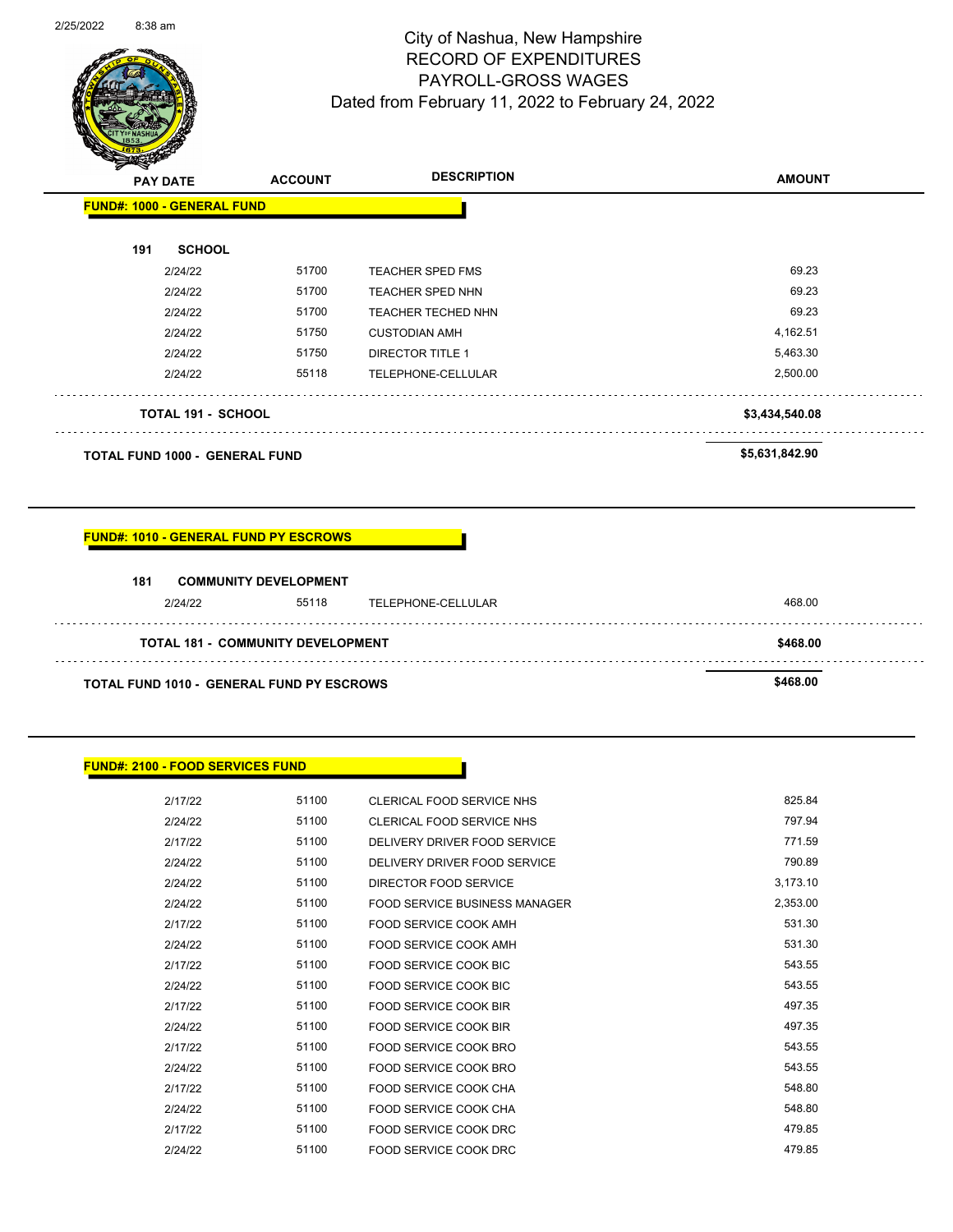

| <u> FUND#: 2100 - FOOD SERVICES FUND</u> |       |                                 |           |  |  |
|------------------------------------------|-------|---------------------------------|-----------|--|--|
| 2/17/22                                  | 51100 | FOOD SERVICE COOK ELM           | 318.78    |  |  |
| 2/24/22                                  | 51100 | FOOD SERVICE COOK ELM           | 425.04    |  |  |
| 2/17/22                                  | 51100 | <b>FOOD SERVICE COOK FES</b>    | 548.80    |  |  |
| 2/24/22                                  | 51100 | <b>FOOD SERVICE COOK FES</b>    | 548.80    |  |  |
| 2/17/22                                  | 51100 | FOOD SERVICE COOK FMS           | 484.70    |  |  |
| 2/24/22                                  | 51100 | <b>FOOD SERVICE COOK FMS</b>    | 484.70    |  |  |
| 2/17/22                                  | 51100 | FOOD SERVICE COOK LDG           | 526.05    |  |  |
| 2/24/22                                  | 51100 | FOOD SERVICE COOK LDG           | 526.05    |  |  |
| 2/17/22                                  | 51100 | <b>FOOD SERVICE COOK MDE</b>    | 519.93    |  |  |
| 2/24/22                                  | 51100 | <b>FOOD SERVICE COOK MDE</b>    | 527.51    |  |  |
| 2/17/22                                  | 51100 | FOOD SERVICE COOK NHN           | 1,174.26  |  |  |
| 2/24/22                                  | 51100 | FOOD SERVICE COOK NHN           | 1,170.26  |  |  |
| 2/17/22                                  | 51100 | FOOD SERVICE COOK NHS           | 590.45    |  |  |
| 2/24/22                                  | 51100 | FOOD SERVICE COOK NHS           | 590.45    |  |  |
| 2/17/22                                  | 51100 | FOOD SERVICE COOK NSE           | 543.55    |  |  |
| 2/24/22                                  | 51100 | FOOD SERVICE COOK NSE           | 543.55    |  |  |
| 2/17/22                                  | 51100 | FOOD SERVICE COOK PMS           | 582.05    |  |  |
| 2/24/22                                  | 51100 | FOOD SERVICE COOK PMS           | 573.73    |  |  |
| 2/17/22                                  | 51100 | FOOD SERVICE COOK SHE           | 491.40    |  |  |
| 2/24/22                                  | 51100 | FOOD SERVICE COOK SHE           | 491.40    |  |  |
| 2/24/22                                  | 51100 | FOOD SERVICE SITE CORD          | 12,054.40 |  |  |
| 2/17/22                                  | 51100 | <b>FOOD SERVICECOOK MTP</b>     | 493.80    |  |  |
| 2/24/22                                  | 51100 | <b>FOOD SERVICECOOK MTP</b>     | 497.35    |  |  |
| 2/17/22                                  | 51200 | FOOD SERVICE ASST PT AMH        | 606.63    |  |  |
| 2/24/22                                  | 51200 | FOOD SERVICE ASST PT AMH        | 610.16    |  |  |
| 2/17/22                                  | 51200 | FOOD SERVICE ASST PT BIC        | 576.30    |  |  |
| 2/24/22                                  | 51200 | FOOD SERVICE ASST PT BIC        | 576.30    |  |  |
| 2/17/22                                  | 51200 | FOOD SERVICE ASST PT BIR        | 378.00    |  |  |
| 2/24/22                                  | 51200 | FOOD SERVICE ASST PT BIR        | 378.00    |  |  |
| 2/17/22                                  | 51200 | FOOD SERVICE ASST PT BRO        | 397.80    |  |  |
| 2/24/22                                  | 51200 | FOOD SERVICE ASST PT BRO        | 397.80    |  |  |
| 2/17/22                                  | 51200 | FOOD SERVICE ASST PT CHA        | 481.11    |  |  |
| 2/24/22                                  | 51200 | FOOD SERVICE ASST PT CHA        | 477.05    |  |  |
| 2/17/22                                  | 51200 | FOOD SERVICE ASST PT DRC        | 995.40    |  |  |
| 2/24/22                                  | 51200 | FOOD SERVICE ASST PT DRC        | 922.95    |  |  |
| 2/17/22                                  | 51200 | FOOD SERVICE ASST PT ELM        | 1,420.65  |  |  |
| 2/24/22                                  | 51200 | FOOD SERVICE ASST PT ELM        | 1,788.01  |  |  |
| 2/17/22                                  | 51200 | FOOD SERVICE ASST PT FES        | 814.17    |  |  |
| 2/24/22                                  | 51200 | <b>FOOD SERVICE ASST PT FES</b> | 787.50    |  |  |
| 2/17/22                                  | 51200 | FOOD SERVICE ASST PT FMS        | 1,357.10  |  |  |
| 2/24/22                                  | 51200 | FOOD SERVICE ASST PT FMS        | 1,360.51  |  |  |
| 2/17/22                                  | 51200 | FOOD SERVICE ASST PT LDG        | 951.82    |  |  |
| 2/24/22                                  | 51200 | FOOD SERVICE ASST PT LDG        | 800.38    |  |  |
| 2/17/22                                  | 51200 | FOOD SERVICE ASST PT MDE        | 630.84    |  |  |
| 2/24/22                                  | 51200 | FOOD SERVICE ASST PT MDE        | 627.57    |  |  |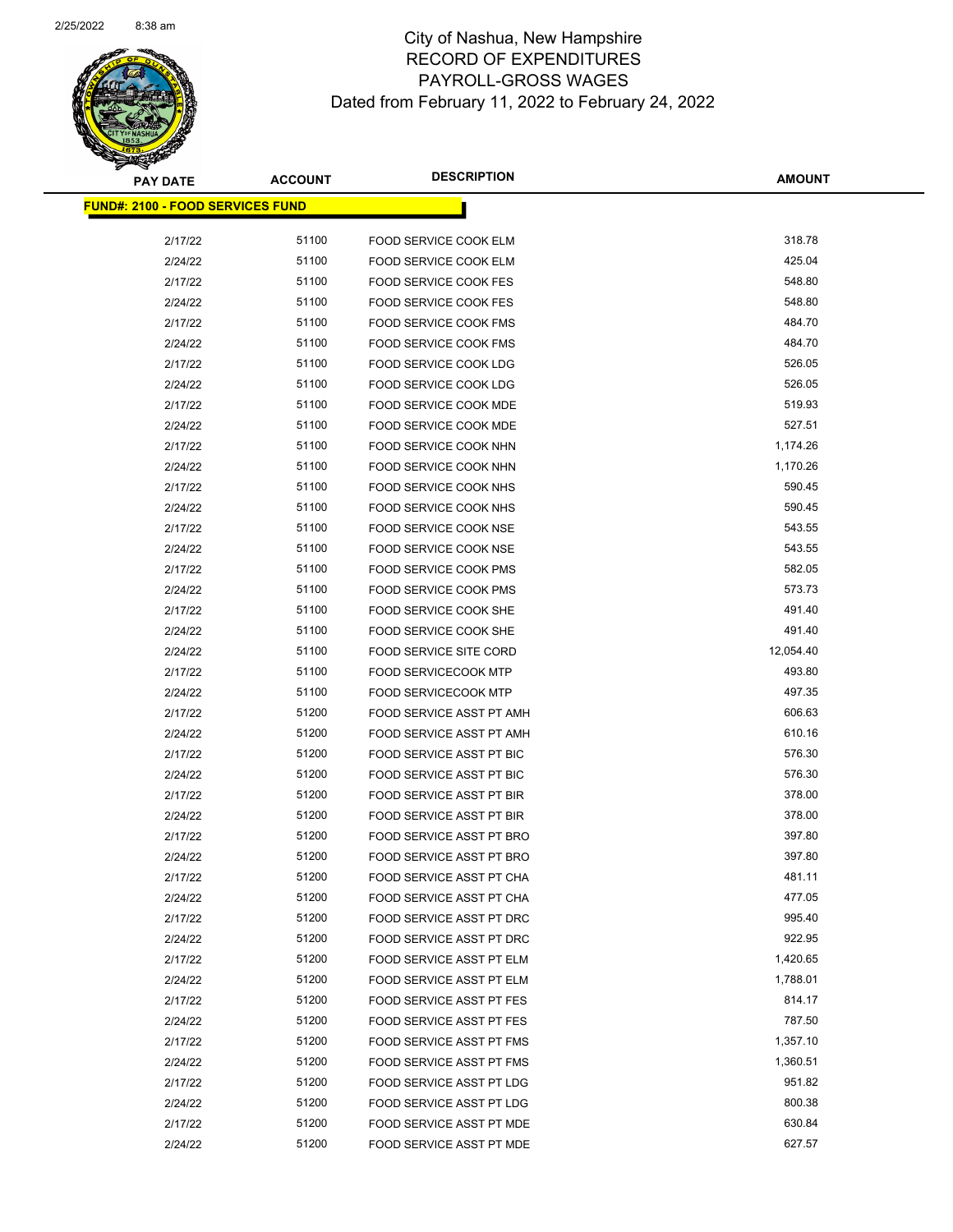

| <b>PAY DATE</b>                             | <b>ACCOUNT</b> | <b>DESCRIPTION</b>              | <b>AMOUNT</b> |
|---------------------------------------------|----------------|---------------------------------|---------------|
| <b>FUND#: 2100 - FOOD SERVICES FUND</b>     |                |                                 |               |
| 2/17/22                                     | 51200          | FOOD SERVICE ASST PT MTP        | 368.55        |
| 2/24/22                                     | 51200          | FOOD SERVICE ASST PT MTP        | 371.70        |
| 2/17/22                                     | 51200          | FOOD SERVICE ASST PT NHN        | 2,886.87      |
| 2/24/22                                     | 51200          | FOOD SERVICE ASST PT NHN        | 2,690.33      |
| 2/17/22                                     | 51200          | FOOD SERVICE ASST PT NHS        | 2,620.25      |
| 2/24/22                                     | 51200          | <b>FOOD SERVICE ASST PT NHS</b> | 2,342.67      |
| 2/17/22                                     | 51200          | FOOD SERVICE ASST PT NSE        | 430.95        |
| 2/24/22                                     | 51200          | <b>FOOD SERVICE ASST PT NSE</b> | 430.95        |
| 2/17/22                                     | 51200          | FOOD SERVICE ASST PT PMS        | 2,348.41      |
| 2/24/22                                     | 51200          | FOOD SERVICE ASST PT PMS        | 2,201.92      |
| 2/17/22                                     | 51200          | FOOD SERVICE ASST PT SHE        | 346.50        |
| 2/24/22                                     | 51200          | FOOD SERVICE ASST PT SHE        | 346.50        |
| 2/17/22                                     | 51300          | CLERICAL FOOD SERVICE NHS       | 25.11         |
| 2/24/22                                     | 51300          | CLERICAL FOOD SERVICE NHS       | 25.11         |
| 2/24/22                                     | 51300          | FOOD SERVICE ASST PT CHA        | 5.11          |
| 2/17/22                                     | 51300          | <b>FOOD SERVICE ASST PT NHS</b> | 14.76         |
| 2/24/22                                     | 51300          | FOOD SERVICE ASST PT NHS        | 4.73          |
| 2/17/22                                     | 51300          | FOOD SERVICE COOK CHA           | 11.76         |
| 2/24/22                                     | 51300          | FOOD SERVICE COOK CHA           | 5.88          |
| 2/24/22                                     | 51300          | FOOD SERVICE COOK ELM           | 5.70          |
| 2/17/22                                     | 51300          | <b>FOOD SERVICE COOK MDE</b>    | 5.70          |
| 2/24/22                                     | 51300          | <b>FOOD SERVICE COOK MDE</b>    | 11.40         |
| 2/17/22                                     | 51300          | FOOD SERVICE COOK NHN           | 52.64         |
| 2/24/22                                     | 51300          | FOOD SERVICE COOK NHN           | 38.33         |
| 2/17/22                                     | 51300          | <b>FOOD SERVICECOOK MTP</b>     | 15.99         |
| 2/24/22                                     | 51300          | <b>FOOD SERVICECOOK MTP</b>     | 31.98         |
| 2/17/22                                     | 51412          | <b>SUB FOOD SERVICE</b>         | 559.20        |
| 2/24/22                                     | 51412          | <b>SUB FOOD SERVICE</b>         | 553.05        |
| 2/24/22                                     | 51750          | FOOD SERVICE COOK ELM           | 3,860.50      |
| 2/24/22                                     | 55118          | TELEPHONE-CELLULAR              | 80.00         |
| <b>TOTAL FUND 2100 - FOOD SERVICES FUND</b> |                |                                 | \$79,736.77   |

### **FUND#: 2201 - DRIVERS EDUCATION FUND**

| 905.00   | DRIVER INSTRUCTOR      | 51200 | 2/17/22 |
|----------|------------------------|-------|---------|
| 1.360.00 | DRIVER INSTRUCTOR      | 51200 | 2/24/22 |
| 50.00    | ELL TUTOR              | 51200 | 2/17/22 |
| 70.00    | <b>ELL TUTOR</b>       | 51200 | 2/24/22 |
| 280.00   | <b>TEACHER ELL FES</b> | 51200 | 2/24/22 |
| 560.00   | TEACHER TECHED ELM     | 51200 | 2/24/22 |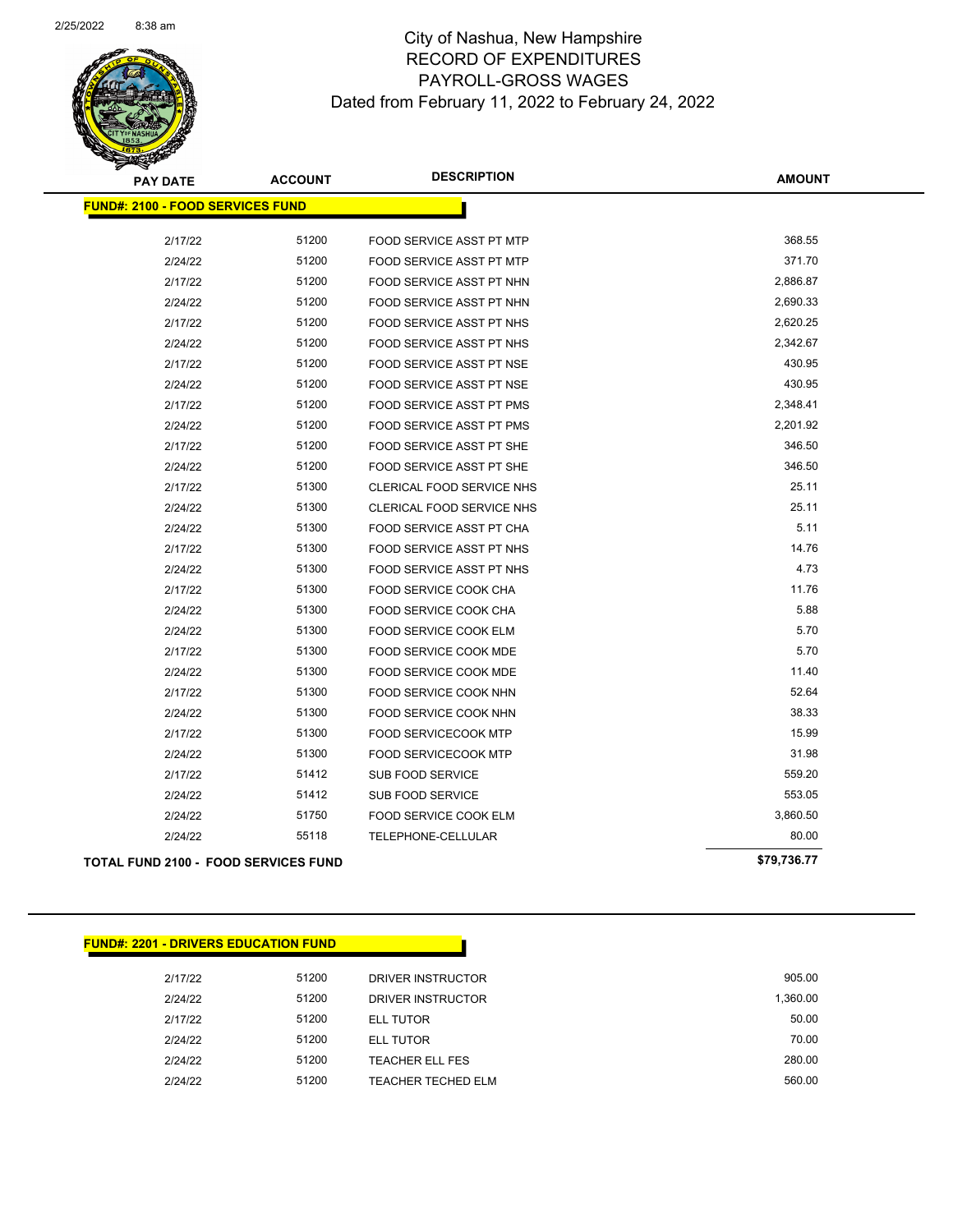

Page 91 of 104

| <b>PAY DATE</b>                                                                                              | <b>ACCOUNT</b> | <b>DESCRIPTION</b>            | <b>AMOUNT</b>    |
|--------------------------------------------------------------------------------------------------------------|----------------|-------------------------------|------------------|
| <b>TOTAL FUND 2201 - DRIVERS EDUCATION FUND</b>                                                              |                |                               | \$3,225.00       |
|                                                                                                              |                |                               |                  |
| <b>FUND#: 2207 - ADULT ED/CONTINUING ED</b>                                                                  |                |                               |                  |
| 2/17/22                                                                                                      | 51100          | CLERICAL ADULT ED NHN         | 375.11           |
| 2/24/22                                                                                                      | 51100          | CLERICAL ADULT ED NHN         | 329.22           |
| 2/24/22                                                                                                      | 51200          | ADULT ED ENRICHMENT INST      | 100.00           |
| 2/17/22                                                                                                      | 51200          | ADULT ED ENRICHMENT TEACHER   | 75.00            |
| 2/24/22                                                                                                      | 51200          | ADULT ED ENRICHMENT TEACHER   | 75.00            |
| TOTAL FUND 2207 - ADULT ED/CONTINUING ED                                                                     |                |                               | \$954.33         |
|                                                                                                              |                |                               |                  |
| <b>FUND#: 2252 - DAY CARE</b>                                                                                |                |                               |                  |
|                                                                                                              |                |                               |                  |
| 2/24/22                                                                                                      | 51100          | PANTHER PRESCHOOL DIRECTOR    | 1,151.60         |
| <b>TOTAL FUND 2252 - DAY CARE</b>                                                                            |                |                               | \$1,151.60       |
|                                                                                                              |                |                               |                  |
|                                                                                                              |                |                               |                  |
| 2/17/22                                                                                                      | 51100          | PARA DW SPEC ED AMH           | 492.78           |
| 2/24/22                                                                                                      | 51100          | PARA DW SPEC ED AMH           | 492.78           |
| 2/17/22                                                                                                      | 51100          | PARA DW SPEC ED BRO           | 233.02           |
| 2/24/22                                                                                                      | 51100          | PARA DW SPEC ED BRO           | 233.02           |
| 2/17/22                                                                                                      | 51100<br>51100 | PARA DW SPEC ED NHS           | 652.80<br>652.80 |
| <b>FUND#: 2257 - SPECIAL ED LOCAL</b><br>2/24/22<br><b>TOTAL FUND 2257 - SPECIAL ED LOCAL</b>                |                | PARA DW SPEC ED NHS           | \$2,757.20       |
|                                                                                                              |                |                               |                  |
|                                                                                                              |                |                               |                  |
|                                                                                                              |                |                               |                  |
| 2/17/22                                                                                                      | 51100          | PROGRAM COORDINATOR           | 410.80           |
| 2/24/22                                                                                                      | 51100          | PROGRAM COORDINATOR           | 410.80           |
| 2/24/22                                                                                                      | 51300          | PROGRAM COORDINATOR           | 269.60           |
| <b>FUND#: 2503 - PARKS &amp; REC PROGRAMS FUND</b><br><b>TOTAL FUND 2503 - PARKS &amp; REC PROGRAMS FUND</b> |                |                               | \$1,091.20       |
|                                                                                                              |                |                               |                  |
| <b>FUND#: 2505 - PEG ACCESS CHANNELS FUND</b>                                                                |                |                               |                  |
| 2/17/22                                                                                                      | 51100          | ECHANNEL ACCESS ADMINISTRATOR | 1,227.05         |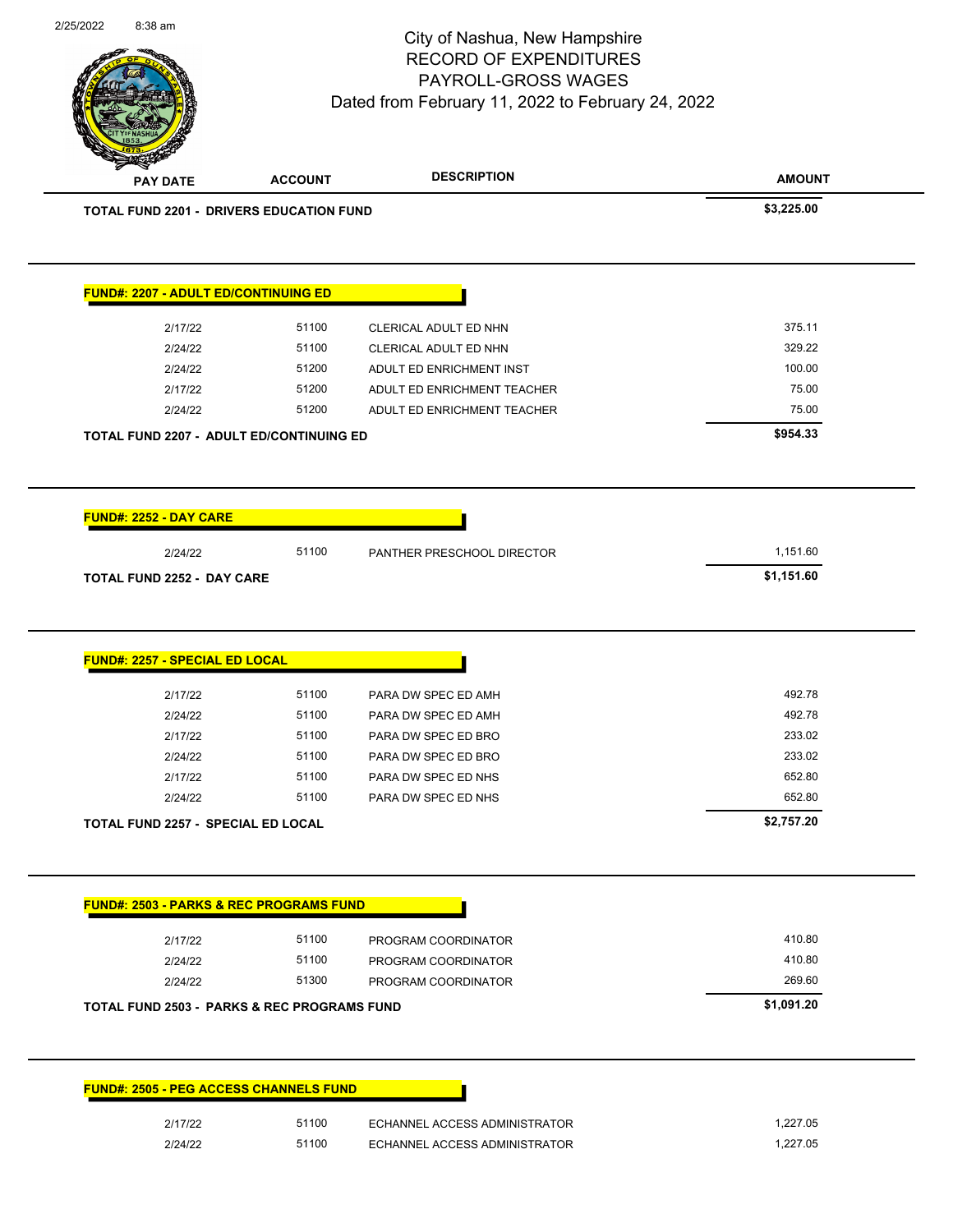

Page 92 of 104

| <b>PAY DATE</b>                                   | <b>ACCOUNT</b> | <b>DESCRIPTION</b>  | <b>AMOUNT</b> |
|---------------------------------------------------|----------------|---------------------|---------------|
| <b>FUND#: 2505 - PEG ACCESS CHANNELS FUND</b>     |                |                     |               |
| 2/17/22                                           | 51100          | PEG PROGRAM MANAGER | 1,329.30      |
| 2/24/22                                           | 51100          | PEG PROGRAM MANAGER | 1,329.30      |
| 2/17/22                                           | 51200          | <b>VIDEOGRAPHER</b> | 660.00        |
| 2/24/22                                           | 51200          | <b>VIDEOGRAPHER</b> | 483.75        |
| 2/24/22                                           | 55118          | TELEPHONE-CELLULAR  | 100.00        |
| <b>TOTAL FUND 2505 - PEG ACCESS CHANNELS FUND</b> |                |                     | \$6,356.45    |

#### **FUND#: 3050 - POLICE GRANTS FUND**

| 2/24/22 | 51300 | <b>SERGEANT</b>            | 1.812.21 |
|---------|-------|----------------------------|----------|
| 2/17/22 | 51300 | <b>SERGEANT</b>            | 1.515.78 |
| 2/24/22 | 51300 | PATROLMAN ALL RANKS        | 8.956.48 |
| 2/17/22 | 51300 | PATROLMAN ALL RANKS        | 4.651.81 |
| 2/24/22 | 51300 | LIEUTENANT                 | 654.35   |
| 2/17/22 | 51300 | <b>LIEUTENANT</b>          | 408.96   |
| 2/24/22 | 51300 | DOMESTIC VIOLENCE ADVOCATE | 76.80    |
| 2/17/22 | 51300 | DOMESTIC VIOLENCE ADVOCATE | 204.16   |
| 2/24/22 | 51100 | PATROLMAN ALL RANKS        | 1.597.55 |
| 2/17/22 | 51100 | PATROLMAN ALL RANKS        | 1.597.55 |
| 2/24/22 | 51100 | DOMESTIC VIOLENCE ADVOCATE | 1,000.00 |
| 2/17/22 | 51100 | DOMESTIC VIOLENCE ADVOCATE | 1,000.00 |
|         |       |                            |          |

### **TOTAL FUND 3050 - POLICE GRANTS FUND \$23,475.65**

#### **FUND#: 3068 - COMMUNITY SERVICES GRANTS FUND**

2/17/22 51100 BEHAVIORAL HEALTH SPECIALIST 1,165.25 2/24/22 51100 BEHAVIORAL HEALTH SPECIALIST 1,165.25 2/17/22 51100 BEHAVIORAL HEALTH STRATEGIST 1,211.90 2/24/22 51100 BEHAVIORAL HEALTH STRATEGIST 1,211.90 2/17/22 51100 BILINGUAL BICULTURAL COMMUNITY HEALTH WORKER 3,428.35 2/24/22 51100 BILINGUAL BICULTURAL COMMUNITY HEALTH WORKER 3,407.33 2/17/22 51100 COMMUNITY SERVICES PROGRAM ADMINISTRATIVE ASSIS 888.71 2/24/22 **51100 COMMUNITY SERVICES PROGRAM ADMINISTRATIVE ASSIS** 883.15 2/17/22 51100 EPIDEMIOLOGIST 155.35 2/24/22 51100 EPIDEMIOLOGIST 155.36 2/17/22 51100 PHNS PROGRAM ASSISTANT 824.51 2/24/22 51100 PHNS PROGRAM ASSISTANT 840.26 2/17/22 51100 PUB HEALTH NET SVS COORD 1,310.90 2/24/22 51100 PUB HEALTH NET SVS COORD 1,310.90 2/17/22 51100 PUB HEALTH PREPAREDNESS COORD 1,165.25 2/24/22 51100 PUB HEALTH PREPAREDNESS COORD 1,165.25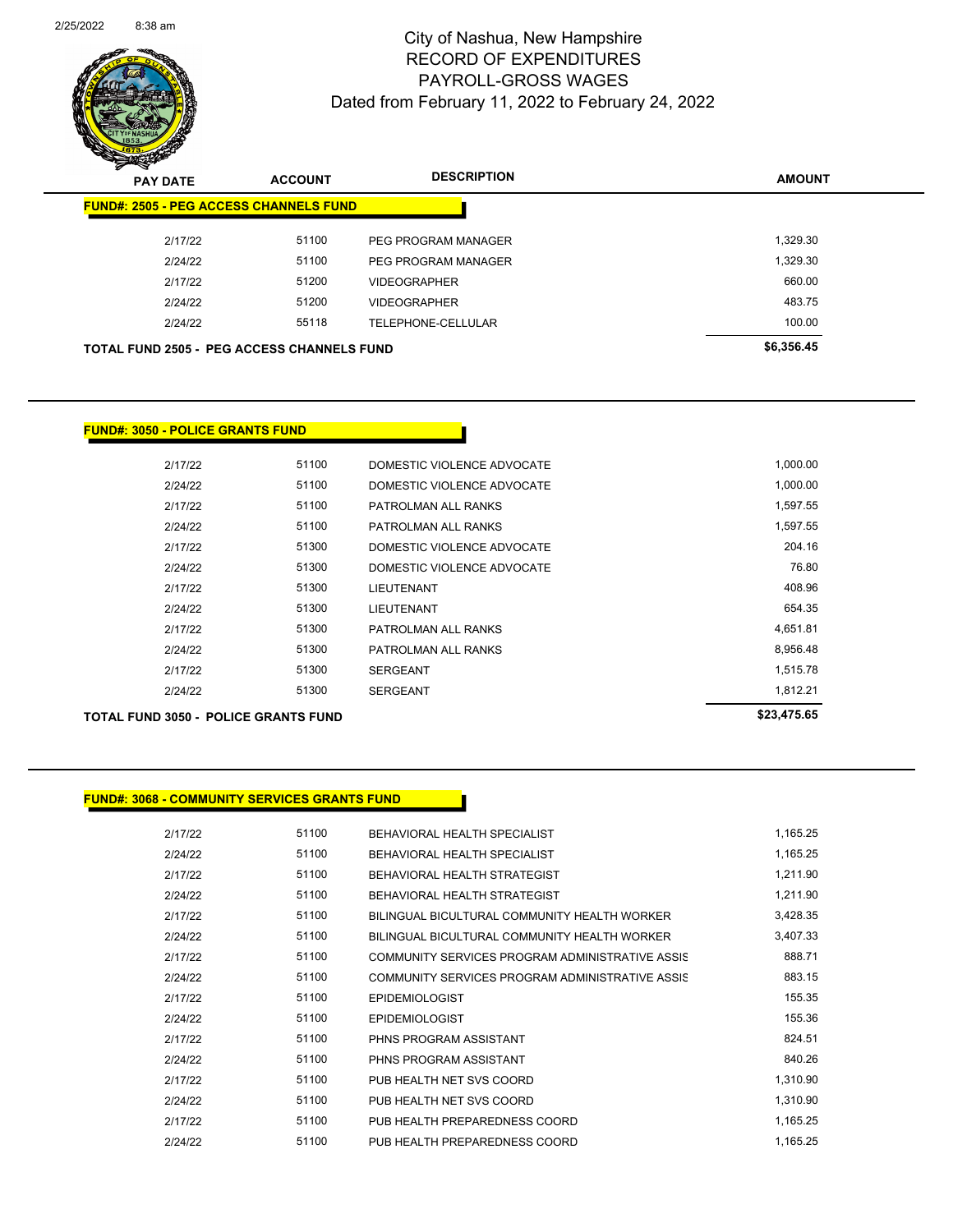

| <b>PAY DATE</b>                                         | <b>ACCOUNT</b> | <b>DESCRIPTION</b>                              | <b>AMOUNT</b> |
|---------------------------------------------------------|----------------|-------------------------------------------------|---------------|
| <b>FUND#: 3068 - COMMUNITY SERVICES GRANTS FUND</b>     |                |                                                 |               |
| 2/17/22                                                 | 51300          | BILINGUAL BICULTURAL COMMUNITY HEALTH WORKER    | 23.63         |
| 2/17/22                                                 | 51300          | COMMUNITY SERVICES ELC COVID-19 RESPONSE SUPPOF | 91.71         |
| 2/24/22                                                 | 51300          | PHNS PROGRAM ASSISTANT                          | 7.88          |
| 2/17/22                                                 | 51412          | COMMUNITY SERVICES ELC COVID-19 RESPONSE SUPPOF | 1,222.80      |
| 2/24/22                                                 | 51412          | COMMUNITY SERVICES ELC COVID-19 RESPONSE SUPPOF | 1.039.38      |
| 2/24/22                                                 | 51412          | NURSE ELM                                       | 201.94        |
| 2/17/22                                                 | 51412          | NURSE PER DIEM                                  | 88.85         |
| 2/24/22                                                 | 55118          | TELEPHONE-CELLULAR                              | 50.00         |
| <b>TOTAL FUND 3068 - COMMUNITY SERVICES GRANTS FUND</b> | \$23,015.81    |                                                 |               |

**FUND#: 3070 - COMMUNITY HEALTH GRANTS FUND**

| TOTAL FUND 3070 -  COMMUNITY HEALTH GRANTS FUND | \$7,358,30 |                                                |          |
|-------------------------------------------------|------------|------------------------------------------------|----------|
| 2/24/22                                         | 55118      | <b>TELEPHONE-CELLULAR</b>                      | 50.00    |
| 2/24/22                                         | 51412      | NURSE PER DIEM (PRACTIONER)                    | 198.45   |
| 2/17/22                                         | 51412      | NURSE PER DIEM (PRACTIONER)                    | 146.23   |
| 2/17/22                                         | 51412      | NURSE PER DIEM                                 | 129.24   |
| 2/24/22                                         | 51300      | BILINGUAL COMM HEALTH WORKER                   | 40.96    |
| 2/24/22                                         | 51100      | PUB HEALTH NURSE                               | 1,310.90 |
| 2/17/22                                         | 51100      | PUB HEALTH NURSE                               | 1,310.90 |
| 2/24/22                                         | 51100      | DISEASE INTERVENTION & BEHAVIORAL HEALTH NURSE | 1,211.90 |
| 2/17/22                                         | 51100      | DISEASE INTERVENTION & BEHAVIORAL HEALTH NURSE | 1,211.90 |
| 2/24/22                                         | 51100      | BILINGUAL COMM HEALTH WORKER                   | 873.91   |
| 2/17/22                                         | 51100      | BILINGUAL COMM HEALTH WORKER                   | 873.91   |
|                                                 |            |                                                |          |

### **FUND#: 3090 - URBAN PROGRAM GRANTS FUND**

| 2/17/22 | 51100 | CODE ENFORCEMENT OFFICER II    | 513.95   |
|---------|-------|--------------------------------|----------|
| 2/24/22 | 51100 | CODE ENFORCEMENT OFFICER II    | 513.95   |
| 2/17/22 | 51100 | <b>GRANT MGMT SPECIALIST</b>   | 1,159.70 |
| 2/24/22 | 51100 | <b>GRANT MGMT SPECIALIST</b>   | 1,159.70 |
| 2/17/22 | 51100 | PROGRAM COORDINATOR LP&HH      | 1,347.50 |
| 2/24/22 | 51100 | PROGRAM COORDINATOR LP&HH      | 1,347.50 |
| 2/17/22 | 51100 | PROJECT ADMINISTRATOR          | 1,186.35 |
| 2/24/22 | 51100 | PROJECT ADMINISTRATOR          | 1.186.35 |
| 2/17/22 | 51100 | PROJECT ADMINISTRATOR LP&HH    | 1.321.05 |
| 2/24/22 | 51100 | PROJECT ADMINISTRATOR LP&HH    | 1.321.05 |
| 2/17/22 | 51100 | PROJECT SPECIALIST URBAN PROGR | 1,257.10 |
| 2/24/22 | 51100 | PROJECT SPECIALIST URBAN PROGR | 1.257.10 |
| 2/24/22 | 55118 | TELEPHONE-CELLULAR             | 208.50   |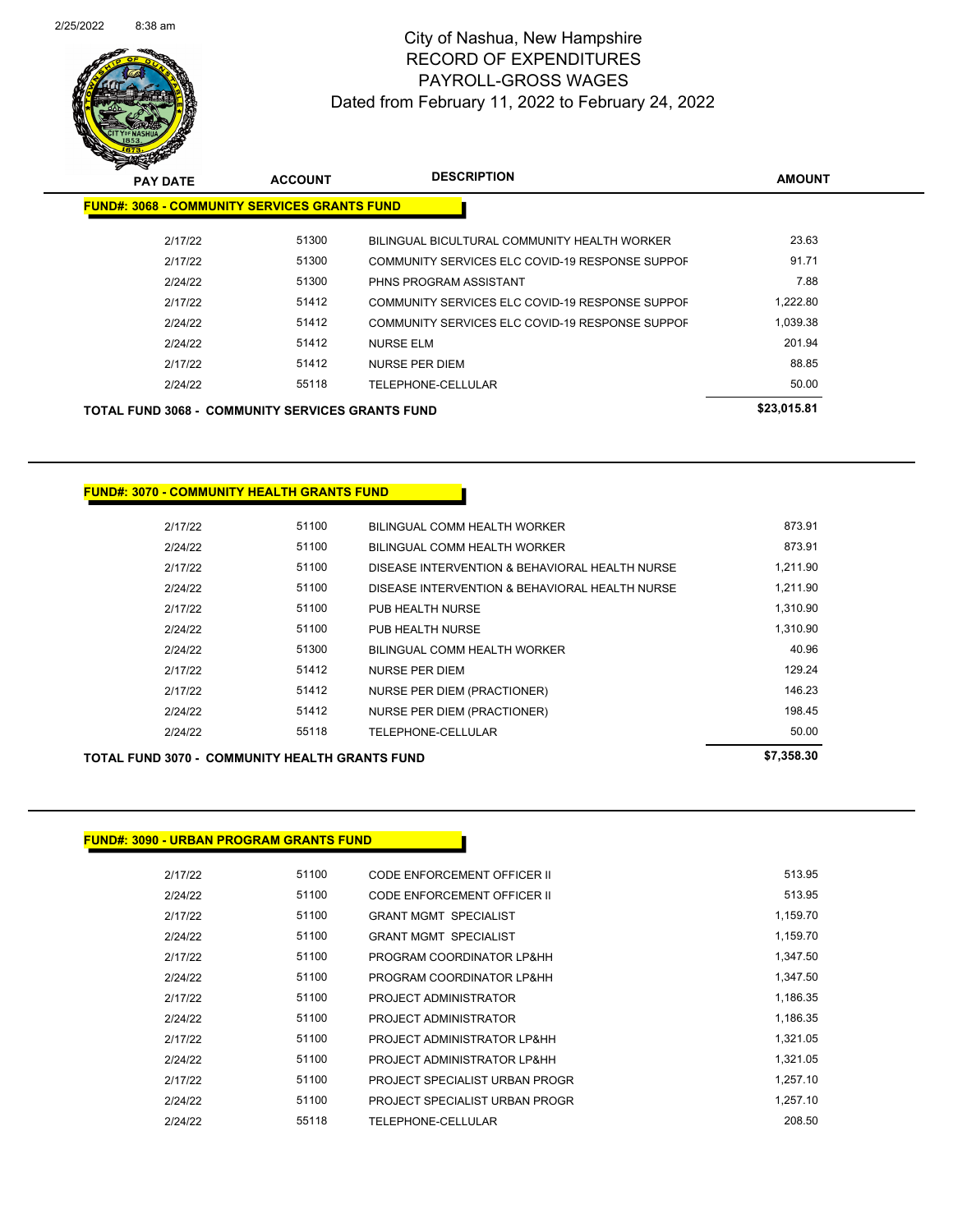

|                                          | <b>TOTAL FUND 3090 - URBAN PROGRAM GRANTS FUND</b> |                                       | \$13,779.80 |
|------------------------------------------|----------------------------------------------------|---------------------------------------|-------------|
|                                          |                                                    |                                       |             |
| <b>FUND#: 3120 - TRANSIT GRANTS FUND</b> |                                                    |                                       |             |
| 2/17/22                                  | 51100                                              | <b>COMMUNICATION SPEC</b>             | 1,092.35    |
| 2/24/22                                  | 51100                                              | <b>COMMUNICATION SPEC</b>             | 1,092.35    |
| 2/17/22                                  | 51100                                              | <b>TRANSIT ADMINISTRATOR</b>          | 1,890.60    |
| 2/24/22                                  | 51100                                              | TRANSIT ADMINISTRATOR                 | 1,890.60    |
| 2/17/22                                  | 51100                                              | <b>TRANSIT FINANCE COORDINATOR</b>    | 1,374.40    |
| 2/24/22                                  | 51100                                              | <b>TRANSIT FINANCE COORDINATOR</b>    | 1,374.40    |
| 2/17/22                                  | 51100                                              | TRANSIT FLEET FACILITIES SUPV         | 1,159.70    |
| 2/24/22                                  | 51100                                              | <b>TRANSIT FLEET FACILITIES SUPV</b>  | 1,159.70    |
| 2/17/22                                  | 51100                                              | <b>TRANSIT MECHANICS</b>              | 2,128.62    |
| 2/24/22                                  | 51100                                              | <b>TRANSIT MECHANICS</b>              | 2,134.43    |
| 2/17/22                                  | 51100                                              | <b>TRANSIT MOBILITY MANAGER</b>       | 1,136.10    |
| 2/24/22                                  | 51100                                              | <b>TRANSIT MOBILITY MANAGER</b>       | 1,136.10    |
| 2/17/22                                  | 51100                                              | <b>TRANSIT OPERATIONS COORDINATOR</b> | 1,115.20    |
| 2/24/22                                  | 51100                                              | TRANSIT OPERATIONS COORDINATOR        | 1,115.20    |
| 2/17/22                                  | 51100                                              | <b>TRANSIT UTILITY SERVICE WORKER</b> | 798.35      |
| 2/24/22                                  | 51100                                              | TRANSIT UTILITY SERVICE WORKER        | 798.35      |
| 2/17/22                                  | 51100                                              | <b>TRANSPORTATION ANALYST</b>         | 193.50      |
| 2/24/22                                  | 51100                                              | <b>TRANSPORTATION ANALYST</b>         | 193.50      |
| 2/17/22                                  | 51300                                              | <b>TRANSIT MECHANICS</b>              | 283.30      |
| 2/24/22                                  | 51300                                              | <b>TRANSIT MECHANICS</b>              | 585.91      |
| 2/24/22                                  | 55118                                              | TELEPHONE-CELLULAR                    | 117.00      |
|                                          | <b>TOTAL FUND 3120 - TRANSIT GRANTS FUND</b>       |                                       | \$22,769.66 |

### **FUND#: 3800 - SCHOOL GRANTS FUND**

| 2/24/22 | 51100 | 21 CENTURY ASST COORDINATOR    | 1,923.10 |
|---------|-------|--------------------------------|----------|
| 2/14/22 | 51100 | 21 CENTURY ELEM MFAM RES COORD | 2,516.56 |
| 2/24/22 | 51100 | 21 CENTURY ELEM MFAM RES COORD | 8,873.10 |
| 2/24/22 | 51100 | ASSISTANT PRINCIPAL AMH        | 1,437.50 |
| 2/24/22 | 51100 | ASSISTANT PRINCIPAL DR CRSP    | 1,461.60 |
| 2/24/22 | 51100 | ASSISTANT PRINCIPAL MTP        | 1,485.60 |
| 2/24/22 | 51100 | ASSISTANT PRINCIPAL SHE        | 1,851.09 |
| 2/24/22 | 51100 | ASST SYSTEMS ADMIN FULL YEAR   | 1,853.10 |
| 2/24/22 | 51100 | ATTENDANCE OFFICER             | 2,387.20 |
| 2/17/22 | 51100 | <b>CLERICAL 21 CENTURY</b>     | 890.01   |
| 2/24/22 | 51100 | <b>CLERICAL 21 CENTURY</b>     | 951.39   |
| 2/24/22 | 51100 | DATABASE ADMINISTRATOR         | 2,848.90 |
| 2/17/22 | 51100 | ELL OUTREACH WORKER HOURLY     | 1.785.03 |
| 2/24/22 | 51100 | ELL OUTREACH WORKER HOURLY     | 4.394.69 |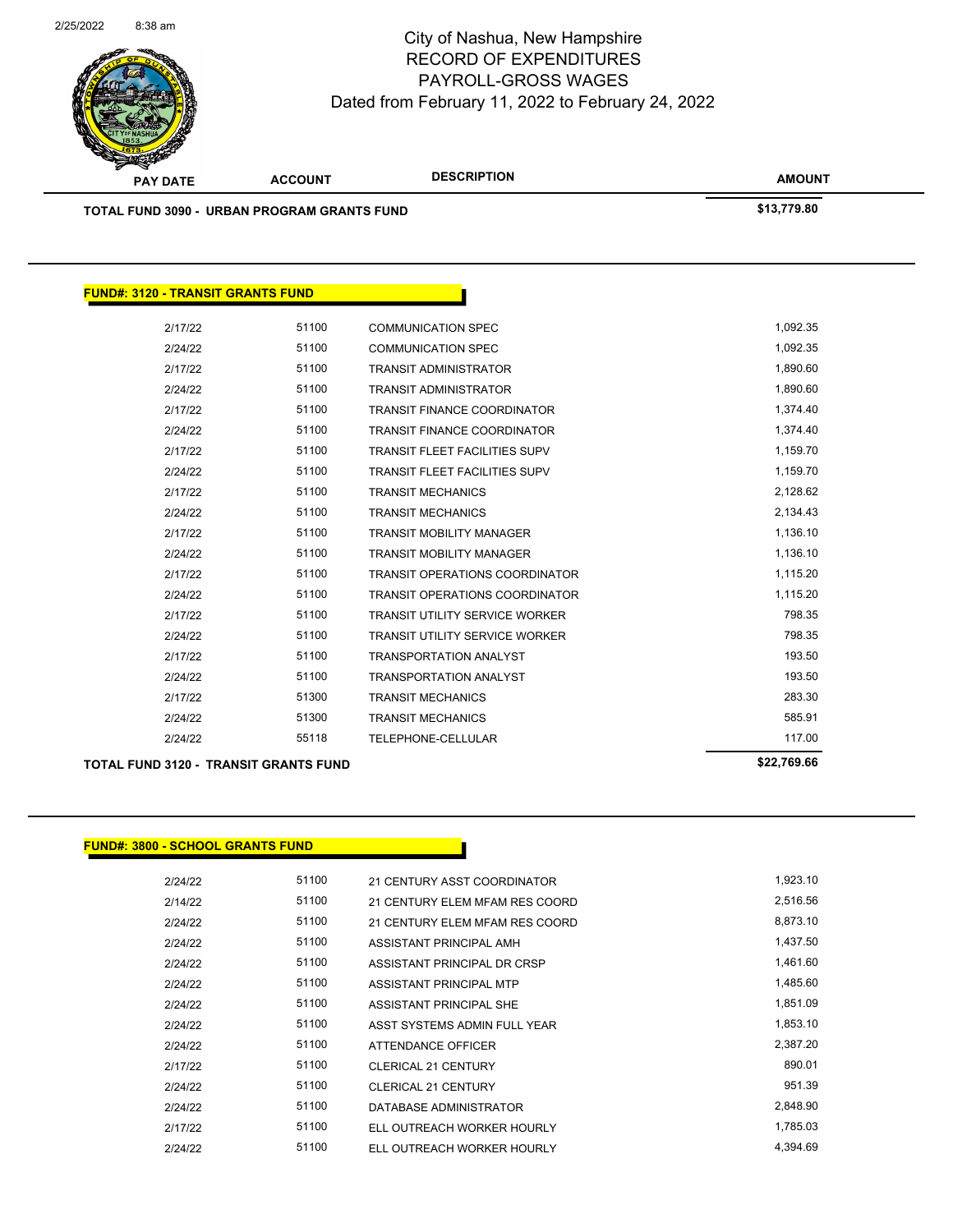

| <u> FUND#: 3800 - SCHOOL GRANTS FUND</u> |       |                                    |           |
|------------------------------------------|-------|------------------------------------|-----------|
| 2/17/22                                  | 51100 | HOME SCHOOL CORD TTI               | 3,022.46  |
| 2/24/22                                  | 51100 | HOME SCHOOL CORD TTI               | 3,075.49  |
| 2/17/22                                  | 51100 | <b>HOMELESS LIASION</b>            | 1,482.55  |
| 2/24/22                                  | 51100 | <b>HOMELESS LIASION</b>            | 1,482.55  |
| 2/24/22                                  | 51100 | INSTRUCTIONAL LEADER-DISTRICT WIDE | 4,002.50  |
| 2/24/22                                  | 51100 | LICENSED PRACTICAL NURSE NHS       | 1,496.10  |
| 2/24/22                                  | 51100 | <b>NURSE FES</b>                   | 1,602.90  |
| 2/24/22                                  | 51100 | OFFICE MANAGER TITLE 1             | 1,656.80  |
| 2/17/22                                  | 51100 | PARA DW SPEC ED AMH                | 674.05    |
| 2/24/22                                  | 51100 | PARA DW SPEC ED AMH                | 668.66    |
| 2/17/22                                  | 51100 | PARA INST AMH                      | 440.42    |
| 2/24/22                                  | 51100 | PARA INST AMH                      | 436.81    |
| 2/17/22                                  | 51100 | PARA INST LDG                      | 615.90    |
| 2/24/22                                  | 51100 | PARA INST LDG                      | 621.03    |
| 2/17/22                                  | 51100 | PARA INST NSE                      | 448.00    |
| 2/24/22                                  | 51100 | PARA INST NSE                      | 448.00    |
| 2/17/22                                  | 51100 | PARA INST SHE                      | 496.99    |
| 2/24/22                                  | 51100 | PARA INST SHE                      | 500.85    |
| 2/17/22                                  | 51100 | PARA KIND NSE                      | 645.95    |
| 2/24/22                                  | 51100 | PARA KIND NSE                      | 645.95    |
| 2/17/22                                  | 51100 | PARA TTI AMH                       | 925.60    |
| 2/24/22                                  | 51100 | PARA TTI AMH                       | 929.55    |
| 2/17/22                                  | 51100 | PARA TTI LDG                       | 1,864.68  |
| 2/24/22                                  | 51100 | PARA TTI LDG                       | 1,895.85  |
| 2/24/22                                  | 51100 | PEER COACH                         | 15,745.69 |
| 2/24/22                                  | 51100 | SEL TITLE 1 - LDG                  | 3,409.60  |
| 2/17/22                                  | 51100 | SIGN LANGUAGE INTERPRETER          | 1,303.80  |
| 2/24/22                                  | 51100 | SIGN LANGUAGE INTERPRETER          | 1,189.00  |
| 2/24/22                                  | 51100 | SOCIAL WORKER                      | 12,429.90 |
| 2/24/22                                  | 51100 | SPEECH LANG PATHOLOGIST WID        | 2,383.51  |
| 2/24/22                                  | 51100 | SYSTEMS ADMIN FULL YEAR            | 1,875.30  |
| 2/24/22                                  | 51100 | TEACHER BEHAVIOR SPEC WID          | 2,979.50  |
| 2/24/22                                  | 51100 | <b>TEACHER DWSE BRO</b>            | 1,888.80  |
| 2/24/22                                  | 51100 | TEACHER DWSE CHA                   | 3,932.50  |
| 2/24/22                                  | 51100 | <b>TEACHER DWSE ELM</b>            | 1,971.59  |
| 2/24/22                                  | 51100 | TEACHER DWSE NHS                   | 5,179.63  |
| 2/24/22                                  | 51100 | TEACHER ELL DRC                    | 2,019.50  |
| 2/24/22                                  | 51100 | TEACHER ELL LDG                    | 2,022.10  |
| 2/24/22                                  | 51100 | <b>TEACHER ELL MTP</b>             | 2,266.10  |
| 2/24/22                                  | 51100 | TEACHER ELL NHS                    | 811.52    |
| 2/24/22                                  | 51100 | TEACHER INST SPED WID              | 6,082.10  |
| 2/24/22                                  | 51100 | TEACHER PRESCHOOL NHS              | 2,283.60  |
| 2/24/22                                  | 51100 | TEACHER READ CHA                   | 1,764.20  |
| 2/24/22                                  | 51100 | TEACHER READ MDE                   | 1,697.70  |
| 2/24/22                                  | 51100 | TEACHER SPED AMH                   | 1,744.90  |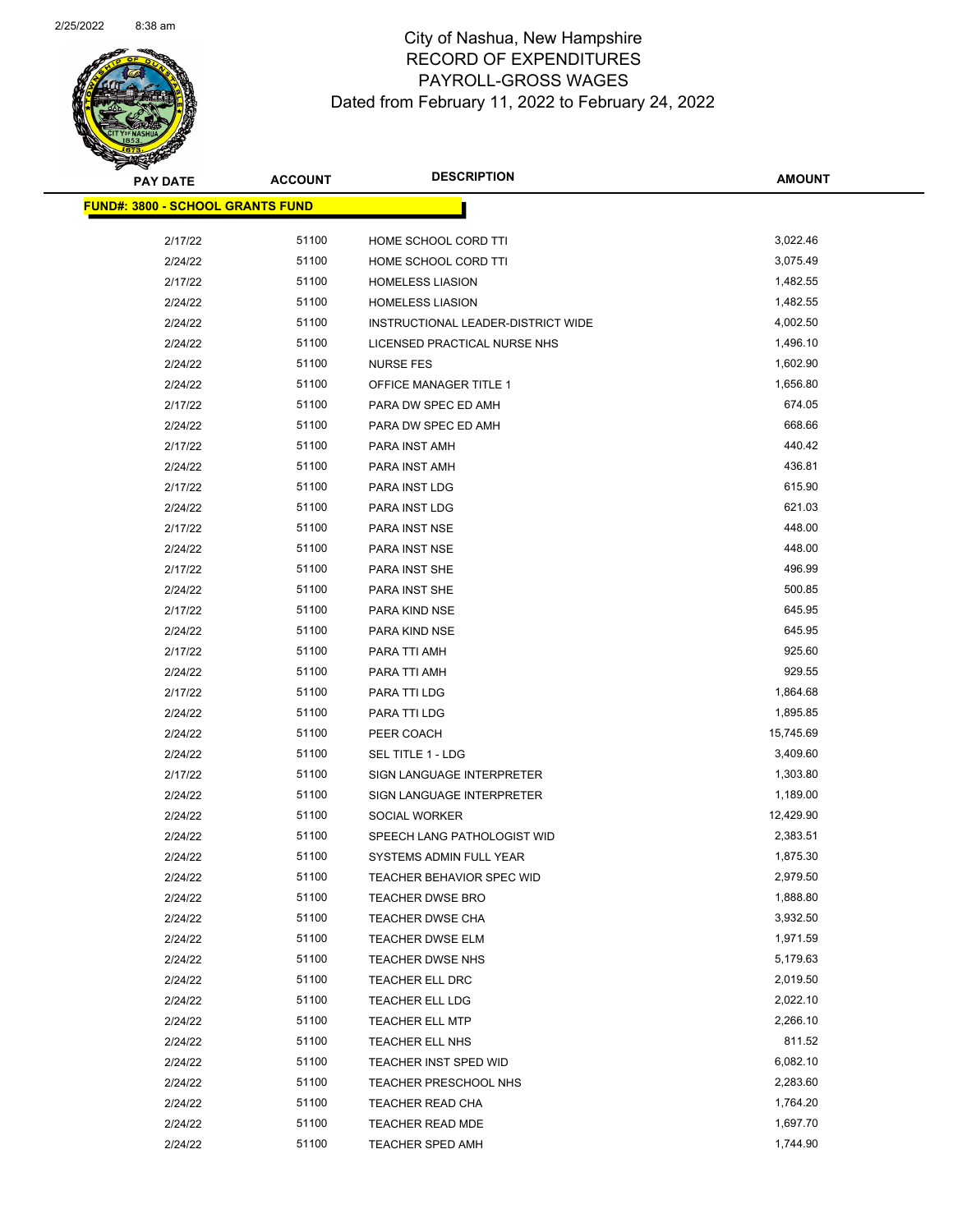

| <b>FUND#: 3800 - SCHOOL GRANTS FUND</b> |       |                                |           |  |
|-----------------------------------------|-------|--------------------------------|-----------|--|
| 2/24/22                                 | 51100 | <b>TEACHER SPED BIC</b>        | 2,168.60  |  |
| 2/24/22                                 | 51100 | TEACHER SPED BRO               | 1,792.60  |  |
| 2/24/22                                 | 51100 | <b>TEACHER SPED DRC</b>        | 3,862.40  |  |
| 2/24/22                                 | 51100 | <b>TEACHER SPED ELM</b>        | 4,724.40  |  |
| 2/24/22                                 | 51100 | <b>TEACHER SPED FES</b>        | 3,420.20  |  |
| 2/24/22                                 | 51100 | <b>TEACHER SPED FMS</b>        | 2,876.80  |  |
| 2/24/22                                 | 51100 | TEACHER SPED LDG               | 1,605.20  |  |
| 2/24/22                                 | 51100 | <b>TEACHER SPED MDE</b>        | 2,168.60  |  |
| 2/24/22                                 | 51100 | <b>TEACHER SPED NHN</b>        | 9,904.49  |  |
| 2/24/22                                 | 51100 | TEACHER SPED NHS               | 2,091.50  |  |
| 2/24/22                                 | 51100 | <b>TEACHER SPED NSE</b>        | 6,624.70  |  |
| 2/24/22                                 | 51100 | <b>TEACHER SPED PMS</b>        | 5,539.83  |  |
| 2/24/22                                 | 51100 | <b>TEACHER TTI NURSERY</b>     | 2,979.50  |  |
| 2/17/22                                 | 51100 | TITLE ONE PARA FES             | 1,721.45  |  |
| 2/24/22                                 | 51100 | TITLE ONE PARA FES             | 1,596.06  |  |
| 2/24/22                                 | 51200 | 21 CENTURY ELEM MFAM RES COORD | 455.00    |  |
| 2/17/22                                 | 51200 | 21 CENTURY PROGRAM ASSISTANT   | 1,874.30  |  |
| 2/24/22                                 | 51200 | 21 CENTURY PROGRAM ASSISTANT   | 1,737.50  |  |
| 2/17/22                                 | 51200 | 21ST CENTURY INSTRUCTOR        | 612.50    |  |
| 2/24/22                                 | 51200 | 21ST CENTURY INSTRUCTOR        | 1,111.25  |  |
| 2/17/22                                 | 51200 | ELL OUTREACH WORKER HOURLY     | 686.72    |  |
| 2/24/22                                 | 51200 | ELL OUTREACH WORKER HOURLY     | 2,233.56  |  |
| 2/17/22                                 | 51200 | HOME SCHOOL CORD TTI           | 2,922.17  |  |
| 2/24/22                                 | 51200 | HOME SCHOOL CORD TTI           | 2,936.79  |  |
| 2/24/22                                 | 51200 | <b>LIBRARIAN FES</b>           | 132.50    |  |
| 2/24/22                                 | 51200 | <b>LIBRARIAN SHE</b>           | 100.00    |  |
| 2/17/22                                 | 51200 | PARA DW SPEC ED BIR            | 52.20     |  |
| 2/24/22                                 | 51200 | PARA DW SPEC ED BIR            | 18.46     |  |
| 2/17/22                                 | 51200 | PARA DW SPEC ED CHA            | 64.71     |  |
| 2/24/22                                 | 51200 | PARA DW SPEC ED CHA            | 64.71     |  |
| 2/24/22                                 | 51200 | PARA ELL DRC                   | 77.51     |  |
| 2/17/22                                 | 51200 | PARA INST BIR                  | 61.87     |  |
| 2/24/22                                 | 51200 | PARA INST BIR                  | 103.07    |  |
| 2/17/22                                 | 51200 | PARA INST FES                  | 77.51     |  |
| 2/24/22                                 | 51200 | PARA INST FES                  | 51.68     |  |
| 2/17/22                                 | 51200 | PARA INST SHE                  | 109.17    |  |
| 2/24/22                                 | 51200 | PARA INST SHE                  | 109.17    |  |
| 2/17/22                                 | 51200 | PARA KIND CHA                  | 44.43     |  |
| 2/24/22                                 | 51200 | PARA KIND CHA                  | 22.22     |  |
| 2/17/22                                 | 51200 | PARA KIND SHE                  | 31.01     |  |
| 2/24/22                                 | 51200 | PARA KIND SHE                  | 62.01     |  |
| 2/17/22                                 | 51200 | PARA TTI NURSERY               | 368.22    |  |
| 2/24/22                                 | 51200 | PARA TTI NURSERY               | 368.22    |  |
| 2/17/22                                 | 51200 | SUB TEACHER                    | 9,976.25  |  |
| 2/24/22                                 | 51200 | SUB TEACHER                    | 10,350.00 |  |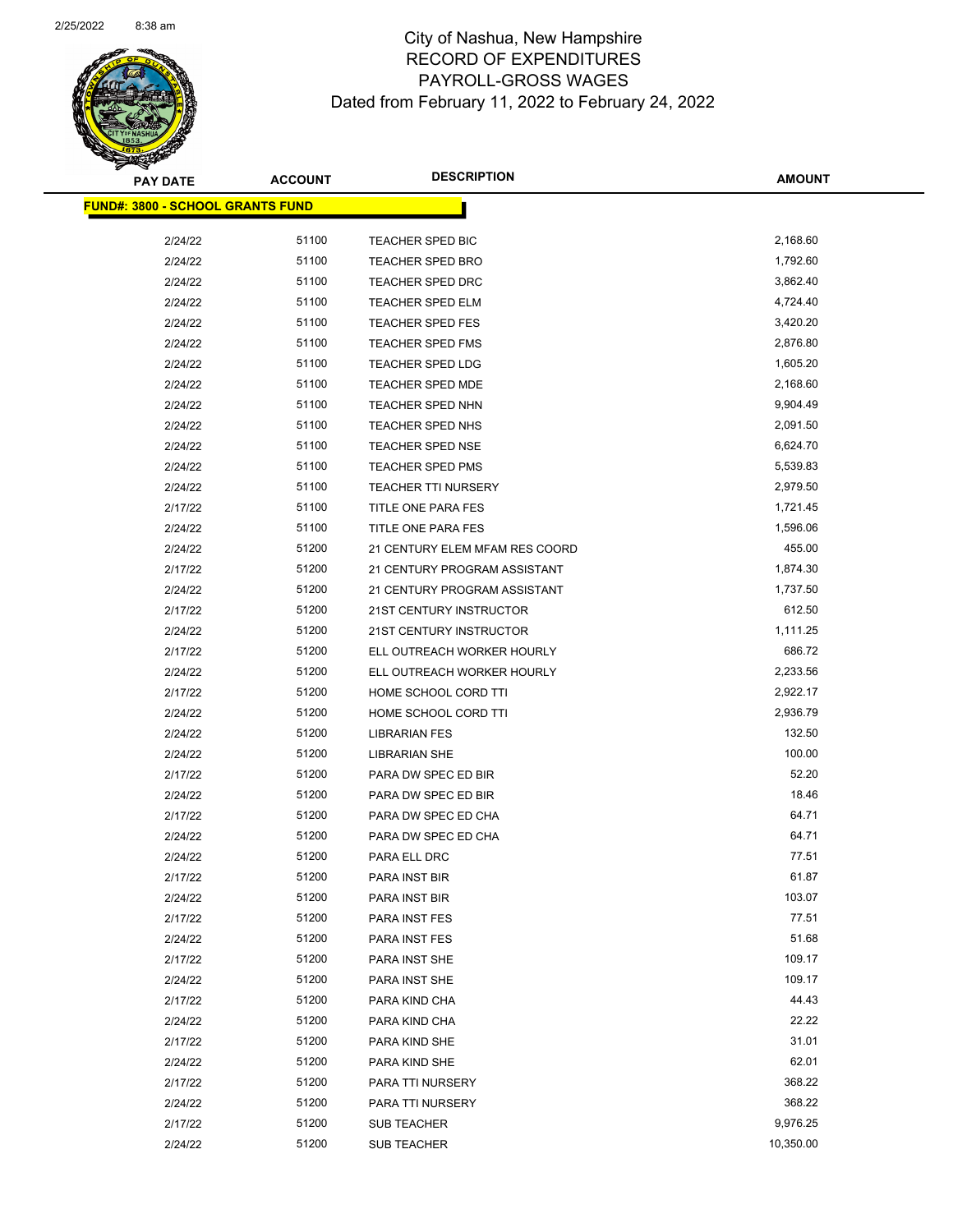

| <b>PAY DATE</b>                         | <b>ACCOUNT</b> | <b>DESCRIPTION</b>               | <b>AMOUNT</b> |
|-----------------------------------------|----------------|----------------------------------|---------------|
| <b>FUND#: 3800 - SCHOOL GRANTS FUND</b> |                |                                  |               |
| 2/17/22                                 | 51200          | SUB TEACHER LONG TERM            | 1,495.00      |
| 2/24/22                                 | 51200          | SUB TEACHER LONG TERM            | 1,380.00      |
| 2/24/22                                 | 51200          | <b>TEACHER BEHAVIOR SPEC WID</b> | 533.50        |
| 2/24/22                                 | 51200          | TEACHER ELL BIR                  | 25.00         |
| 2/24/22                                 | 51200          | <b>TEACHER ELL DRC</b>           | 468.75        |
| 2/24/22                                 | 51200          | TEACHER ELL SHE                  | 150.00        |
| 2/24/22                                 | 51200          | TEACHER FOREIGN LANG PMS         | 2,193.80      |
| 2/24/22                                 | 51200          | <b>TEACHER GR1 FES</b>           | 125.00        |
| 2/24/22                                 | 51200          | <b>TEACHER GR3 DRC</b>           | 275.00        |
| 2/24/22                                 | 51200          | <b>TEACHER GR3 SHE</b>           | 25.00         |
| 2/24/22                                 | 51200          | <b>TEACHER GR4 DRC</b>           | 125.00        |
| 2/24/22                                 | 51200          | <b>TEACHER GR4 FES</b>           | 442.50        |
| 2/24/22                                 | 51200          | <b>TEACHER GR5 LDG</b>           | 130.00        |
| 2/24/22                                 | 51200          | <b>TEACHER MUSIC FES</b>         | 600.00        |
| 2/24/22                                 | 51200          | <b>TEACHER MUSIC SHE</b>         | 106.50        |
| 2/24/22                                 | 51200          | <b>TEACHER READ WID</b>          | 1,842.91      |
| 2/24/22                                 | 51200          | <b>TEACHER SPED BIR</b>          | 100.00        |
| 2/24/22                                 | 51200          | <b>TEACHER SPED FES</b>          | 125.00        |
| 2/24/22                                 | 51200          | <b>TEACHER TTI AMH</b>           | 5,047.30      |
| 2/24/22                                 | 51200          | <b>TEACHER TTI FES</b>           | 1,411.60      |
| 2/24/22                                 | 51200          | <b>TEACHER TTI LDG</b>           | 7,367.60      |
| 2/24/22                                 | 51200          | <b>TEACHER TTI MTP</b>           | 5,625.31      |
| 2/24/22                                 | 51200          | <b>TEACHER TTI NURSERY</b>       | 5,877.80      |
| 2/24/22                                 | 51200          | TEACHER TTI SHE                  | 2,383.59      |
| 2/24/22                                 | 51200          | <b>TEACHER TTIDRC</b>            | 7,132.21      |
| 2/17/22                                 | 51200          | TECH INTERGRATION ASST SHE       | 75.00         |
| 2/24/22                                 | 51200          | TECH INTERGRATION ASST SHE       | 50.00         |
| 2/17/22                                 | 51200          | TITLE ONE TUTOR                  | 100.00        |
| 2/24/22                                 | 51200          | TITLE ONE TUTOR                  | 850.00        |
| 2/17/22                                 | 51650          | ADULT ED DIPOLMA TEACHER         | 150.00        |
| 2/24/22                                 | 51650          | ADULT ED DIPOLMA TEACHER         | 100.00        |
| 2/17/22                                 | 51650          | ADULT ED INSTRUCTOR              | 100.00        |
| 2/24/22                                 | 51650          | ADULT ED INSTRUCTOR              | 100.00        |
| 2/24/22                                 | 51650          | ASSISTANT PRINCIPAL NHS          | 500.00        |
| 2/17/22                                 | 51650          | CLERICAL GUIDANCE NHN            | 57.87         |
| 2/24/22                                 | 51650          | GUIDANCE COUNSELOR NHS           | 1,025.00      |
| 2/24/22                                 | 51650          | <b>LIBRARIAN NHN</b>             | 50.00         |
| 2/24/22                                 | 51650          | PEER COACH                       | 6,450.00      |
| 2/24/22                                 | 51650          | SUB ADMIN LONG TERM              | 4,452.56      |
| 2/17/22                                 | 51650          | SUB TEACHER                      | 775.00        |
| 2/24/22                                 | 51650          | <b>TEACHER ART BIC</b>           | 315.00        |
| 2/24/22                                 | 51650          | <b>TEACHER ART NHN</b>           | 300.00        |
| 2/24/22                                 | 51650          | <b>TEACHER BUSINESS NHS</b>      | 480.00        |
| 2/24/22                                 | 51650          | TEACHER COMPUTER NHN             | 200.00        |
| 2/24/22                                 | 51650          | <b>TEACHER ELL NHN</b>           | 140.00        |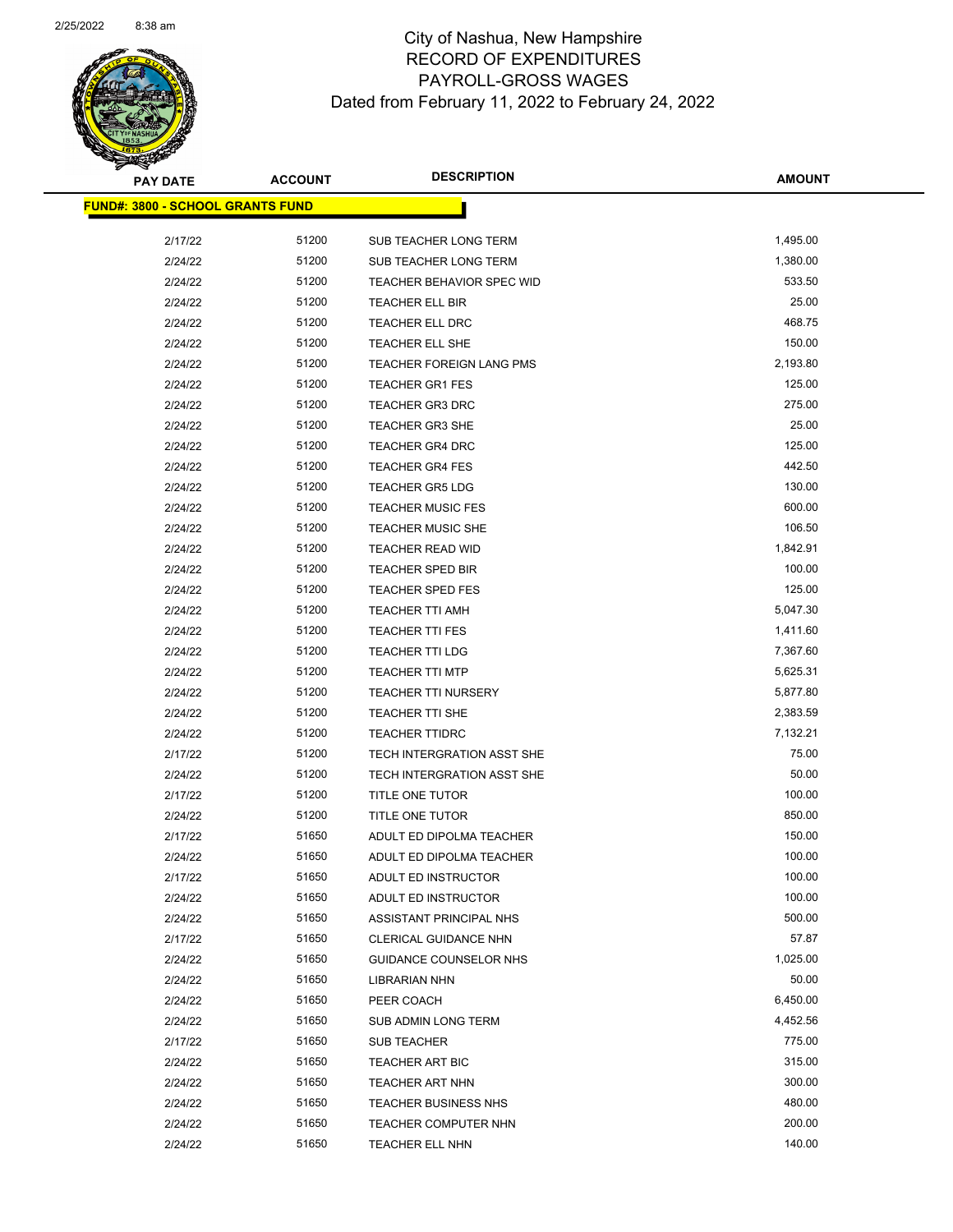

**AMOUNT**

| <b>FUND#: 3800 - SCHOOL GRANTS FUND</b>     |                                        |              |
|---------------------------------------------|----------------------------------------|--------------|
|                                             |                                        |              |
| 2/24/22                                     | 51650<br><b>TEACHER ELL NHS</b>        | 280.00       |
| 2/24/22                                     | 51650<br><b>TEACHER ENGLISH NHN</b>    | 820.00       |
| 2/24/22                                     | 51650<br><b>TEACHER ENGLISH NHS</b>    | 1,160.00     |
| 2/24/22                                     | 51650<br><b>TEACHER GR1 FES</b>        | 280.00       |
| 2/24/22                                     | 51650<br><b>TEACHER GR1 SHE</b>        | 280.00       |
| 2/24/22                                     | 51650<br>TEACHER GR2 CHA               | 280.00       |
| 2/24/22                                     | 51650<br><b>TEACHER GR3 BIR</b>        | 350.00       |
| 2/24/22                                     | 51650<br><b>TEACHER GR3 DRC</b>        | 900.00       |
| 2/24/22                                     | 51650<br><b>TEACHER GR3 MTP</b>        | 280.00       |
| 2/24/22                                     | 51650<br><b>TEACHER GR3 NSE</b>        | 280.00       |
| 2/24/22                                     | 51650<br><b>TEACHER GR4 CHA</b>        | 315.00       |
| 2/24/22                                     | 51650<br><b>TEACHER GR4 DRC</b>        | 200.00       |
| 2/24/22                                     | 51650<br><b>TEACHER GR5 BIC</b>        | 200.00       |
| 2/24/22                                     | 51650<br><b>TEACHER GR5 DRC</b>        | 200.00       |
| 2/24/22                                     | 51650<br><b>TEACHER GR5 FES</b>        | 350.00       |
| 2/24/22                                     | 51650<br><b>TEACHER HEALTH NHN</b>     | 157.50       |
| 2/24/22                                     | 51650<br>TEACHER IN SCH SUSPENSION NHN | 140.00       |
| 2/24/22                                     | 51650<br><b>TEACHER KIND MDE</b>       | 315.00       |
| 2/24/22                                     | 51650<br><b>TEACHER MATH NHN</b>       | 830.00       |
| 2/24/22                                     | 51650<br><b>TEACHER MATH NHS</b>       | 1,237.50     |
| 2/24/22                                     | 51650<br>TEACHER PRE SCHOOL BIR        | 225.00       |
| 2/24/22                                     | 51650<br><b>TEACHER READ BIC</b>       | 150.00       |
| 2/24/22                                     | 51650<br><b>TEACHER READ NHN</b>       | 140.00       |
| 2/24/22                                     | 51650<br><b>TEACHER SCIENCE ELM</b>    | 350.00       |
| 2/24/22                                     | 51650<br><b>TEACHER SCIENCE FMS</b>    | 210.00       |
| 2/24/22                                     | 51650<br>TEACHER SCIENCE NHN           | 740.00       |
| 2/24/22                                     | 51650<br><b>TEACHER SCIENCE NHS</b>    | 280.00       |
| 2/24/22                                     | 51650<br>TEACHER SOCIAL STUDIES ELM    | 315.00       |
| 2/24/22                                     | 51650<br>TEACHER SOCIAL STUDIES NHN    | 410.00       |
| 2/24/22                                     | 51650<br>TEACHER SOCIAL STUDIES NHS    | 870.00       |
| 2/24/22                                     | 51650<br><b>TEACHER SPED NHN</b>       | 1,010.00     |
| 2/24/22                                     | 51650<br><b>TEACHER SPED NHS</b>       | 200.00       |
| 2/24/22                                     | 51650<br><b>TEACHER SPED NSE</b>       | 200.00       |
| 2/24/22                                     | 51650<br><b>TEACHER TTI NURSERY</b>    | 150.00       |
| <b>TOTAL FUND 3800 - SCHOOL GRANTS FUND</b> |                                        | \$304,973.89 |

### **FUND#: 3810 - FOOD SERVICE GRANTS FUND**

| 2/17/22 | 51650 | FOOD SERVICE ASST PT AMH | 136.30 |
|---------|-------|--------------------------|--------|
| 2/24/22 | 51650 | FOOD SERVICE ASST PT AMH | 136.30 |
| 2/17/22 | 51650 | FOOD SERVICE ASST PT BIR | 63.00  |
| 2124122 | 51650 | FOOD SERVICE ASST PT BIR | 63.00  |
| 2/17/22 | 51650 | FOOD SERVICE ASST PT BRO | 66.30  |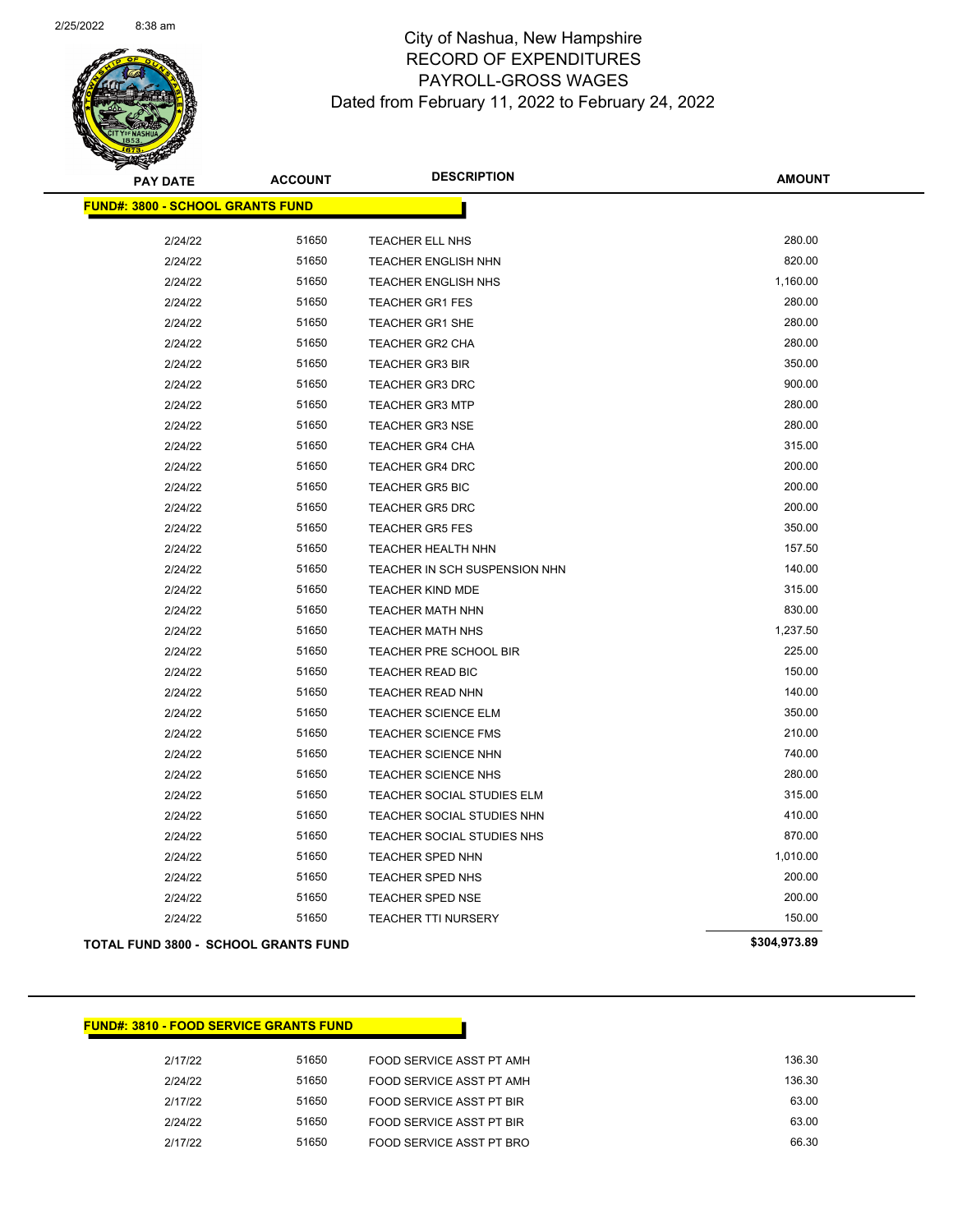

Page 99 of 104

| <b>PAY DATE</b>                                   | <b>ACCOUNT</b> | <b>DESCRIPTION</b>              | <b>AMOUNT</b>  |
|---------------------------------------------------|----------------|---------------------------------|----------------|
| <b>FUND#: 3810 - FOOD SERVICE GRANTS FUND</b>     |                |                                 |                |
| 2/24/22                                           | 51650          | FOOD SERVICE ASST PT BRO        | 66.30          |
|                                                   | 51650          |                                 | 63.00          |
| 2/17/22                                           |                | FOOD SERVICE ASST PT DRC        |                |
| 2/24/22                                           | 51650          | FOOD SERVICE ASST PT DRC        | 63.00<br>63.00 |
| 2/17/22                                           | 51650          | <b>FOOD SERVICE ASST PT ELM</b> |                |
| 2/24/22                                           | 51650          | FOOD SERVICE ASST PT ELM        | 63.00          |
| 2/17/22                                           | 51650          | FOOD SERVICE ASST PT LDG        | 65.65          |
| 2/24/22                                           | 51650          | <b>FOOD SERVICE ASST PT LDG</b> | 65.65          |
| 2/17/22                                           | 51650          | FOOD SERVICE ASST PT NHS        | 25.20          |
| 2/24/22                                           | 51650          | FOOD SERVICE ASST PT NHS        | 126.00         |
| <b>TOTAL FUND 3810 - FOOD SERVICE GRANTS FUND</b> |                |                                 | \$1,065.70     |

|         | <b>FUND#: 4010 - MOTOR VEHICLE ADMIN FUND</b>     |                     |            |
|---------|---------------------------------------------------|---------------------|------------|
| 2/17/22 | 51100                                             | <b>MVR CLERK I</b>  | 666.55     |
| 2/24/22 | 51100                                             | <b>MVR CLERK I</b>  | 666.55     |
| 2/17/22 | 51100                                             | <b>MVR CLERK II</b> | 346.25     |
| 2/24/22 | 51100                                             | <b>MVR CLERK II</b> | 346.25     |
| 2/17/22 | 51300                                             | <b>MVR CLERK I</b>  | 12.50      |
| 2/24/22 | 51300                                             | <b>MVR CLERK II</b> | 3.24       |
|         | <b>TOTAL FUND 4010 - MOTOR VEHICLE ADMIN FUND</b> |                     | \$2,041.34 |

|  | <b>FUND#: 4030 - POLICE SPECIAL DETAILS FUND</b> |  |
|--|--------------------------------------------------|--|
|  |                                                  |  |

| <b>TOTAL FUND 4030 - POLICE SPECIAL DETAILS FUND</b> |       |                          | \$24,168.80 |
|------------------------------------------------------|-------|--------------------------|-------------|
| 2/24/22                                              | 51712 | <b>SERGEANT</b>          | 413.41      |
| 2/17/22                                              | 51712 | <b>SERGEANT</b>          | 1,528.37    |
| 2/17/22                                              | 51712 | PATROLMAN ALL RANKS      | 719.54      |
| 2/24/22                                              | 51710 | PATROLMAN ALL RANKS      | 7,964.75    |
| 2/17/22                                              | 51710 | PATROLMAN ALL RANKS      | 11,127.48   |
| 2/24/22                                              | 51710 | <b>1ST YEAR OFFICERS</b> | 905.72      |
| 2/17/22                                              | 51710 | <b>1ST YEAR OFFICERS</b> | 1,509.53    |
|                                                      |       |                          |             |

| 2/24/22 | 51300 | LIEUTENANT          | 307.08   |
|---------|-------|---------------------|----------|
| 2/17/22 | 51300 | PATROLMAN ALL RANKS | 3.557.58 |
| 2/24/22 | 51300 | PATROLMAN ALL RANKS | 3,233.92 |
| 2/17/22 | 51300 | <b>SERGEANT</b>     | 334.71   |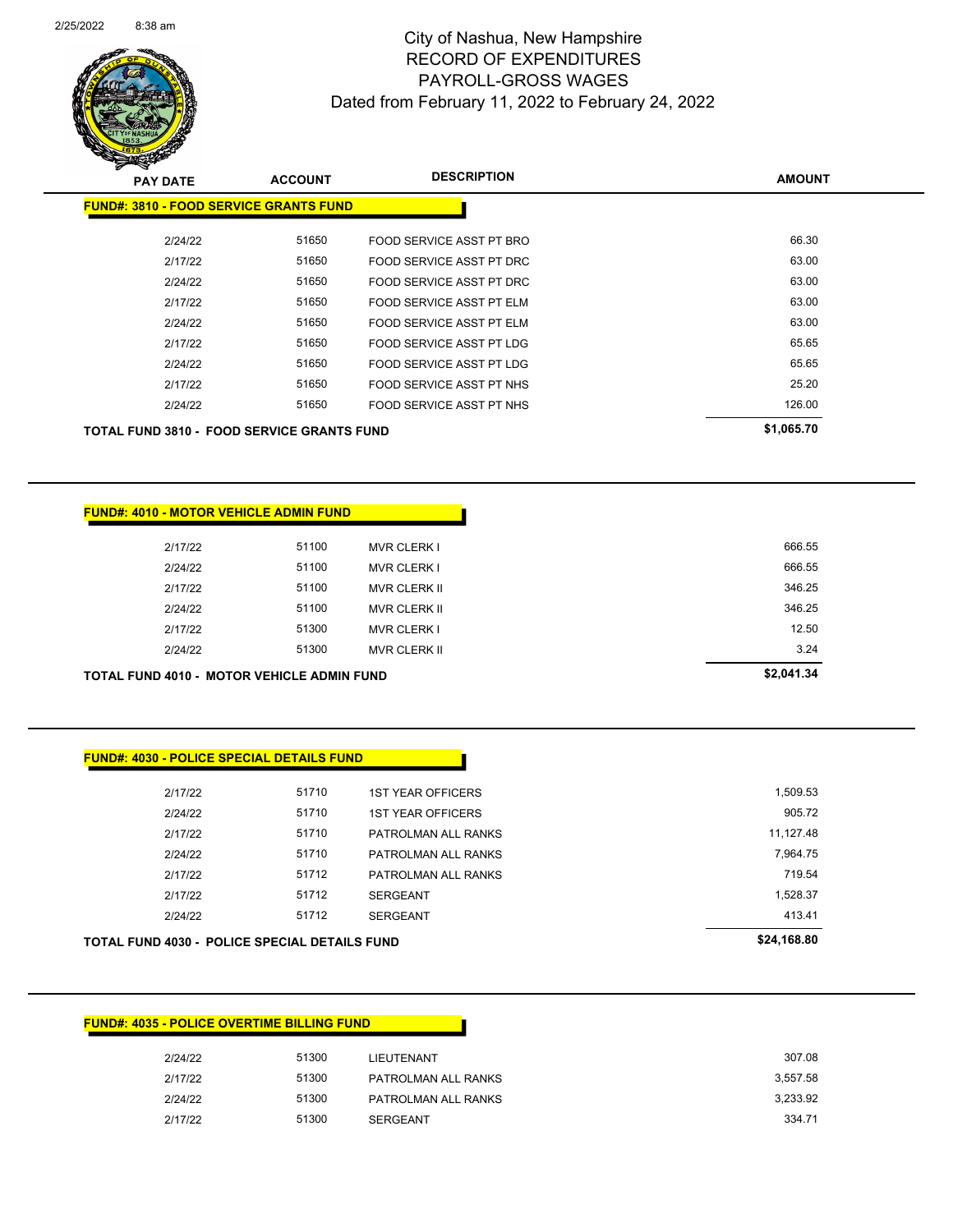

| <b>PAY DATE</b>                                       | <b>ACCOUNT</b> | <b>DESCRIPTION</b> | <b>AMOUNT</b> |
|-------------------------------------------------------|----------------|--------------------|---------------|
| <b>TOTAL FUND 4035 - POLICE OVERTIME BILLING FUND</b> |                |                    | \$7,433.29    |
|                                                       |                |                    |               |
|                                                       |                |                    |               |
|                                                       |                |                    |               |
| <b>FUND#: 4053 - FIRE REGIONAL HAZMAT FUND</b>        |                |                    |               |
| 2/24/22                                               | 51300          | <b>CAPTAIN</b>     | 120.14        |

### **FUND#: 6000 - SOLID WASTE FUND**

| 2/17/22 | 51100 | ADMINISTRATIVE ASSISTANT II          | 798.85   |
|---------|-------|--------------------------------------|----------|
| 2/24/22 | 51100 | ADMINISTRATIVE ASSISTANT II          | 798.85   |
| 2/17/22 | 51100 | ASSISTANT DIRECTOR OF PUBLIC WORKS   | 229.05   |
| 2/24/22 | 51100 | ASSISTANT DIRECTOR OF PUBLIC WORKS   | 229.05   |
| 2/17/22 | 51100 | AUTOMATED TRASH COLLECTION OPR       | 5,302.00 |
| 2/24/22 | 51100 | AUTOMATED TRASH COLLECTION OPR       | 5,302.00 |
| 2/17/22 | 51100 | <b>CITY ENGINEER</b>                 | 392.65   |
| 2/24/22 | 51100 | <b>CITY ENGINEER</b>                 | 392.65   |
| 2/17/22 | 51100 | <b>COLLECTION EQUIP OPR</b>          | 8,025.60 |
| 2/24/22 | 51100 | <b>COLLECTION EQUIP OPR</b>          | 8,059.92 |
| 2/17/22 | 51100 | <b>COLLECTION EQUIP OPR LANDFILL</b> | 2,101.60 |
| 2/24/22 | 51100 | COLLECTION EQUIP OPR LANDFILL        | 2,101.60 |
| 2/17/22 | 51100 | <b>COMPTROLLER</b>                   | 223.55   |
| 2/24/22 | 51100 | <b>COMPTROLLER</b>                   | 223.55   |
| 2/17/22 | 51100 | <b>DEPUTY CITY ENGINEER</b>          | 92.05    |
| 2/24/22 | 51100 | <b>DEPUTY CITY ENGINEER</b>          | 92.05    |
| 2/17/22 | 51100 | <b>DIRECTOR PUBLIC WORKS</b>         | 286.30   |
| 2/24/22 | 51100 | DIRECTOR PUBLIC WORKS                | 286.30   |
| 2/17/22 | 51100 | DPW BILLING ACCOUNTANT               | 535.70   |
| 2/24/22 | 51100 | DPW BILLING ACCOUNTANT               | 535.70   |
| 2/17/22 | 51100 | DPW COLLECTIONS SPEC III             | 686.54   |
| 2/24/22 | 51100 | DPW COLLECTIONS SPEC III             | 662.02   |
| 2/17/22 | 51100 | DPW CONTRACT ADMINISTRATOR           | 130.60   |
| 2/24/22 | 51100 | DPW CONTRACT ADMINISTRATOR           | 130.60   |
| 2/17/22 | 51100 | <b>ENVIRONMENTAL ENGINEER</b>        | 1,817.80 |
| 2/24/22 | 51100 | <b>ENVIRONMENTAL ENGINEER</b>        | 1,817.80 |
| 2/17/22 | 51100 | <b>EQUIPMENT OPR LANDFILL</b>        | 4,347.22 |
| 2/24/22 | 51100 | <b>EQUIPMENT OPR LANDFILL</b>        | 4,347.22 |
| 2/17/22 | 51100 | <b>EXECUTIVE ASSISTANT</b>           | 184.05   |
| 2/24/22 | 51100 | <b>EXECUTIVE ASSISTANT</b>           | 184.05   |
| 2/17/22 | 51100 | FLEET MANAGER STREET DEPT            | 365.00   |
| 2/24/22 | 51100 | FLEET MANAGER STREET DEPT            | 365.00   |
| 2/17/22 | 51100 | LICENSED SCALE OPERATOR              | 1,864.50 |
| 2/24/22 | 51100 | LICENSED SCALE OPERATOR              | 1,864.51 |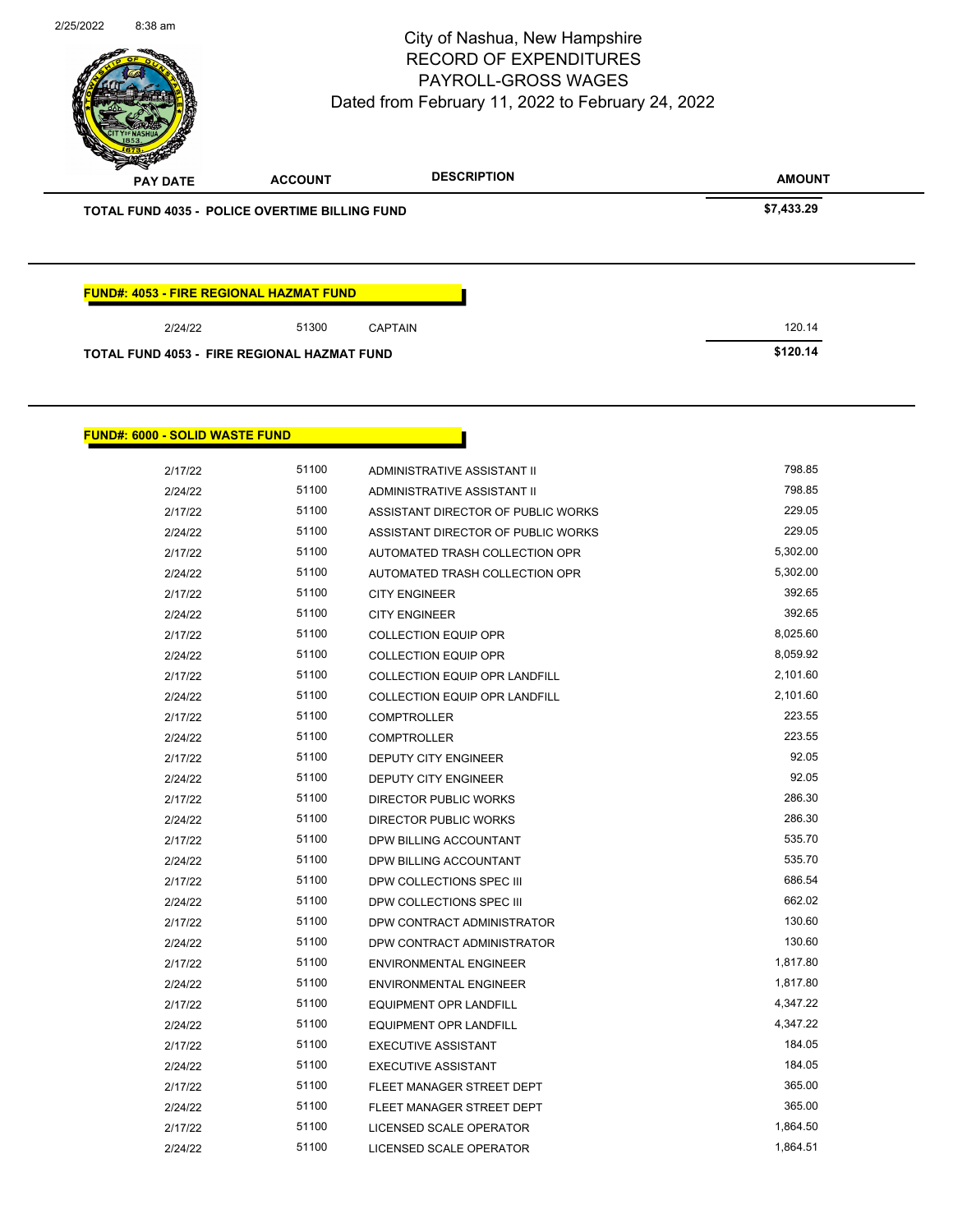

| <b>PAY DATE</b>                       | <b>ACCOUNT</b> | <b>DESCRIPTION</b>                          | <b>AMOUNT</b> |
|---------------------------------------|----------------|---------------------------------------------|---------------|
| <b>FUND#: 6000 - SOLID WASTE FUND</b> |                |                                             |               |
| 2/17/22                               | 51100          | PUBLIC RELATIONS ADMINISTRATOR              | 184.05        |
| 2/24/22                               | 51100          | PUBLIC RELATIONS ADMINISTRATOR              | 184.05        |
| 2/17/22                               | 51100          | <b>RECYCLING ADMINISTRATOR</b>              | 1,159.70      |
| 2/24/22                               | 51100          | RECYCLING ADMINISTRATOR                     | 1,159.70      |
| 2/17/22                               | 51100          | SENIOR MANAGER DPW FINANCE & ADMINISTRATION | 491.60        |
| 2/24/22                               | 51100          | SENIOR MANAGER DPW FINANCE & ADMINISTRATION | 491.60        |
| 2/17/22                               | 51100          | <b>SENIOR STAFF ENGINEER</b>                | 163.60        |
| 2/24/22                               | 51100          | <b>SENIOR STAFF ENGINEER</b>                | 163.60        |
| 2/17/22                               | 51100          | <b>SOLID WASTE FOREMAN</b>                  | 2,783.80      |
| 2/24/22                               | 51100          | <b>SOLID WASTE FOREMAN</b>                  | 2,783.80      |
| 2/17/22                               | 51100          | SOLID WASTE TECHNICIAN                      | 1,227.05      |
| 2/24/22                               | 51100          | SOLID WASTE TECHNICIAN                      | 1,227.05      |
| 2/17/22                               | 51100          | SUPERINTENDENT OF SOLID WASTE               | 2,045.05      |
| 2/24/22                               | 51100          | SUPERINTENDENT OF SOLID WASTE               | 2,045.05      |
| 2/17/22                               | 51300          | AUTOMATED TRASH COLLECTION OPR              | 245.96        |
| 2/24/22                               | 51300          | AUTOMATED TRASH COLLECTION OPR              | 192.36        |
| 2/17/22                               | 51300          | <b>COLLECTION EQUIP OPR</b>                 | 493.68        |
| 2/24/22                               | 51300          | <b>COLLECTION EQUIP OPR</b>                 | 302.10        |
| 2/17/22                               | 51300          | <b>COLLECTION EQUIP OPR LANDFILL</b>        | 201.38        |
| 2/24/22                               | 51300          | <b>COLLECTION EQUIP OPR LANDFILL</b>        | 201.38        |
| 2/17/22                               | 51300          | <b>EQUIPMENT OPR LANDFILL</b>               | 1,382.94      |
| 2/24/22                               | 51300          | <b>EQUIPMENT OPR LANDFILL</b>               | 1,403.26      |
| 2/17/22                               | 51300          | LICENSED SCALE OPERATOR                     | 348.91        |
| 2/24/22                               | 51300          | LICENSED SCALE OPERATOR                     | 430.50        |
| 2/17/22                               | 51300          | <b>SOLID WASTE FOREMAN</b>                  | 691.62        |
| 2/24/22                               | 51300          | SOLID WASTE FOREMAN                         | 587.22        |
| 2/24/22                               | 55118          | TELEPHONE-CELLULAR                          | 151.50        |
| TOTAL FUND 6000 - SOLID WASTE FUND    |                |                                             | \$77,518.44   |

### **FUND#: 6200 - WASTEWATER FUND**

| 2/17/22 | 51100 | ADMINISTRATIVE ASSISTANT II        | 798.85   |
|---------|-------|------------------------------------|----------|
| 2/24/22 | 51100 | ADMINISTRATIVE ASSISTANT II        | 798.85   |
| 2/17/22 | 51100 | ANALYTICAL CHEMIST                 | 889.30   |
| 2/24/22 | 51100 | <b>ANALYTICAL CHEMIST</b>          | 889.30   |
| 2/17/22 | 51100 | ASSISTANT DIRECTOR OF PUBLIC WORKS | 229.05   |
| 2/24/22 | 51100 | ASSISTANT DIRECTOR OF PUBLIC WORKS | 229.05   |
| 2/17/22 | 51100 | <b>CITY ENGINEER</b>               | 916.15   |
| 2/24/22 | 51100 | <b>CITY ENGINEER</b>               | 916.15   |
| 2/17/22 | 51100 | COLLECTION SYSTEMS OPERATOR        | 4.241.60 |
| 2/24/22 | 51100 | COLLECTION SYSTEMS OPERATOR        | 4.241.60 |
| 2/17/22 | 51100 | COLLECTION SYSTEMS TECHNICIAN      | 2.276.80 |
| 2/24/22 | 51100 | COLLECTION SYSTEMS TECHNICIAN      | 2.276.80 |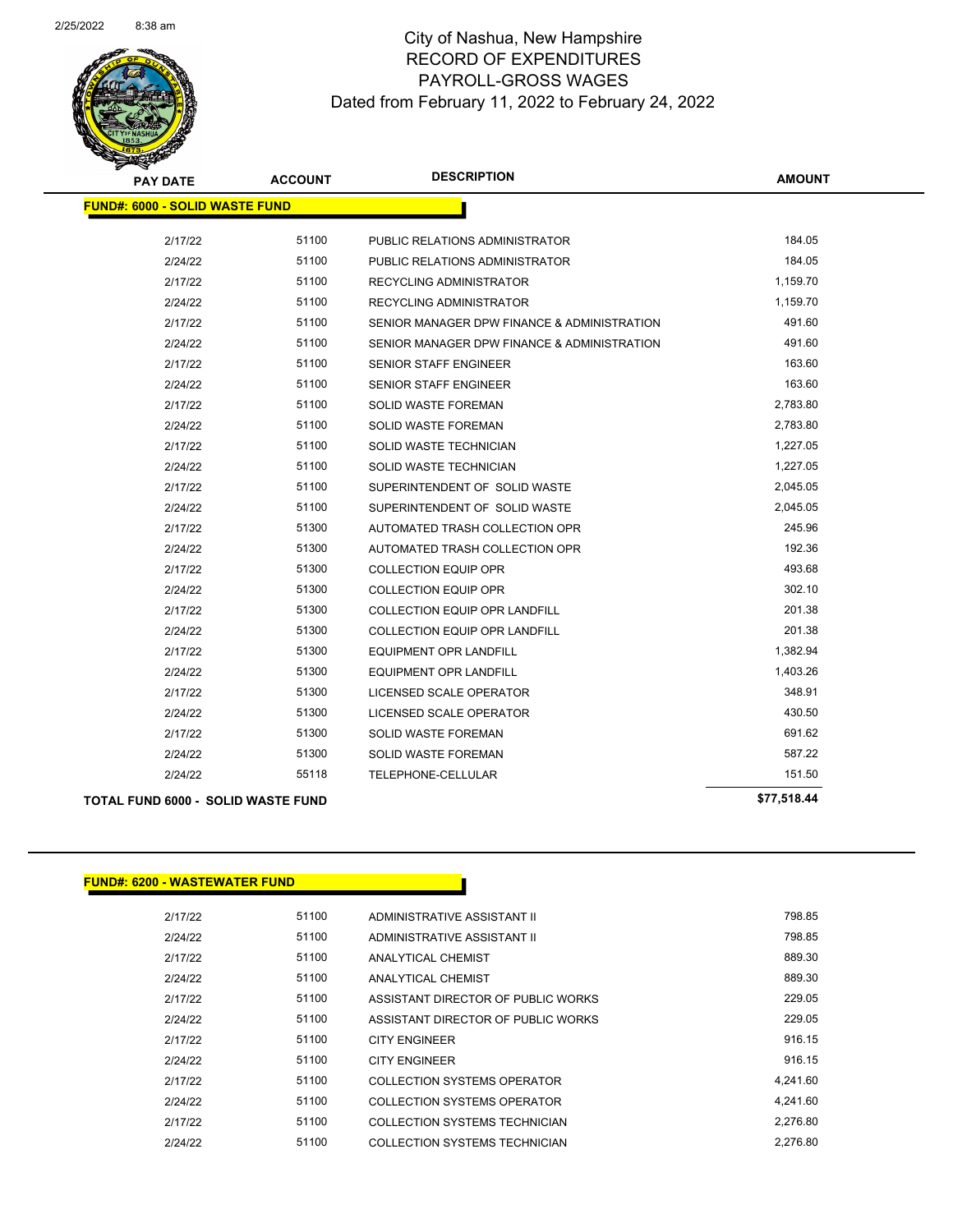

| <u> FUND#: 6200 - WASTEWATER FUND</u> |       |                                             |          |  |
|---------------------------------------|-------|---------------------------------------------|----------|--|
| 2/17/22                               | 51100 | <b>COLLECTIONS SPEC II</b>                  | 864.70   |  |
| 2/24/22                               | 51100 | <b>COLLECTIONS SPEC II</b>                  | 864.70   |  |
| 2/17/22                               | 51100 | <b>COMPTROLLER</b>                          | 447.20   |  |
| 2/24/22                               | 51100 | <b>COMPTROLLER</b>                          | 447.20   |  |
| 2/17/22                               | 51100 | DEPUTY CITY ENGINEER                        | 920.25   |  |
| 2/24/22                               | 51100 | DEPUTY CITY ENGINEER                        | 920.25   |  |
| 2/17/22                               | 51100 | DIRECTOR PUBLIC WORKS                       | 572.60   |  |
| 2/24/22                               | 51100 | DIRECTOR PUBLIC WORKS                       | 572.60   |  |
| 2/17/22                               | 51100 | DPW BILLING ACCOUNTANT                      | 535.70   |  |
| 2/24/22                               | 51100 | DPW BILLING ACCOUNTANT                      | 535.70   |  |
| 2/17/22                               | 51100 | DPW COLLECTIONS SPEC III                    | 686.55   |  |
| 2/24/22                               | 51100 | DPW COLLECTIONS SPEC III                    | 662.03   |  |
| 2/17/22                               | 51100 | DPW CONTRACT ADMINISTRATOR                  | 783.60   |  |
| 2/24/22                               | 51100 | DPW CONTRACT ADMINISTRATOR                  | 783.60   |  |
| 2/17/22                               | 51100 | ELECTRICAL DIAGNOSTIC TECH I                | 2,856.01 |  |
| 2/24/22                               | 51100 | ELECTRICAL DIAGNOSTIC TECH I                | 2,856.01 |  |
| 2/17/22                               | 51100 | ENVIRONMENTAL PERMIT & PROGRAMS COORDINATOR | 1,429.90 |  |
| 2/24/22                               | 51100 | ENVIRONMENTAL PERMIT & PROGRAMS COORDINATOR | 1,429.90 |  |
| 2/17/22                               | 51100 | <b>EXECUTIVE ASSISTANT</b>                  | 184.05   |  |
| 2/24/22                               | 51100 | <b>EXECUTIVE ASSISTANT</b>                  | 184.05   |  |
| 2/17/22                               | 51100 | FLEET MANAGER STREET DEPT                   | 121.70   |  |
| 2/24/22                               | 51100 | FLEET MANAGER STREET DEPT                   | 121.70   |  |
| 2/17/22                               | 51100 | <b>GIS SPECIALIST</b>                       | 806.65   |  |
| 2/24/22                               | 51100 | <b>GIS SPECIALIST</b>                       | 806.64   |  |
| 2/17/22                               | 51100 | <b>MECHANIC WWTP 1ST CLASS</b>              | 4,560.94 |  |
| 2/24/22                               | 51100 | MECHANIC WWTP 1ST CLASS                     | 4,670.40 |  |
| 2/17/22                               | 51100 | OPERATOR II WWTP 1st                        | 5,816.00 |  |
| 2/24/22                               | 51100 | OPERATOR II WWTP 1st                        | 5,816.00 |  |
| 2/17/22                               | 51100 | OPERATOR II WWTP 2nd                        | 1,175.20 |  |
| 2/24/22                               | 51100 | OPERATOR II WWTP 2nd                        | 1,175.20 |  |
| 2/17/22                               | 51100 | OPERATOR II WWTP 3rd                        | 2,358.40 |  |
| 2/24/22                               | 51100 | OPERATOR II WWTP 3rd                        | 2,358.40 |  |
| 2/17/22                               | 51100 | OPERATOR III WWTP 1st                       | 2,456.00 |  |
| 2/24/22                               | 51100 | OPERATOR III WWTP 1st                       | 2,456.80 |  |
| 2/17/22                               | 51100 | PLANT OPERATIONS SUPERVISOR                 | 1,601.65 |  |
| 2/24/22                               | 51100 | PLANT OPERATIONS SUPERVISOR                 | 1,601.65 |  |
| 2/17/22                               | 51100 | PROCESS CHEMIST                             | 1,053.45 |  |
| 2/24/22                               | 51100 | PROCESS CHEMIST                             | 1,053.45 |  |
| 2/17/22                               | 51100 | PUBLIC RELATIONS ADMINISTRATOR              | 245.40   |  |
| 2/24/22                               | 51100 | PUBLIC RELATIONS ADMINISTRATOR              | 245.40   |  |
| 2/17/22                               | 51100 | SENIOR MANAGER DPW FINANCE & ADMINISTRATION | 491.60   |  |
| 2/24/22                               | 51100 | SENIOR MANAGER DPW FINANCE & ADMINISTRATION | 491.60   |  |
| 2/17/22                               | 51100 | SENIOR STAFF ENGINEER                       | 2,631.55 |  |
| 2/24/22                               | 51100 | SENIOR STAFF ENGINEER                       | 2,631.54 |  |
| 2/17/22                               | 51100 | <b>STAFF ENGINEER</b>                       | 1,258.80 |  |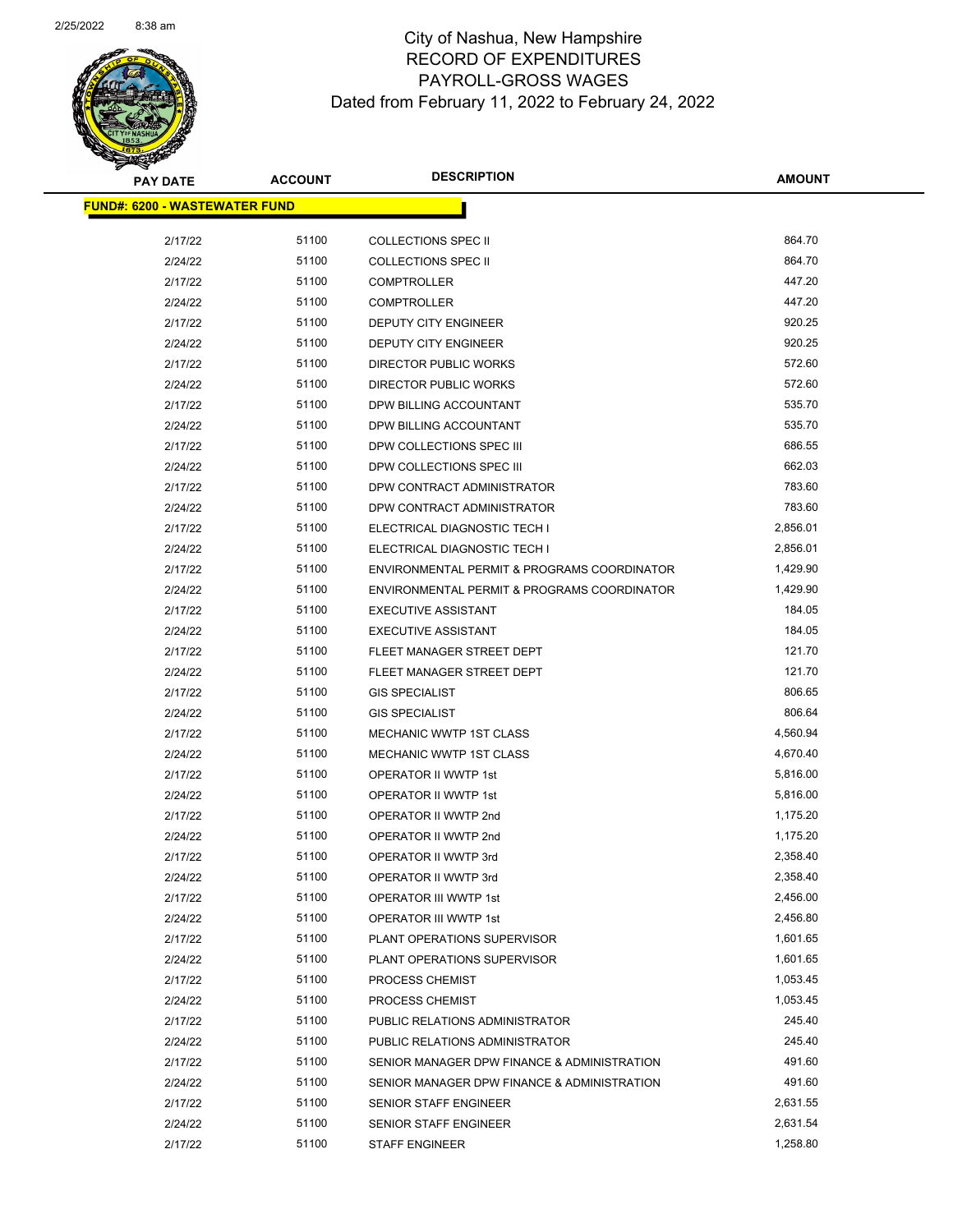

| <b>PAY DATE</b>                          | <b>ACCOUNT</b> | <b>DESCRIPTION</b>                 | <b>AMOUNT</b> |
|------------------------------------------|----------------|------------------------------------|---------------|
| <b>FUND#: 6200 - WASTEWATER FUND</b>     |                |                                    |               |
| 2/24/22                                  | 51100          | <b>STAFF ENGINEER</b>              | 1,258.80      |
| 2/17/22                                  | 51100          | SUPERINTENDENT OF WASTEWATER       | 2,236.60      |
| 2/24/22                                  | 51100          | SUPERINTENDENT OF WASTEWATER       | 2,236.60      |
| 2/17/22                                  | 51100          | <b>SUPV LABORATORY</b>             | 1,300.50      |
| 2/24/22                                  | 51100          | <b>SUPV LABORATORY</b>             | 1,300.50      |
| 2/17/22                                  | 51100          | WASTEWATER ASSISTANT               | 1,940.80      |
| 2/24/22                                  | 51100          | <b>WASTEWATER ASSISTANT</b>        | 1,940.80      |
| 2/17/22                                  | 51100          | WASTEWATER ASSISTANT 2ND SHIFT     | 982.40        |
| 2/24/22                                  | 51100          | WASTEWATER ASSISTANT 2ND SHIFT     | 982.40        |
| 2/17/22                                  | 51100          | <b>WASTEWATER FOREMAN</b>          | 1,391.90      |
| 2/24/22                                  | 51100          | <b>WASTEWATER FOREMAN</b>          | 1,391.90      |
| 2/17/22                                  | 51100          | WASTEWATER PROJECT ENGINEER        | 1,636.04      |
| 2/24/22                                  | 51100          | WASTEWATER PROJECT ENGINEER        | 1,636.05      |
| 2/24/22                                  | 51300          | <b>COLLECTION EQUIP OPR</b>        | 112.86        |
| 2/17/22                                  | 51300          | <b>COLLECTION SYSTEMS OPERATOR</b> | 820.60        |
| 2/24/22                                  | 51300          | <b>COLLECTION SYSTEMS OPERATOR</b> | 479.47        |
| 2/17/22                                  | 51300          | ELECTRICAL DIAGNOSTIC TECH I       | 53.84         |
| 2/24/22                                  | 51300          | ELECTRICAL DIAGNOSTIC TECH I       | 268.61        |
| 2/17/22                                  | 51300          | MECHANIC WWTP 1ST CLASS            | 32.84         |
| 2/24/22                                  | 51300          | <b>MECHANIC WWTP 1ST CLASS</b>     | 98.52         |
| 2/24/22                                  | 51300          | OPERATOR II WWTP 1st               | 10.91         |
| 2/24/22                                  | 51300          | OPERATOR II WWTP 2nd               | 705.13        |
| 2/17/22                                  | 51300          | OPERATOR II WWTP 3rd               | 1,064.76      |
| 2/24/22                                  | 51300          | OPERATOR II WWTP 3rd               | 1,422.00      |
| 2/17/22                                  | 51300          | OPERATOR III WWTP 1st              | 11.61         |
| 2/17/22                                  | 51300          | <b>WASTEWATER ASSISTANT</b>        | 291.12        |
| 2/24/22                                  | 51300          | <b>WASTEWATER ASSISTANT</b>        | 18.20         |
| 2/17/22                                  | 51300          | <b>WASTEWATER FOREMAN</b>          | 430.62        |
| 2/24/22                                  | 51300          | <b>WASTEWATER FOREMAN</b>          | 430.62        |
| 2/17/22                                  | 51400          | <b>INTERN</b>                      | 527.00        |
| 2/24/22                                  | 51400          | <b>INTERN</b>                      | 510.00        |
| 2/24/22                                  | 55118          | TELEPHONE-CELLULAR                 | 293.20        |
| <b>TOTAL FUND 6200 - WASTEWATER FUND</b> |                |                                    | \$113,063.42  |

| <b>FUND#: 6500 - PROPERTY &amp; CASUALTY FUND</b> |       |                                  |          |
|---------------------------------------------------|-------|----------------------------------|----------|
| 2/17/22                                           | 51100 | DEPUTY RISK MANAGER              | 1.607.00 |
| 2/24/22                                           | 51100 | DEPUTY RISK MANAGER              | 1.607.00 |
| 2/17/22                                           | 51100 | <b>LOSS &amp; ADA SPECIALIST</b> | 1.442.35 |
| 2/24/22                                           | 51100 | LOSS & ADA SPECIALIST            | 1.442.35 |
| 2/17/22                                           | 51100 | PROPERTY AND CASUALTY ADJUSTER   | 1,329.30 |
| 2/24/22                                           | 51100 | PROPERTY AND CASUALTY ADJUSTER   | 1.329.30 |
| 2/17/22                                           | 51100 | <b>RISK COORDINATOR</b>          | 961.30   |